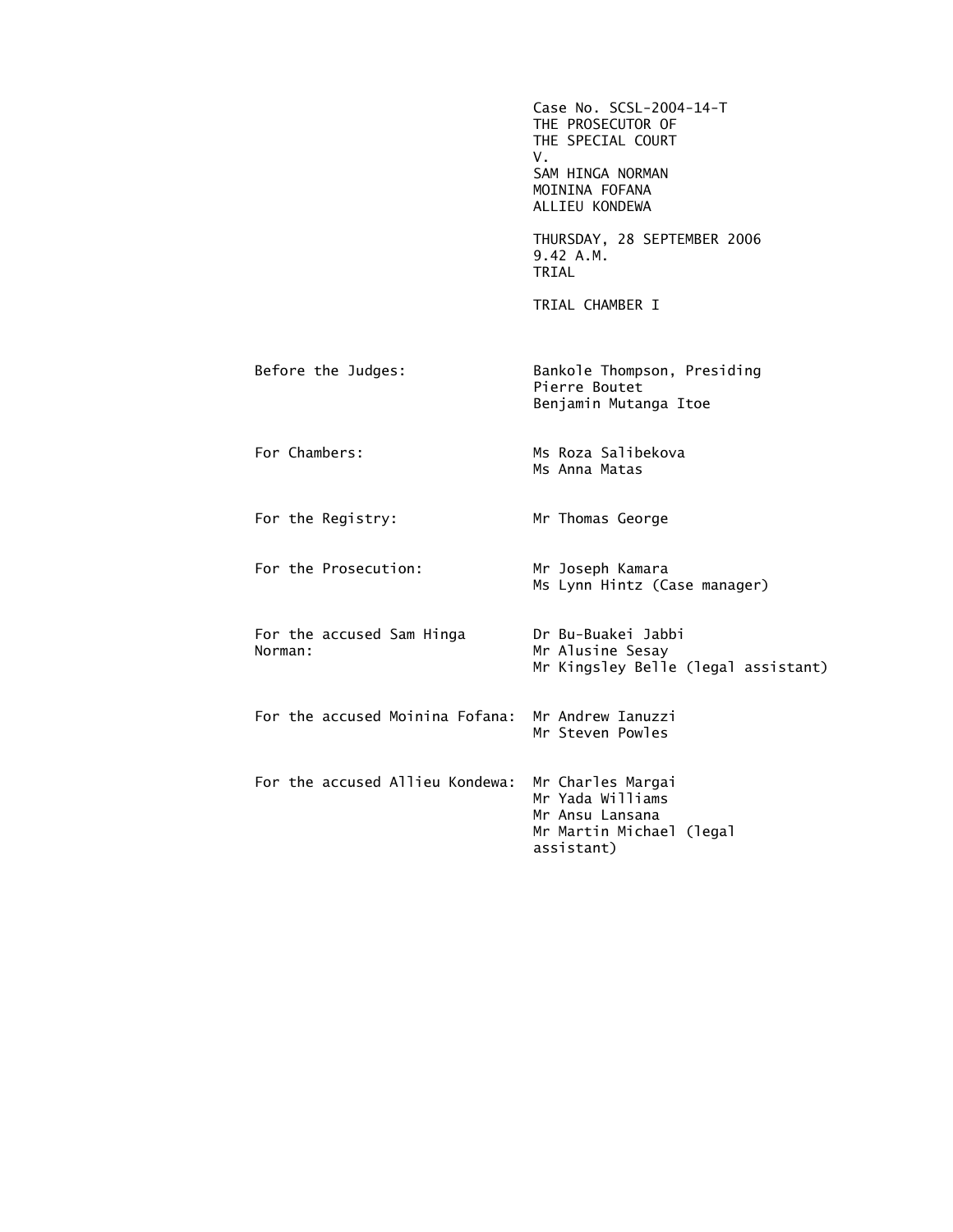1 [CDF28SEP06A - CR] 2 Thursday, 28 September 2006 3 **Example 2 [The accused present]**  4 [Open session] 5 [Upon commencing at 9.42 a.m.] 6 PRESIDING JUDGE: Good morning, counsel. Before we 7 commence this session and continue with the presentation of the 8 case for the second accused, let me state that from present 9 indications as to the progress of the presentation of the case of 10 the second accused, it is the collective mind of the Bench that 11 the Defence team for the third accused should be prepared to 12 present the case for their client much earlier than the 13 5th October, as indicated. 14 I take it that counsel for the third accused would 15 appreciate that experience has taught us that we should have been 16 less definitive in our projection of predictive disposition. 17 However, this is not to say that there's no value in setting 18 deadlines, provided they admit a flexibility. So that is a kind 19 of notice to the Defence team for the third accused. 20 Of course, at an appropriate point, if there is any 21 application emanating from that, we'll be prepared to hear it. 22 MR MARGAI: May it please, My Lords, I appreciate the 23 position of the Bench, but we would crave the indulgence of the 24 Bench for us to present our case, as had been agreed upon; for 25 the simple reason that the date that was agreed upon has already 26 been communicated to the pending witnesses, and we intend over

 27 the weekend to try and start collecting them, as best as we 28 possibly could.

29 I believe that, notwithstanding the number of witnesses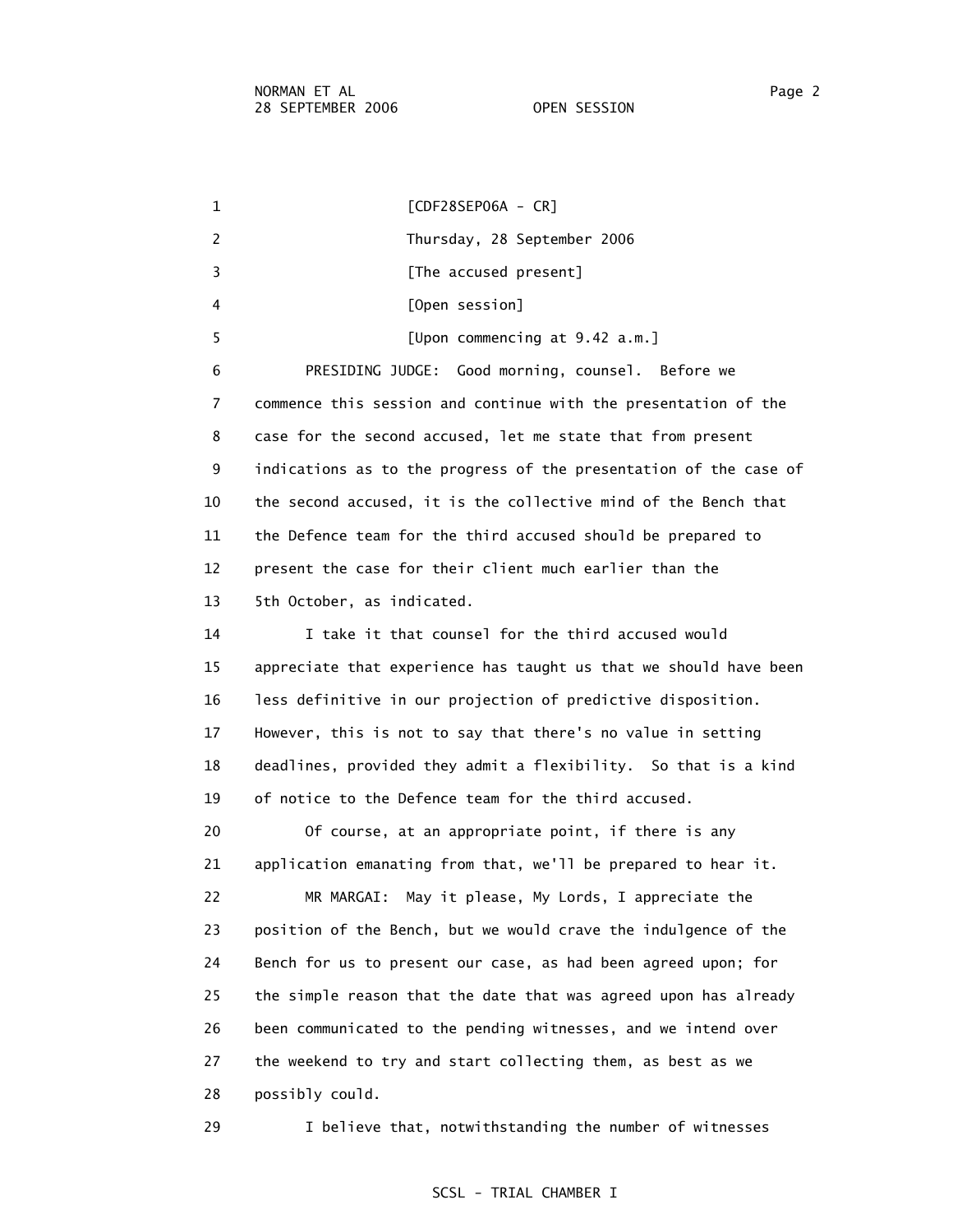1 already disclosed, intended to be led in evidence, having regard 2 to the progress being made in the case of the second accused, it 3 might well be possible for us to reduce the number of witnesses, 4 thereby gaining time.

 5 PRESIDING JUDGE: A kind of compensating factor. 6 MR MARGAI: Indeed. The whole essence of this trial, as 7 has been said here time and time again, is in the pursuit of 8 truth and justice. Therefore, perhaps, in that light, we would 9 appeal to the Bench to grant us the few days which would 10 otherwise not be availed of --

 11 PRESIDING JUDGE: Speaking for myself, and this is why 12 there was, on my part anyway, at that time an initial reluctance 13 to be entrapped into some definitive kind of projection, in the 14 sense that these are matters which one should be very careful 15 about when you want to predict them. I think what experience has 16 taught us now is that our predictive enthusiasm sometimes is not 17 borne out by the evolution of events. But I do understand the 18 position you're making and, as I said, if, at some point in time, 19 or if you're making it now --

 20 MR MARGAI: I'm making it now, My Lord. I'm sure when Your 21 Lordships decided on the date, it was after due consideration and 22 taking a number of factors into account. We want to ensure that 23 we, at least to the best of our ability, render the best service 24 to our client. And I do not believe that by asking for two or 25 three days that would make much of a difference, especially 26 giving the assurance that, considering the progress that has been 27 made, and taking the lead from the way the second accused case 28 has been presented, I mean, we would not consider it necessary 29 and expedient to go the whole hog by calling all of the witnesses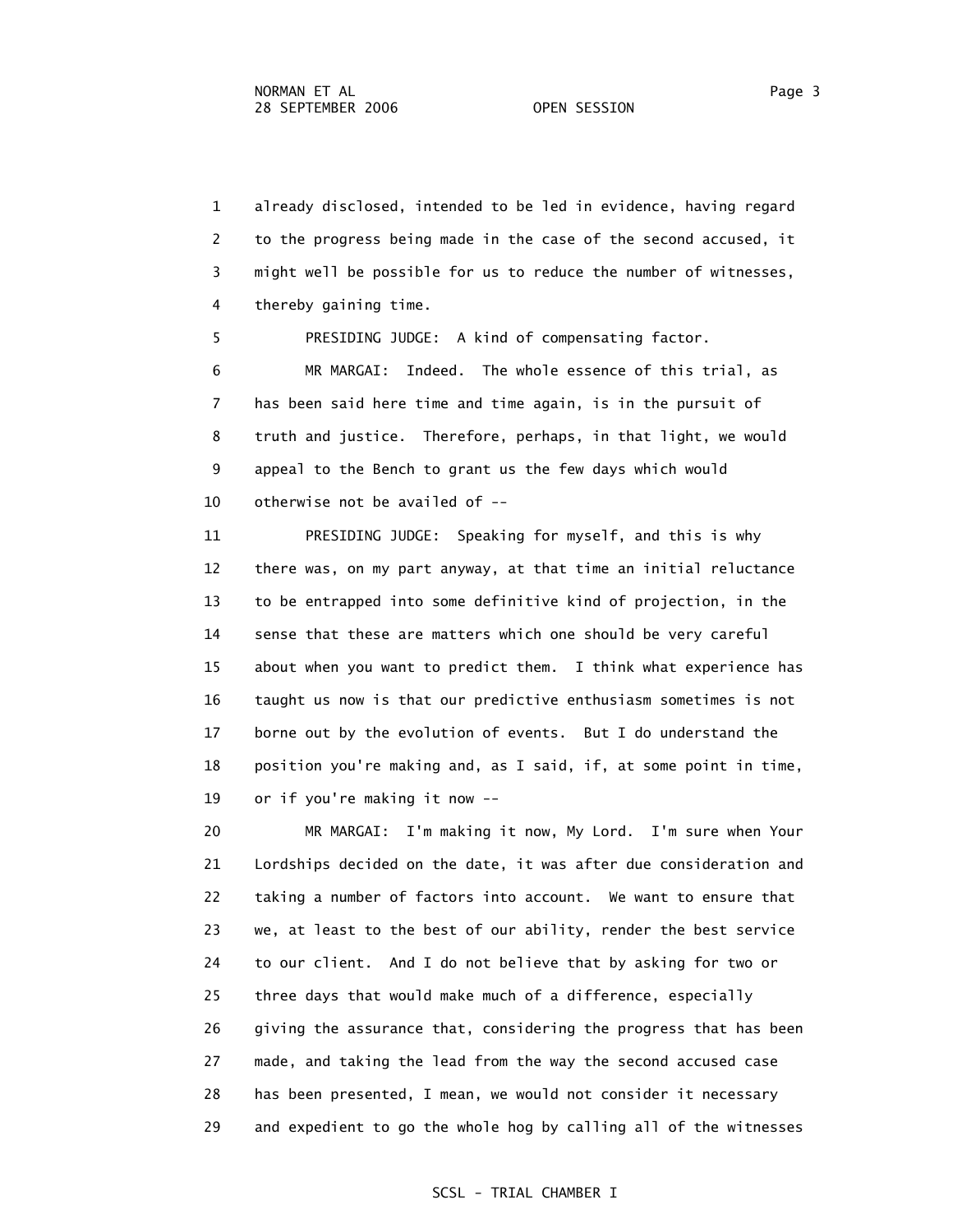1 listed.

 2 JUDGE ITOE: Mr Margai, are you saying that if, for one 3 reason or another, we were to ask you to start your case on 2nd 4 or 3rd, for instance, you wouldn't be able to lay hands on at 5 least one or two witnesses who could easily be available to come 6 and testify whilst waiting for others who you might be expecting 7 from upcountry, and so on and so forth?

 8 MR MARGAI: What we would not want to create is a situation 9 whereby we give an undertaking that we could start on Tuesday or 10 Wednesday, only to come and say to the Court we are unable to 11 start.

 12 JUDGE ITOE: The Bench was is very, very loath, you know, 13 to giving this deadline. It is just that your colleague 14 Mr Williams did insist, and we understood why, because he wanted 15 a time frame for the third accused person to be able to present 16 his case. But we were very, very hesitant, you know, to put a 17 time frame on this.

18 MR MARGAI: I appreciate that, My Lord.

 19 JUDGE ITOE: We're constrained doing this because of the 20 normal understanding we manifest to defence teams. So why don't 21 you --

 22 MR MARGAI: May I ask that you continue to manifest that 23 same understanding and consideration in the pursuit of justice. 24 My Lord, I have definitely assured this Court --

 25 JUDGE ITOE: We want to, but we want you, also, to assist 26 the Court.

 27 MR MARGAI: I am assisting the Court by reciprocating in 28 the sense that not all of the witnesses will be taken. I believe 29 that we would go through our witnesses in not more than a week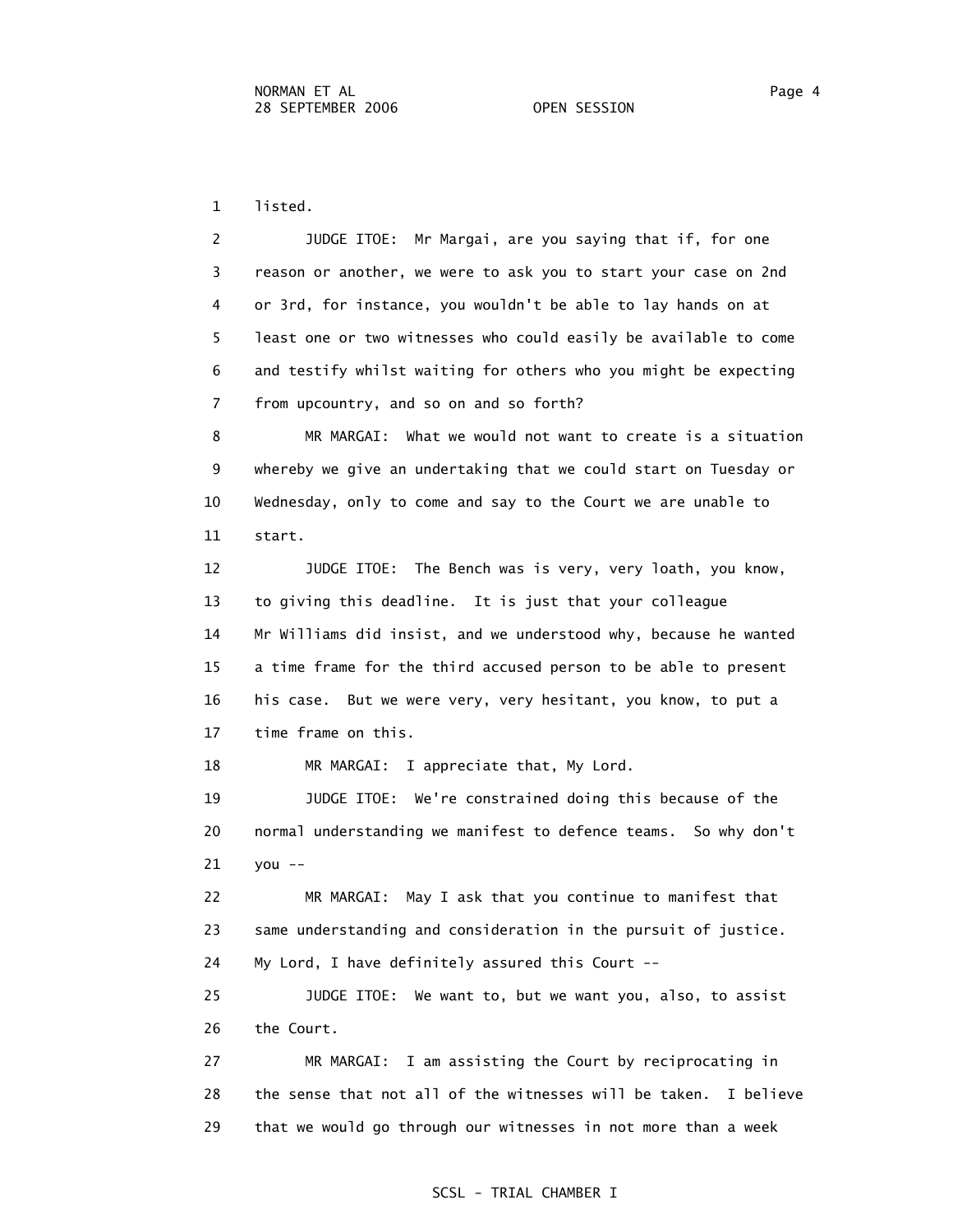1 and a half, maybe less. Maybe less.

- 2 JUDGE BOUTET: Mr Margai.
- 3 MR MARGAI: Yes, My Lord.

 4 JUDGE BOUTET: You are right. We made our assessment and 5 we confirmed a date with your learned colleague, Mr Williams as 6 5 October. We were trying to assess the situation as best we 7 could then. It was subsequent to that that we were informed by 8 the second accused that they were further reducing their number 9 of witnesses, which means what we had expected to be the time 10 required before we could get to you has now been further reduced, 11 which is welcome news, obviously, because they have made a very 12 good analysis for their case, they decided that the witnesses 13 they are calling is sufficient for their own purposes. I know 14 you are intending to do the same.

 15 Now, when we give the date of 5 October, I'm just looking 16 at the calendar. The 5th is a Thursday. I am just asking you if 17 you are moving to collect your witnesses this particular weekend, 18 as such, if efforts could be made to try to find sort of a 19 compromise, bearing in mind that the week after the 5th, if I'm 20 not mistaken, we will break to hear some submission in the other 21 case. We're not hearing any evidence in this case here, so the 22 week that we are planning to start your case of your client on 23 5th October, will only be for a few days and the week after that, 24 we break again. We're just trying to see if we can accomplish 25 something meaningful that week. Because the way it stands, we 26 might hear your witnesses for only two days. We are trying to 27 see if we can expand that to hear a little more than just two 28 days.

29 MR MARGAI: My Lord, I believe, one of the problems we're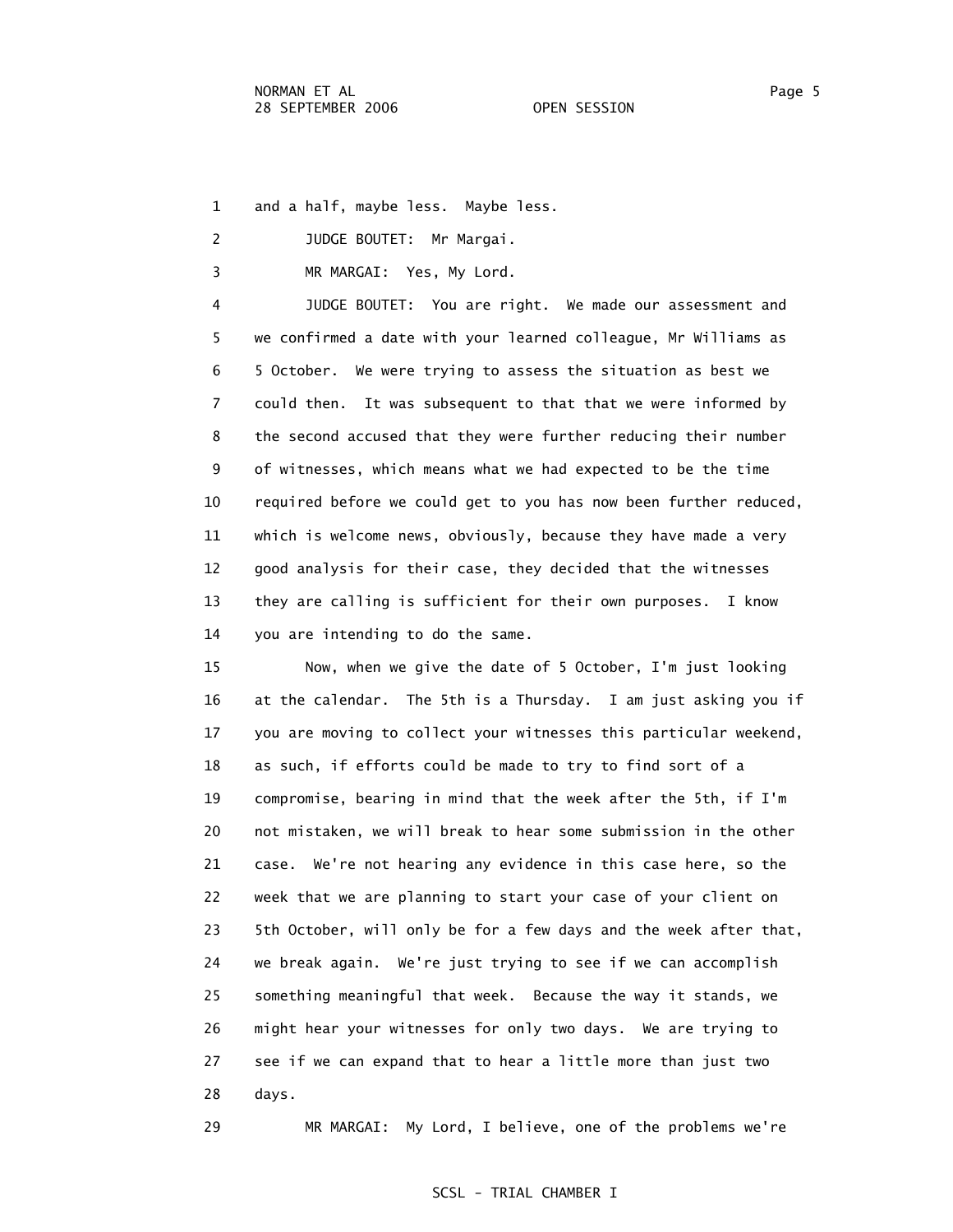1 facing, is that a lot of these witnesses are not stagnant, they 2 are itinerant because of prevailing circumstances, not of their 3 own creation, as it were. I know Your Lordship is very anxious 4 for us not to allow a vacuum, as it were. As I said, I would 5 very much loath to assure Your Lordships of our readiness to 6 start on a particular day, be it Tuesday or Wednesday, only to 7 come and say that we regret our inability to start, because we 8 cannot locate the witnesses. But I want to give a firm assurance 9 that between now and Thursday, all of the witnesses should be 10 here, will be ready, willing, able to make progress. 11 PRESIDING JUDGE: You mean on the 5th October? 12 MR MARGAI: On the 5th, My Lord. 13 PRESIDING JUDGE: Well, I think to end any further 14 speculation on this issue, because I find this engages us in 15 endless speculation. I think we will take a short stand down and 16 the Bench will come back with a ruling. 17 MR MARGAI: As My Lord pleases. 18 [Break taken at 10.53 a.m.] 19 [Upon resuming at 10.58 p.m.] 20 PRESIDING JUDGE: Mr Margai, we have carefully deliberated 21 on your application and, given the assurances that you have 22 presented to the Court in respect of your disposition in terms of 23 how you will present your witnesses, and also, significantly, the 24 possibility of reducing the existing list, the Court is minded to 25 restate that the Defence team for the third accused will begin 26 their defence on 5th October 2006. 27 MR MARGAI: Much obliged My Lords. We're very grateful. 28 Thank you. 29 PRESIDING JUDGE: Mr Powles, we'll continue with your next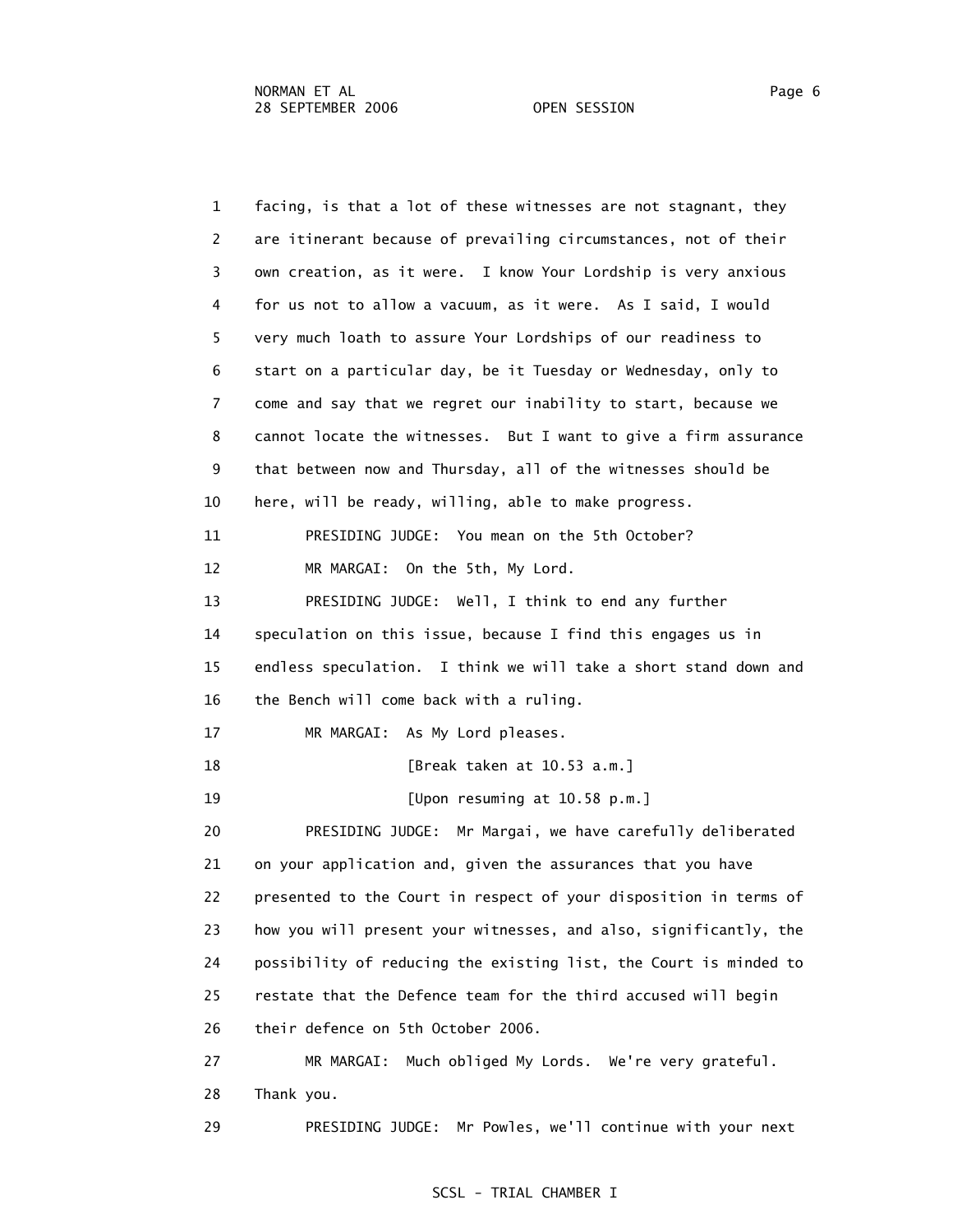1 witness. 2 MR POWLES: Grateful, My Lord. 3 PRESIDING JUDGE: Who is it? 4 MR BOCKARIE: Good morning, Your Honours. The next witness 5 is Junisa Conneh. 6 PRESIDING JUDGE: Let him be sworn. Mr Bockarie, in what 7 language will he be testifying? 8 MR BOCKARIE: In Mende, My Lord. 9 PRESIDING JUDGE: I take it the interpretation facilities 10 are in place. 11 THE INTERPRETER: Yes, Your Honours. 12 WITNESS: Junisa Conneh [Sworn] 13 **Example 13** [The witness answered through interpreter] 14 PRESIDING JUDGE: Proceed, counsel. 15 MR BOCKARIE: Thank you, Your Honour. 16 EXAMINED BY MR BOCKARIE: 17 Q. Good morning, Mr Conneh. 18 A. Good morning, grandfather. 19 Q. Mr Conneh, before I proceed, you are expected to speak 20 clearly and slowly. 21 A. Okay. 22 Q. What is your name? 23 A. My name is Junisa. 24 Q. Do you have a surname? 25 A. Junisa Conneh. 26 Q. Where do you live? 27 A. I live at Baoma Kpengeh. 28 Q. What is your occupation? 29 A. Farming.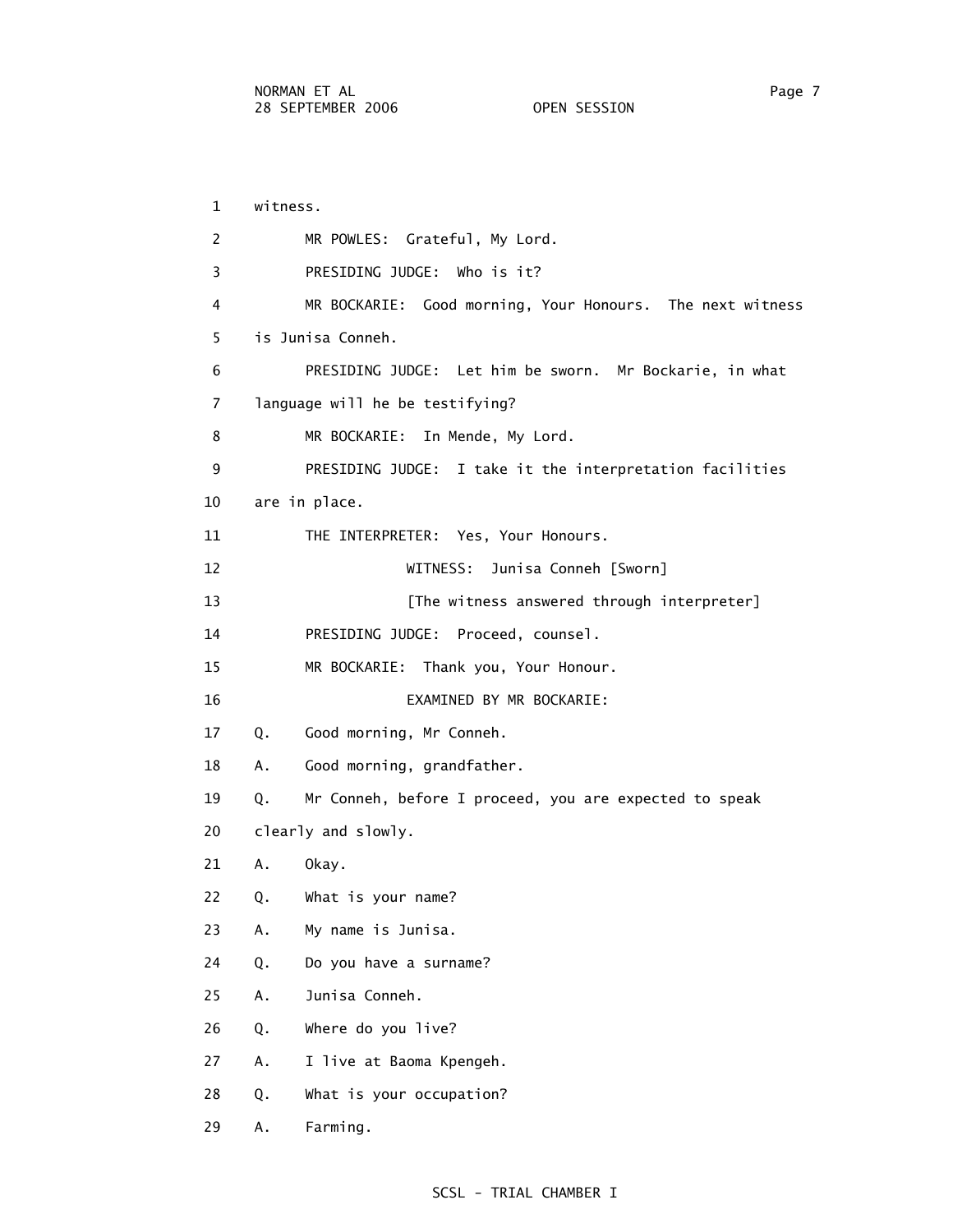- 1 Q. You say you live at Baoma Kpengeh. Is Baoma Kpengeh your
- 2 home town?
- 3 A. Yes, it's my birthplace.
- 4 Q. Mr Witness, for how long have you resided at Baoma Kpengeh?
- 5 A. Since birth. I've lever left there.
- 6 Q. Do you know when you were born?
- 7 A. Yes.
- 8 Q. Can you please tell us the year?
- 9 A. Forty-five years, this year.
- 10 Q. Your town, Baoma Kpengeh, in what chiefdom is Baoma
- 11 Kpengeh?
- 12 A. Nongoba Bullom.
- 13 Q. In what district?
- 14 A. Bonthe District.
- 15 Q. Mr Conneh, your town, Baoma Kpengeh, was it ever attacked
- 16 during the war?
- 17 A. Yes.
- 18 Q. By what forces?
- 19 A. The rebels.
- 20 Q. And in what year?
- 21 A. 1995.
- 22 Q. Now, was Baoma Kpengeh recaptured from the rebels?
- 23 A. Yes.
- 24 Q. When was that?
- 25 JUDGE ITOE: It was attacked. Was it occupied? Is there
- 26 any evidence that it was occupied? It was attacked, yes.
- 27 MR BOCKARIE: Yes, Your Honour. Thank you for the cue.
- 28 Q. It was attacked in 1995; am I correct?
- 29 A. Yes.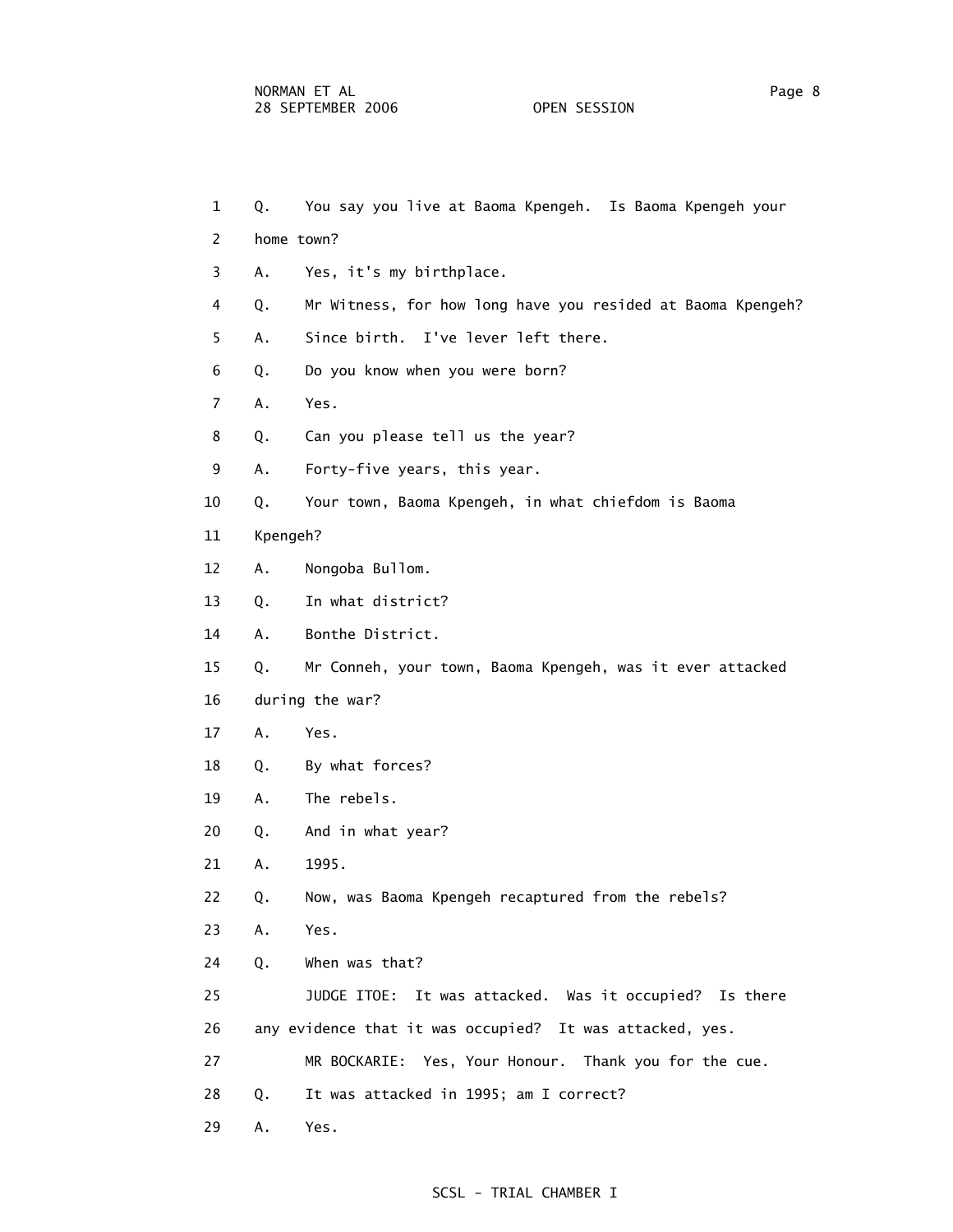1 Q. After 1995, was there any attack on Baoma Kpengeh by any 2 other forces? 3 A. No. 4 JUDGE BOUTET: Maybe you can ask him what happened as a 5 result of the attack. 6 MR BOCKARIE: 7 Q. Now, when it was attacked in 1995, did the rebels stay at 8 Baoma Kpengeh? 9 A. They were there for some days. 10 Q. You say, thereafter, it has never been attacked again by 11 any other forces; am I correct? 12 A. Yes. 13 Q. Mr Witness, do you know what is known as a trade fair? 14 A. Yes. 15 JUDGE ITOE: Learned counsel, they attacked, they occupied 16 the town for some days. What happened thereafter? 17 THE WITNESS: 18 A. They left there afterwards. 19 JUDGE ITOE: That's the question I was asking. 20 MR BOCKARIE: Is that the answer, Your Honour? 21 JUDGE ITOE: I don't know whether that's the answer you 22 want to [overlapping speakers]. 23 MR BOCKARIE: 24 Q. Now, you said they stayed there for a few days, after it 25 was attacked in 1995; am I correct? 26 PRESIDING JUDGE: Well, let's say some. 27 THE WITNESS: Yes. 28 PRESIDING JUDGE: Let's say some. I mean, some is not 29 synonymous with few.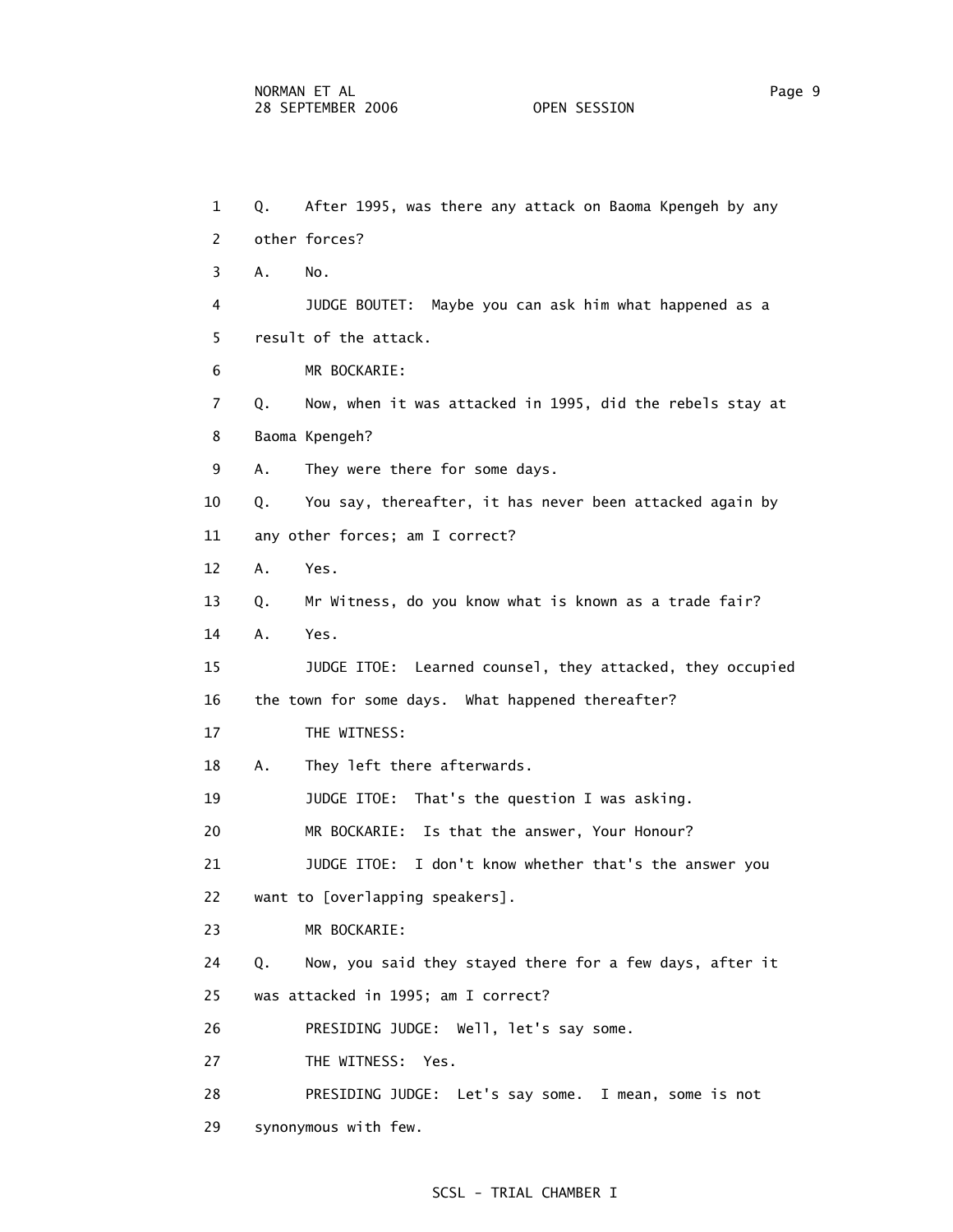| $\mathbf{1}$   | MR BOCKARIE: Yes.                                                 |
|----------------|-------------------------------------------------------------------|
| $\overline{2}$ | Thereafter, they were repelled, or they left on their own<br>Q.   |
| 3              | accord?                                                           |
| 4              | They dislodged them.<br>Α.                                        |
| 5              | Thank you.<br>Q.                                                  |
| 6              | JUDGE ITOE: Who dislodged them?                                   |
| $\overline{7}$ | THE WITNESS:<br>The Kamajors dislodged them.                      |
| 8              | MR BOCKARIE:                                                      |
| 9              | Now, Mr Witness, you told this Court that you know what a<br>Q.   |
| 10             | trade fair is; am I correct?                                      |
| 11             | I said, "yes."<br>Α.                                              |
| 12             | Now, tell this Court, has any trade fair been held at Baoma<br>Q. |
| 13             | Kpengeh?                                                          |
| 14             | Since I was born, I've never seen any trade fair being<br>Α.      |
| 15             | organised in Baoma Kpengeh.                                       |
| 16             | Do you know a town called Gbap?<br>Q.                             |
| 17             | Yes.<br>Α.                                                        |
| 18             | JUDGE BOUTET:<br>Maybe, Mr Counsel, you know and the witness      |
| 19             | knows what it means; I don't.                                     |
| 20             | MR BOCKARIE:<br>Sorry.                                            |
| 21             | Can he tell us, you said you know of a trade fair. Can you<br>Q.  |
| 22             | tell us what is a trade fair?                                     |
| 23             | What I know, a trade fair is that business people go and a<br>Α.  |
| 24             | lot of them would meet there, they sell and they would go on      |
| 25             | their way. Whatever you have, several people coming to sell       |
| 26             | their wares. That is what we call trade fair. In Mende, we call   |
| 27             | it [Mende spoken].                                                |
| 28             | JUDGE BOUTET:<br>We're talking of a trade fair?                   |
| 29             | MR BOCKARIE:<br>Yes.                                              |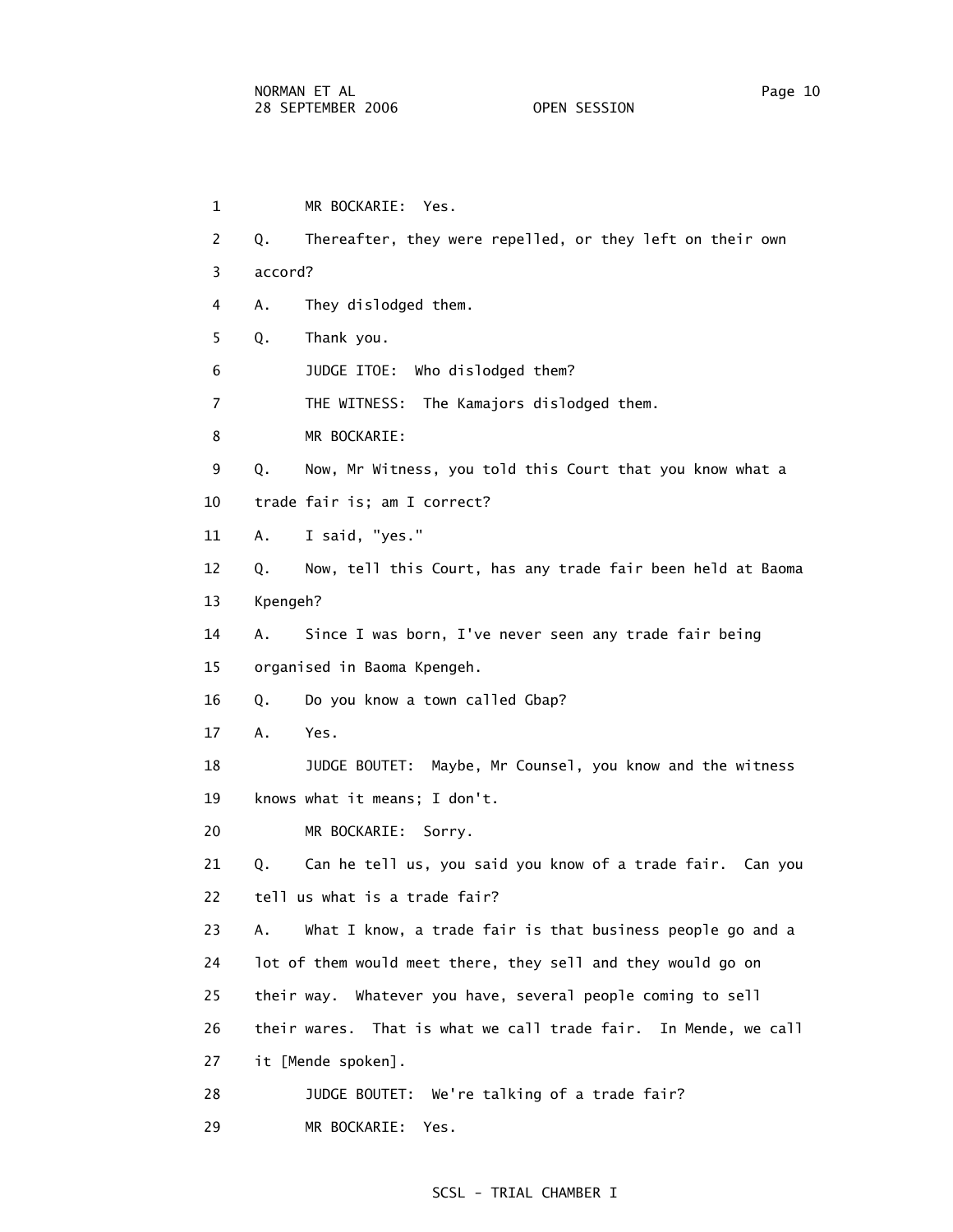3 understand. That's fine.

6 A. Yes.

10 at Gbap?

 1 JUDGE BOUTET: I understood you to mean trade fear. 2 Anyhow, that's why I asked what you mean by this, but now I 4 MR BOCKARIE: Thank you. 5 Q. Mr Conneh, do you know a town called Gbap? 7 Q. How close is Gbap to Baoma Kpengeh? 8 A. I think it could be up to 6 miles; the distance. 9 Q. Mr Witness, do you know where the trade fair is being held 11 PRESIDING JUDGE: Is, did you say, "is"? 12 MR BOCKARIE: No, "do you."

13 PRESIDING JUDGE: Know where the trade fair is held?

14 MR BOCKARIE: Yes, is being held or was held.

15 PRESIDING JUDGE: I thought you wanted to be more precise.

- 16 Right?
- 17 MR BOCKARIE:
- 18 Q. Did you know it was being held at --
- 19 JUDGE ITOE: Was held?
- 20 MR BOCKARIE: Yes.
- 21 Q. At Gbap?
- 22 A. Yes.

 23 Q. For as long as you know, how long have they been holding a 24 trade fair at Gbap?

 25 A. It's a long time. I can't remember the year now, but it's 26 a long time.

 27 PRESIDING JUDGE: Counsel, would you clarify that a little? 28 Are you talking about a specific trade fair that was held at some 29 point in time, or whether it is the practice to hold fairs?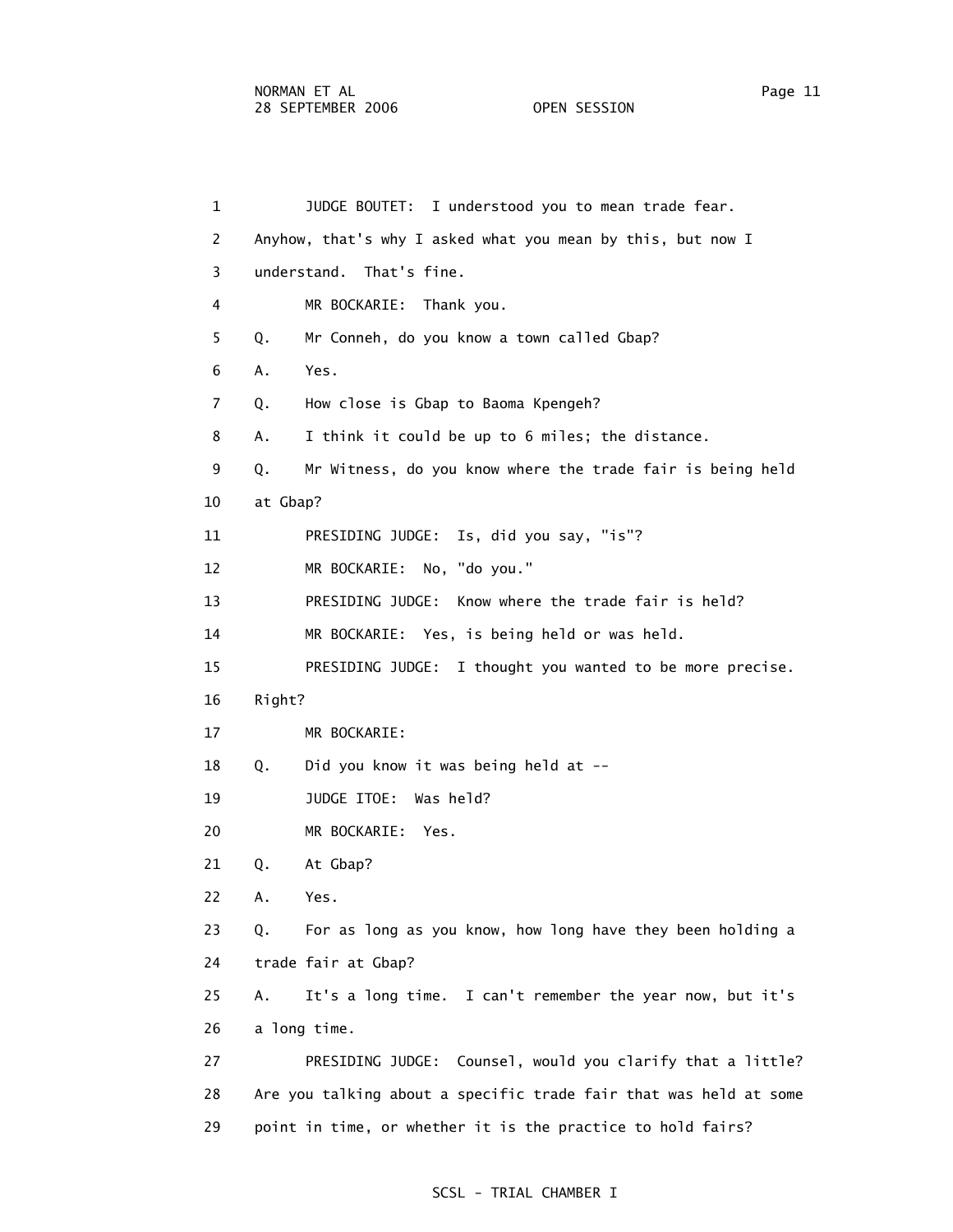1 MR BOCKARIE: Yes, My Lord. 2 PRESIDING JUDGE: Because there is a clear difference 3 there, from my perspective. 4 MR BOCKARIE: 5 Q. Now -- 6 PRESIDING JUDGE: In other words, is it a tradition? 7 MR BOCKARIE: It's more or less a tradition. 8 PRESIDING JUDGE: Then that's what you need to clarify for 9 me. 10 MR BOCKARIE: Yes. 11 Q. Now, do you know whether a trade fair was being held at 12 Gbap? 13 A. Yes. 14 Q. As far as you are concerned, for how long have they been 15 holding a trade fair at Gbap? 16 JUDGE BOUTET: You mean as far as he knows? 17 MR BOCKARIE: Yes. 18 THE WITNESS: It's a long time now, but I can't recall the 19 time now when it started. 20 Q. Does the practice of holding trade fair continues to date; 21 are you aware? 22 A. Even now, the trade fair goes on, on every Wednesday. 23 Q. Now, Mr Witness, beside your town, Baoma Kpengeh, is there 24 any other town or village in Nongoba Bullom Chiefdom also known 25 as Baoma Kpengeh? 26 A. No. 27 Q. Do you know a town called Baoma? 28 A. Yes. 29 Q. Where is Baoma?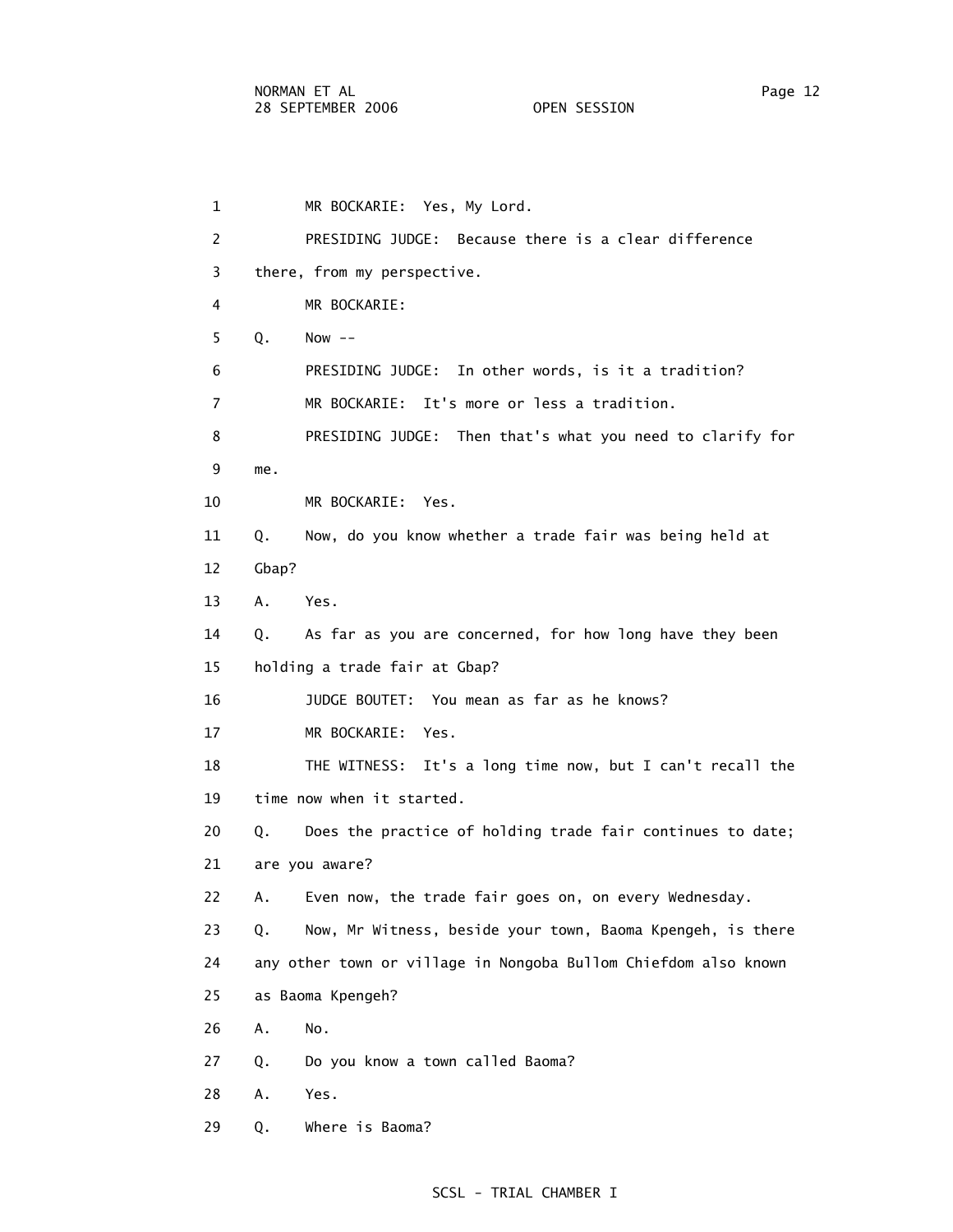| $\mathbf{1}$   | There's Baoma in Talia Yawbeko.<br>Α.                             |
|----------------|-------------------------------------------------------------------|
| $\overline{2}$ | Now, Baoma, in Talia Yawbeko, is that Yawbeko Chiefdom?<br>Q.     |
| 3              | Α.<br>Yes.                                                        |
| 4              | Now, Yawbeko Chiefdom and Nongoba Bullom Chiefdom, do they<br>Q.  |
| 5              | share a common boundary?                                          |
| 6              | Α.<br>Yes.                                                        |
| $\overline{7}$ | Have you been told Baoma in the Yawbeko Chiefdom?<br>Q.           |
| 8              | Yes.<br>Α.                                                        |
| 9              | Do you know, Mr Witness, if Baoma in the Yawbeko Chiefdom<br>Q.   |
| 10             | has hosted any trade fair?                                        |
| 11             | Α.<br>No.                                                         |
| 12             | JUDGE BOUTET: What does that mean? The witness doesn't            |
| 13             | know, or he knows that there was no trade fair?                   |
| 14             | MR BOCKARIE:<br>$We11 - -$                                        |
| 15             | PRESIDING JUDGE: Let him clarify, it's important. He just         |
| 16             | said uh-huh.                                                      |
| 17             | MR BOCKARIE:                                                      |
| 18             | Can you please, you've got to speak clearly. Okay?<br>Q.          |
| 19             | PRESIDING JUDGE: He spoke clearly, it's just that his             |
| 20             | response was Uh-huh. That needs to be translated.                 |
| 21             | MR BOCKARIE:                                                      |
| 22             | Now, you said you have been to Baoma in the Yawbeko<br>Q.         |
| 23             | Chiefdom?                                                         |
| 24             | Α.<br>Yes.                                                        |
| 25             | Now, do you know whether Baoma, in the Yawbeko Chiefdom has<br>Q. |
| 26             | hosted any trade fair?                                            |
| 27             | No, I never knew if they ever hosted any trade fair there.<br>Α.  |
| 28             | Even now, there's nothing like that.                              |
| 29             | JUDGE ITOE: Let's get the answer clear. I mean, he does           |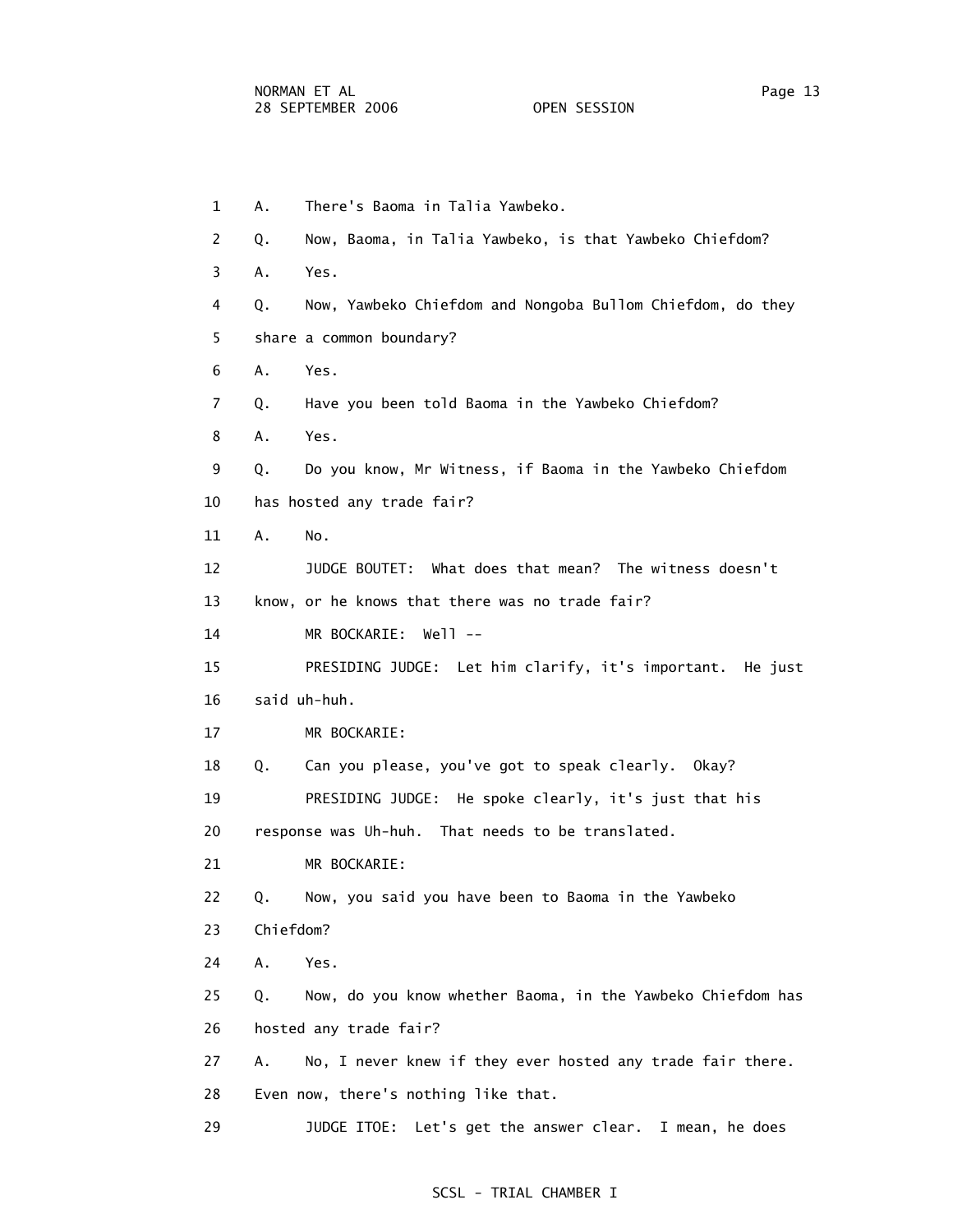1 not know -- 2 PRESIDING JUDGE: Do you want to maintain that rider which 3 you just put to that answer? It's a rider. 4 JUDGE ITOE: If one has been held, he does not know; is 5 that what you want us to -- 6 PRESIDING JUDGE: Or do you want us to accept it with the 7 rider? 8 THE WITNESS: I don't know at all. 9 PRESIDING JUDGE: So we eliminate that second part? 10 MR BOCKARIE: Yes. 11 JUDGE ITOE: That he doesn't know if any trade fair has 12 been held in Baoma, in Yawbeko? 13 MR BOCKARIE: Yes, My Lord. 14 A. Yes. 15 Q. Now, have you ever heard of a trade fair being hosted at 16 Baoma in the Yawbeko Chiefdom? 17 A. No, I never heard that. 18 Q. Mr Conneh -- 19 A. Yes. 20 Q. -- you were a Kamajor; am I correct? 21 A. Yes. 22 Q. Now, beside you being called Junisa Conneh, do you know of 23 any other Kamajor for Baoma Kpengeh who is known as Junisa 24 Conneh? 25 A. No. Except I alone, who was a Kamajor. 26 Q. Can you just tell this Court, how big is Baoma Kpengeh? 27 A. It's a big town, but not very big. 28 Q. Mr Witness, would I be correct to say that the inhabitants 29 of Baoma Kpengeh know each other; correct?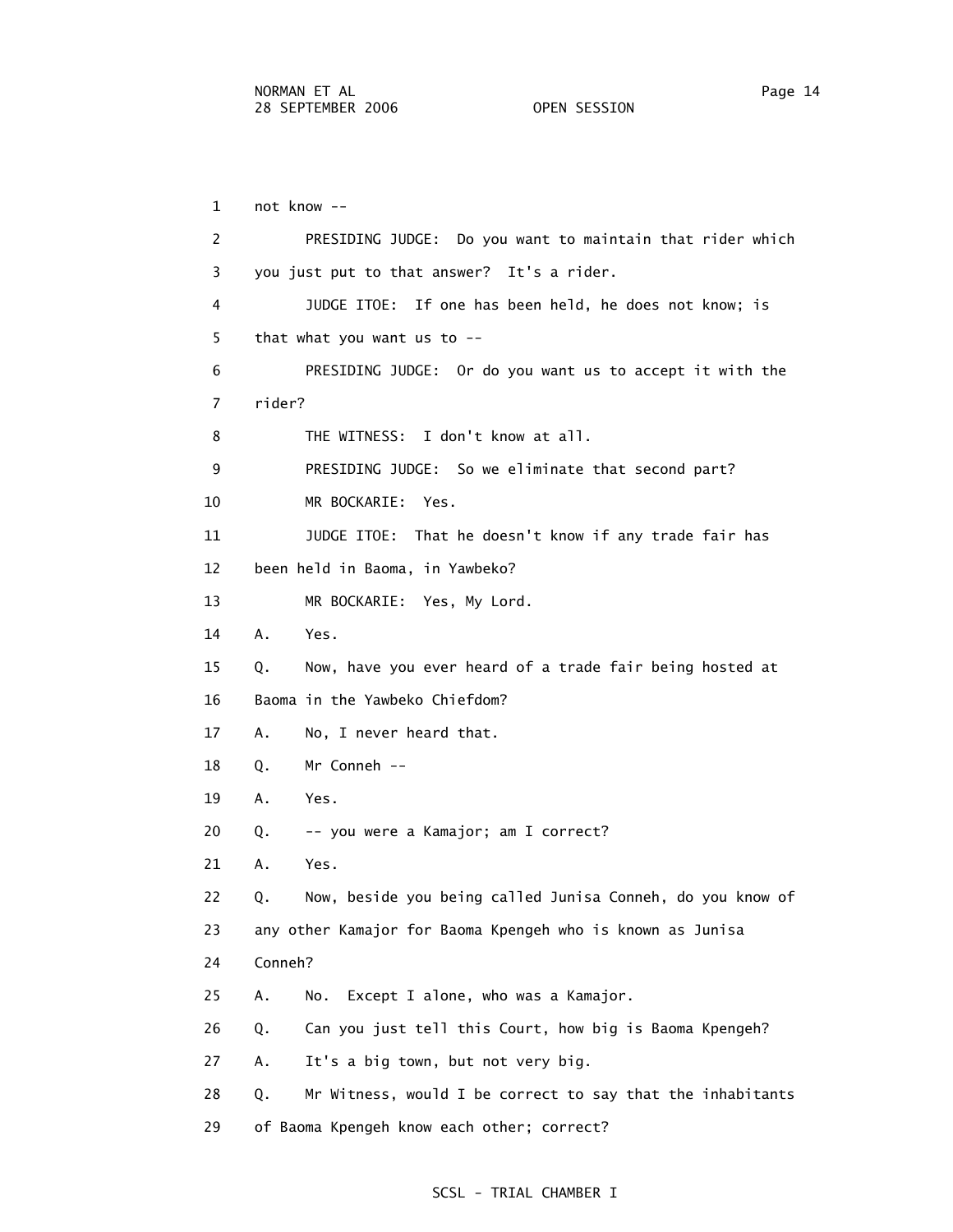- 1 A. Yes.
- 2 Q. Mr Witness, have you heard the name Albert Nallo?
- 3 A. Yes.
- 4 Q. Do you know him?
- 5 A. Yes.
- 6 Q. Can you tell this Court, how did you come to know him?
- 7 A. I knew him in Talia.
- 8 Q. Can you tell us when?
- 9 A. At that time, the year called '97.
- 10 Q. Mr Witness.
- 11 A. Yes.
- 12 Q. Did you go to Talia? You said you met him at Talia; for
- 13 how long were you at Talia?
- 14 A. I was there for three days.
- 15 Q. Mr Witness, between 1997 --
- 16 A. Yes.
- 17 Q. -- between 1997 and 1998, did you ever see Albert Nallo at
- 18 Baoma Kpengeh?
- 19 A. No.
- 20 Q. Between 1997 and 1998 did you ever go on an operation with
- 21 Mr Albert Nallo, anywhere?
- 22 A. No. I've never gone anywhere together with him.
- 23 Q. Mr Witness, I would like you to listen --
- 24 A. Yes.
- 25 Q. -- I would like you to listen keenly to the testimony of 26 Mr Nallo.
- 27 MR BOCKARIE: Your Honours, I'm referring to the testimony 28 of Mr Nallo, dated 10th day of March 2005, at page 49, lines 10 29 to 29.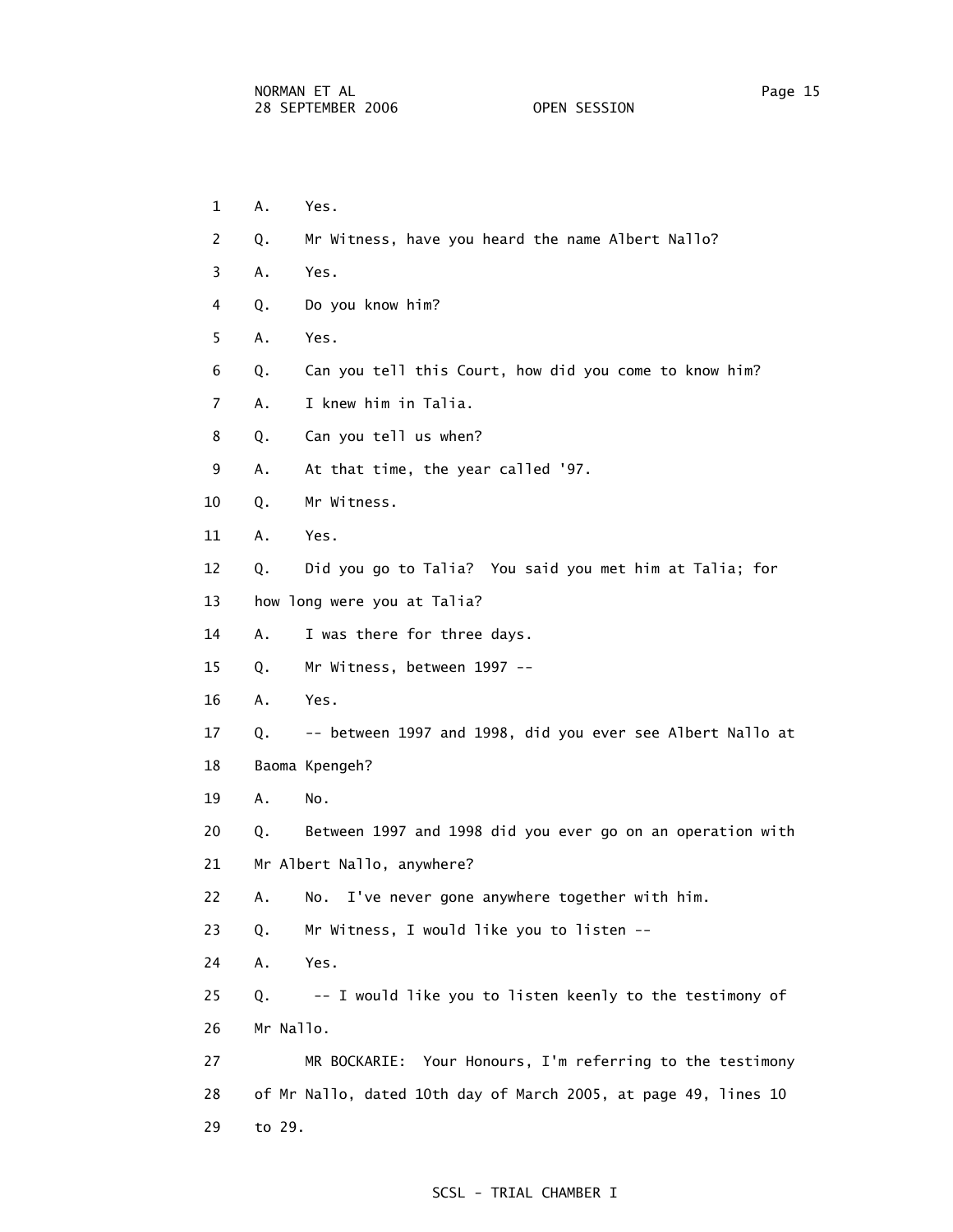1 PRESIDING JUDGE: What's the page reference again? 2 MR BOCKARIE: Forty-nine, Your Honour, date 10th March 3 2005. 4 PRESIDING JUDGE: Thank you. 5 JUDGE ITOE: And lines? 6 MR BOCKARIE: Lines 10 to 14, 22 to 29. 7 Q. I will start at line 7. 8 "Q. You said that you went to Baoma village. 9 What happened there? 10 TA. Baoma Village, Baoma Kpenge. 11 PRESIDING JUDGE: To Boama? 12 THE WITNESS: B-O-A-M-A, Baoma. K-P-E-N-G-E, Kpenge. We 13 went to Boama Kpenge on the order of Chief Norman and Moinina 14 Fofana. Fofana and Chief Norman told me they had information 15 from one Junisa, who was the Kamajor, who was based in that area. 16 That is the trade fair that was in Baoma -- rebels, collaborators 17 at Baoma, Baoma village." 18 Line 22. Mr Nallo said: "I took five Kamajors and joined 19 Junisa Korneh at Baoma on the day the trade fair was taking 20 place, which was Monday. We made a gate and people started 21 coming to pass to go to the trade fair at Baoma. We saw a Fullah 22 on a Honda, on a bicycle. Behind his bicycle he had four cartons 23 of cigarettes. When we have been reached the gates Junisa Korneh 24 identified him as a rebel. He said he knew him; he was a 25 co-collaborator. We apprehended him; took him behind a school 26 building; we killed him." 27 Mr Witness -- 28 A. Yes. 29 Q. -- are you aware of such incident occurring at Baoma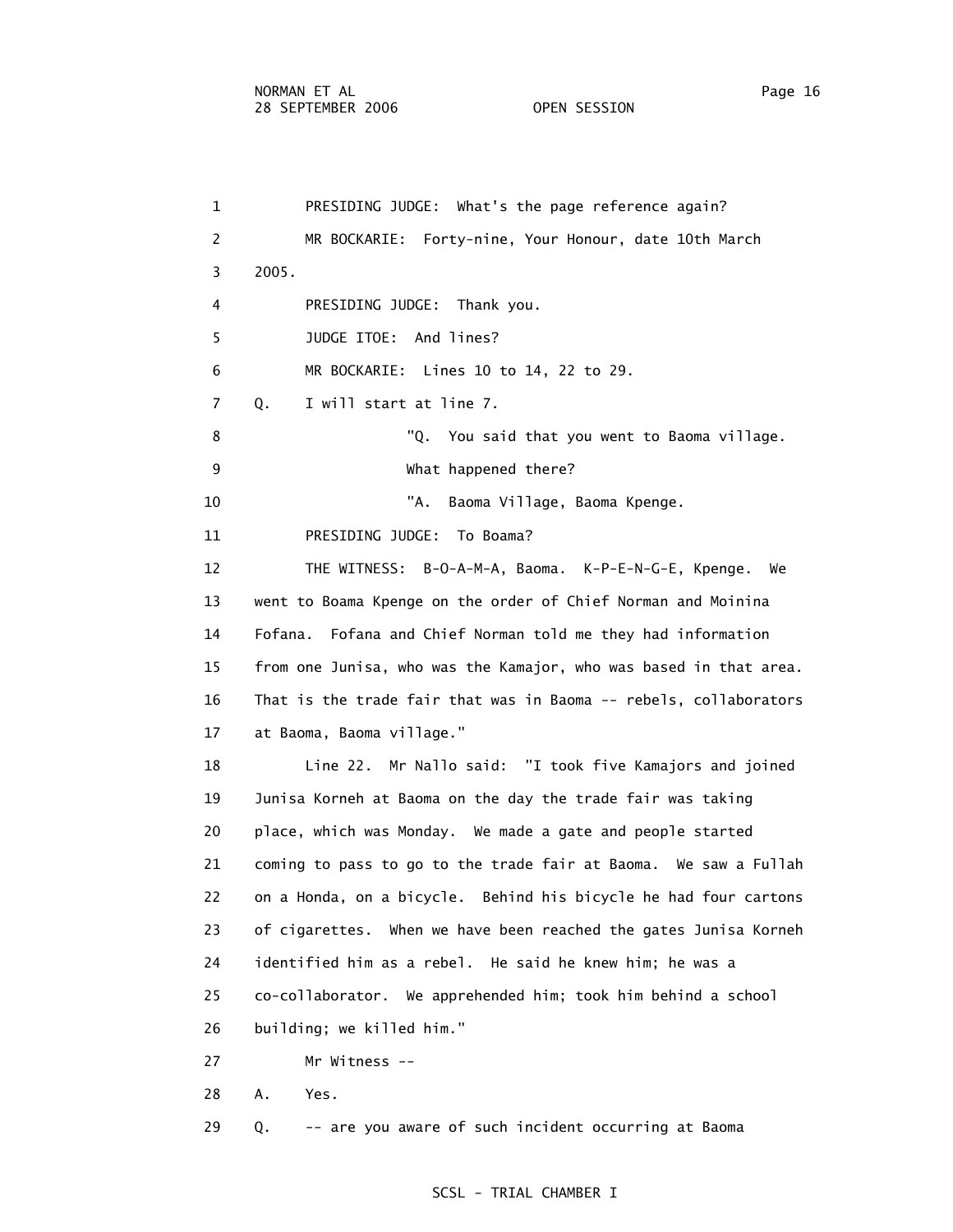1 involving Junisa Conneh?

 2 A. I don't know about this sort of thing at all, if it ever 3 happened there. I don't know anything about that. 4 Q. Thank you very much, Mr Witness. 5 MR BOCKARIE: Your Honours, that will be all for this 6 witness. 7 PRESIDING JUDGE: Thank you, counsel. Dr Jabbi, any 8 cross-examination? 9 MR SESAY: No questions, Your Honour. 10 PRESIDING JUDGE: Thank you. Mr Powles, your turn. Third 11 accused, I apologise. Mr Margai -- 12 MR MARGAI: None, My Lord. 13 PRESIDING JUDGE: -- do you intend to cross-examine? 14 Mr Prosecutor, your witness. 15 MR BANGURA: Thank you, Your Honour. 16 CROSS-EXAMINED BY MR BANGURA: 17 Q. Good morning, Mr Witness. 18 A. Good morning, old one. 19 Q. Mr Witness, when did you become a Kamajor? 20 A. '96. 21 Q. Were you based in Baoma Kpengeh all through your time? 22 A. Yes. 23 Q. Did you hold any position in your unit, your Kamajor unit? 24 A. I was the leader of the Kamajors in that area. 25 Q. Thank you. In fact, Mr Witness, after the rebels had been 26 repaired, that is, after the attack in '95 which you have 27 testified about, the Kamajors in that area were fully in control 28 in terms of security; is that correct? 29 A. Yes.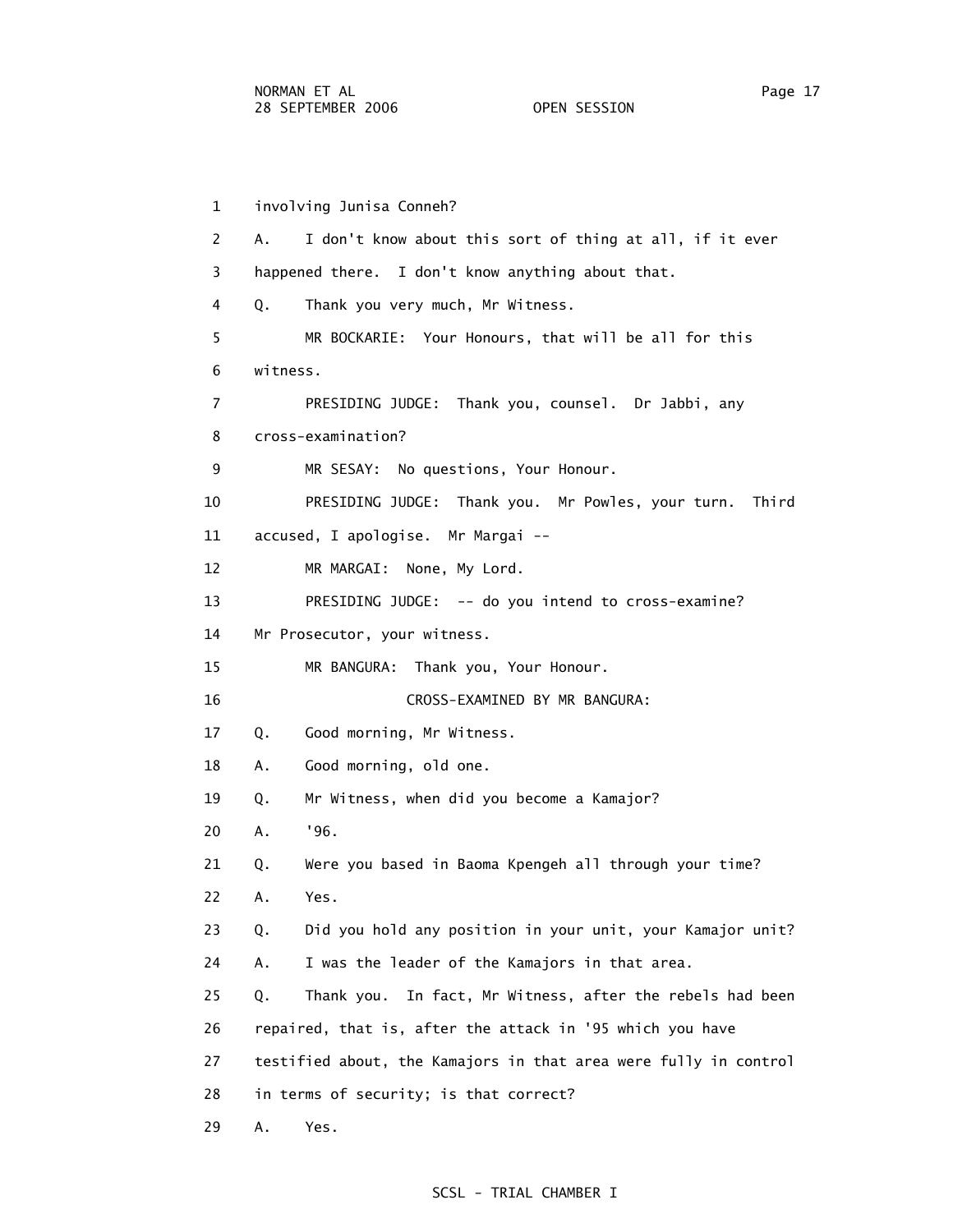| $\mathbf{1}$ | Mr Witness, did you, at that time at all, have any contact<br>Q.  |
|--------------|-------------------------------------------------------------------|
| 2            | with the Kamajors at Base Zero?                                   |
| 3            | Α.<br>Yes.                                                        |
| 4            | Now, you have testified you were in fact at Base Zero on<br>Q.    |
| 5            | one occasion, and you were there for three days; is that correct? |
| 6            | Yes.<br>Α.                                                        |
| 7            | What was the purpose of your being at Base Zero at this<br>Q.     |
| 8            | time?                                                             |
| 9            | I went there because, the work that I'm doing, that is what<br>Α. |
| 10           | I went there to do.                                               |
| 11           | What work were you doing that you went there to do?<br>Q.         |
| 12           | I used to carry salt there.<br>Α.                                 |
| 13           | Was your presence at Base Zero not related to your duties<br>Q.   |
| 14           | as a Kamajor at that time?                                        |
| 15           | I did not get you very well.<br>Α.                                |
| 16           | You said, when you went to Base Zero, you carried salt<br>Q.      |
| 17           | there. I am asking you, apart from salt --                        |
| 18           | Α.<br>Yes.                                                        |
| 19           | -- apart from carrying salt to Base Zero, did you also not<br>Q.  |
| 20           | go there for something to do with your duties as a Kamajor?       |
| 21           | I'm saying the thing.<br>Α.                                       |
| 22           | Q.<br>Did you, at any point, take instructions from the Kamajors  |
| 23           | at Base Zero?                                                     |
| 24           | Α.<br>Yes.                                                        |
| 25           | And who were those instructions coming from, at Base Zero?<br>Q.  |
| 26           | Mr Moinina.<br>Α.                                                 |
| 27           | When you say Moinina, can you give us the full name,<br>Q.        |
| 28           | please?                                                           |
| 29           | Moinina Fofana.<br>Α.                                             |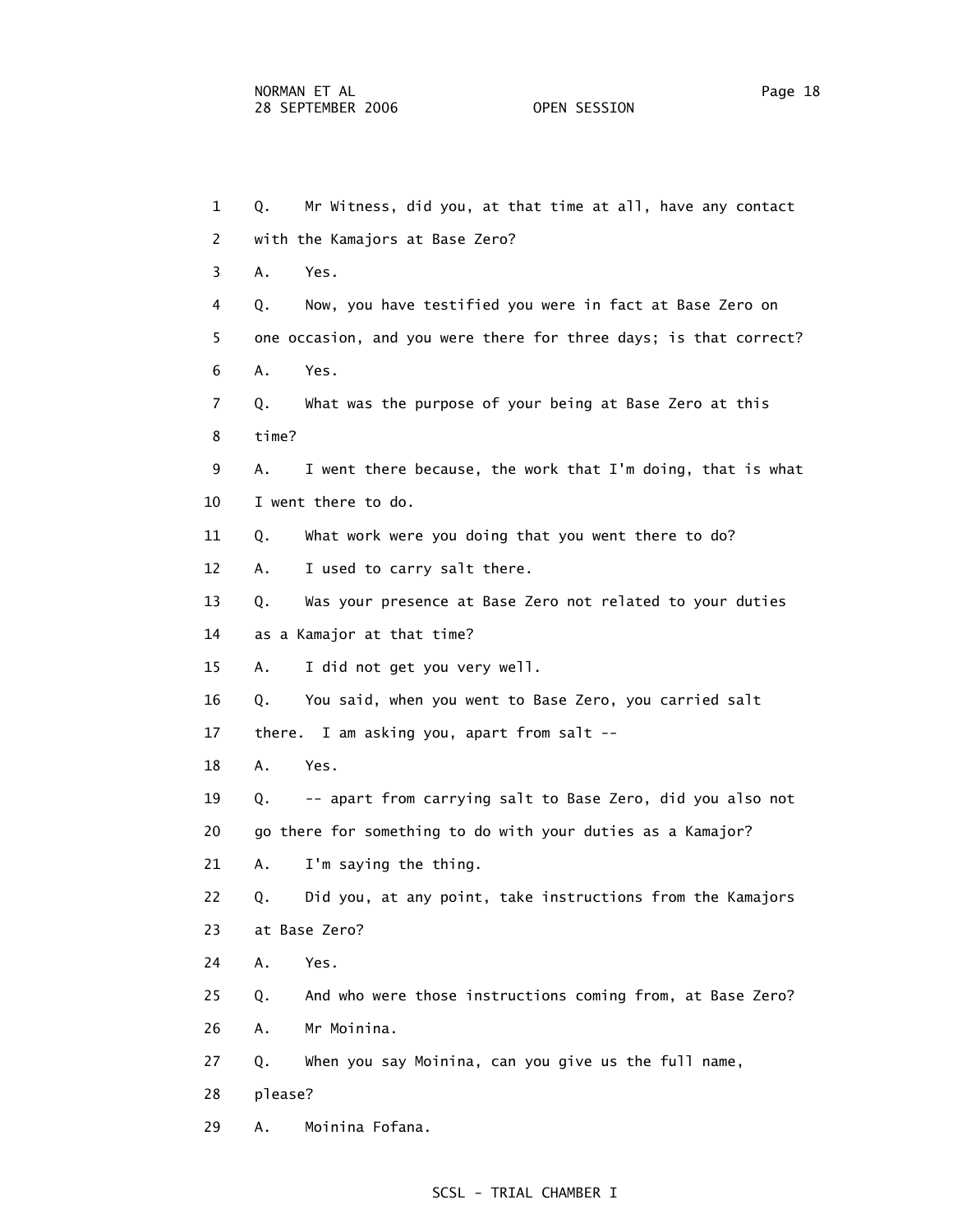| $\mathbf{1}$ | Do you know whether this Moinina Fofana had any position<br>Q.    |
|--------------|-------------------------------------------------------------------|
| 2            | that he held at Base Zero?                                        |
| 3            | Α.<br>Yes.                                                        |
| 4            | What position did he hold?<br>Q.                                  |
| 5            | I used to hear that he was the director.<br>Α.                    |
| 6            | Director of what?<br>Q.                                           |
| 7            | Well, I don't know. Well, I'm not literate, so I don't<br>Α.      |
| 8            | know.                                                             |
| 9            | Could it be director of war, Mr Witness?<br>Q.                    |
| 10           | Yes, that was what I heard, but I don't know what it meant.<br>Α. |
| 11           | Mr Witness, you have said that you went to Base Zero and<br>Q.    |
| 12           | you took instructions from Moinina Fofana, who was the director   |
| 13           | of war; what were those instructions?                             |
| 14           | The only orders -- the only orders I took from him were<br>Α.     |
| 15           | just for him to ask me to bring salt for him.                     |
| 16           | And the salt was for what purpose?<br>Q.                          |
| 17           | Α.<br>To consume.                                                 |
| 18           | To be consumed by the forces at Base Zero?<br>Q.                  |
| 19           | There was a very large crowd there.<br>Yes.<br>А.                 |
| 20           | Apart from instructions to carry salt at Base Zero, did you<br>Q. |
| 21           | take any further -- any other instructions from Mr Fofana?        |
| 22           | Α.<br>No.                                                         |
| 23           | Now, you were the boss of the Kamajors in Baoma Kpengeh<br>Q.     |
| 24           | Chiefdom.                                                         |
| 25           | Α.<br>Yes.                                                        |
| 26           | You obviously had someone to whom you reported about what<br>Q.   |
| 27           | was happening in your chiefdom; is that correct?                  |
| 28           | I had a leader.<br>Α.                                             |
| 29           | Who was that leader?<br>Q.                                        |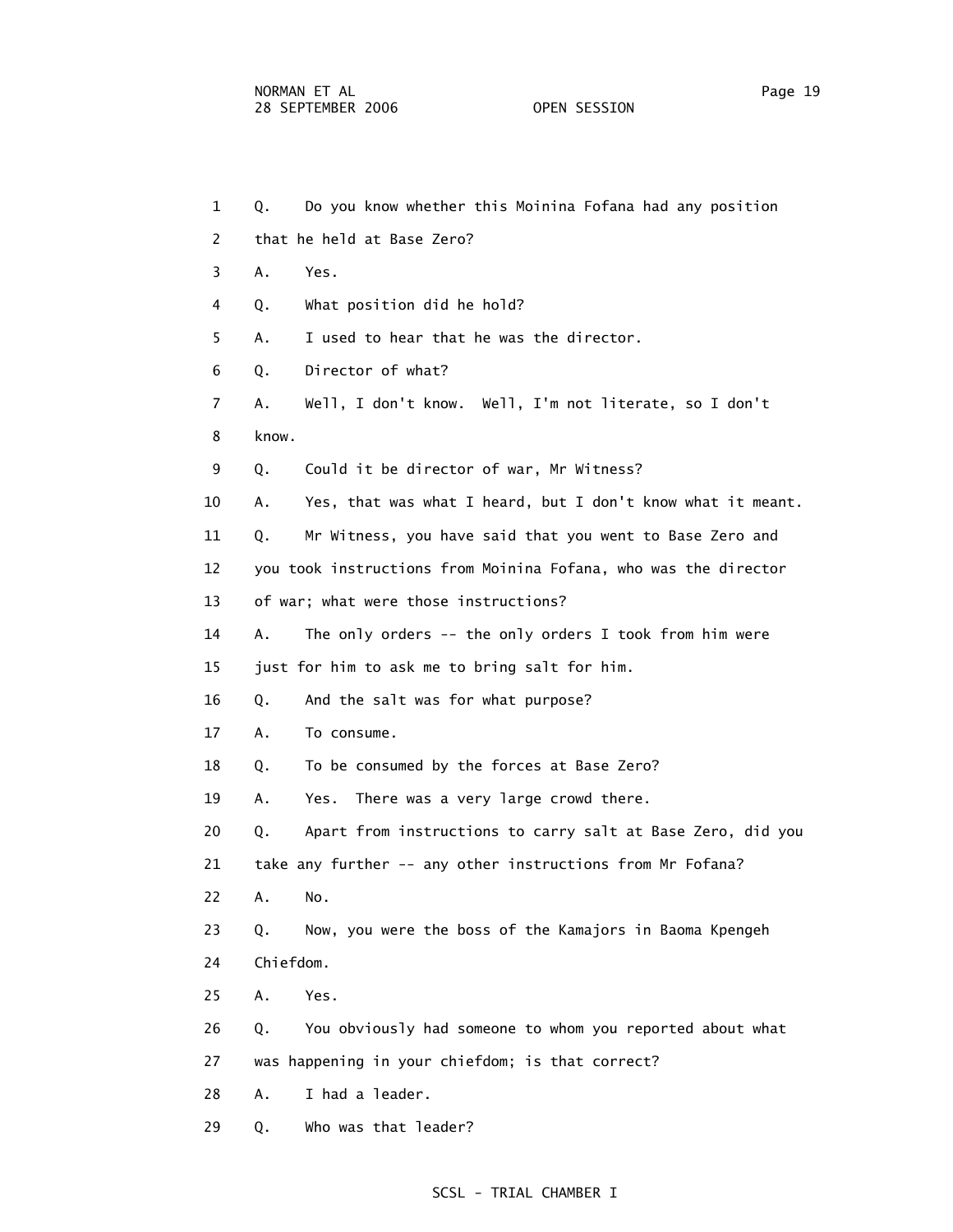1 A. Morie Jusu. 2 Q. And Morie Jusu would report to? 3 A. Well, the one I know is Moinina Fofana was his own leader. 4 Q. Thank you. Mr Witness, in Baoma Kpengeh, you had control 5 over a number of other towns; not so, not just Baoma Kpengeh 6 town? Am I correct? 7 A. No. 8 Q. So which other towns did you have control over? 9 THE INTERPRETER: Your Honours, correction interpreter: I 10 was only in control of Baoma. 11 PRESIDING JUDGE: Thank you. 12 MR BANGURA: 13 Q. Mr Witness. 14 A. Yes. 15 Q. Do you know a town called Bileh in the Bendu Cha Chiefdom? 16 A. No. 17 MR BANGURA: Your Honours, Bileh is B-I-L-E-H. Bendu Cha 18 is B-E-N-D-U C-H-A. 19 Q. You are familiar with the name Bendu Cha Chiefdom; is that 20 correct? 21 A. Yes. 22 Q. And that chiefdom is in the Bonthe District? 23 A. Yes. 24 Q. Do you know a town called Bomu, which is in the Nongoba 25 Bullom Chiefdom? Bomu? 26 A. Bomu? Yes. 27 MR BANGURA: Your Honours, Bomu is B-O-M-U. 28 Q. Now, how far is Bomu from Baoma Kpengeh? Can you tell this 29 Court?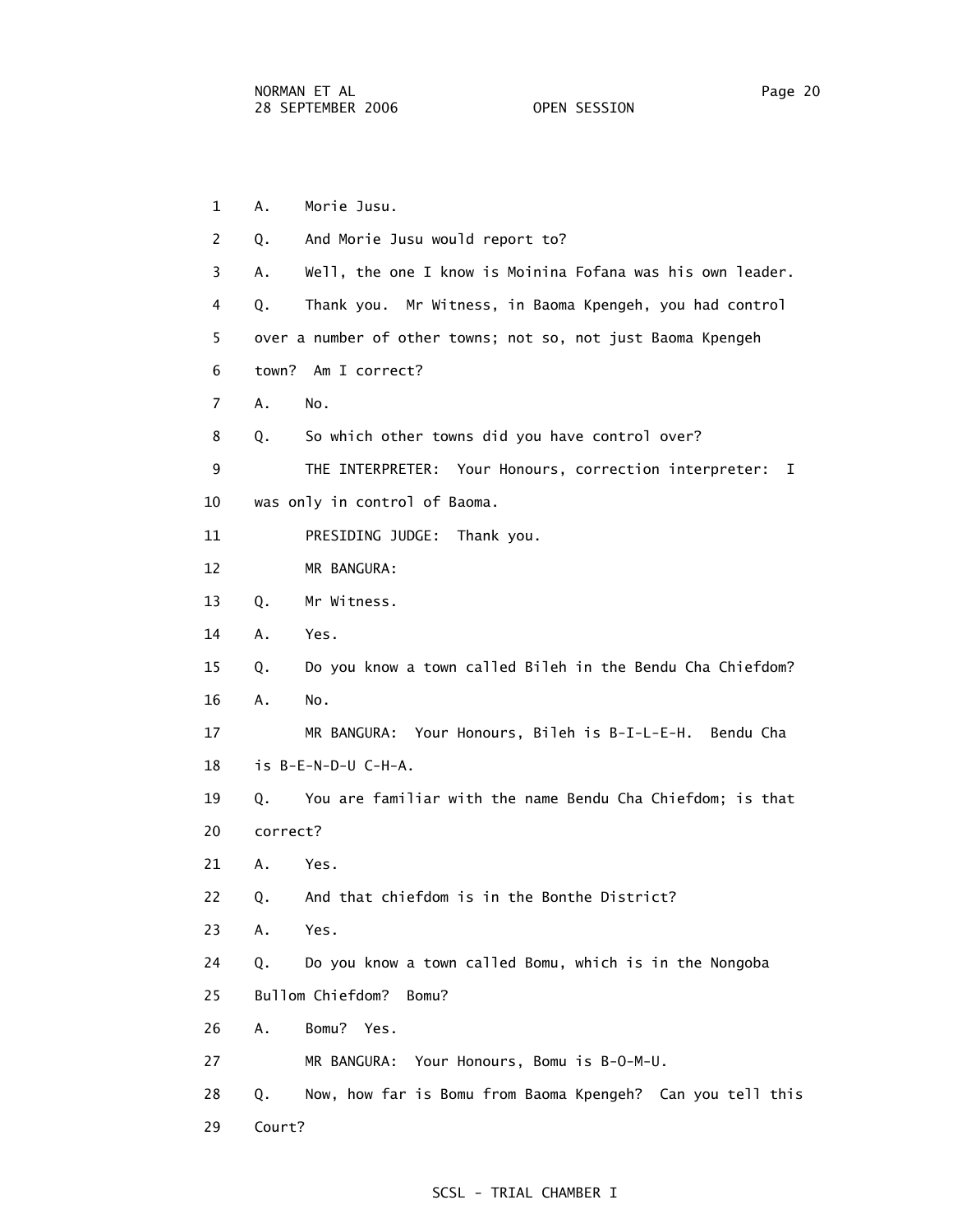- 1 A. It's a little bit far. But not very, not very far. 2 Q. Now, did your control extend up to Bomu? 3 A. No. 4 Q. Mr Witness. 5 A. Yes. 6 Q. You have mentioned that you know Albert Nallo; not so? 7 A. Yes. 8 Q. You know that Albert Nallo was based at Base Zero; is that 9 correct? 10 A. I saw him there. 11 Q. Now, apart from seeing Albert Nallo at Base Zero, on the 12 occasions you say you were there, have you ever -- did you ever 13 see him in some other place at that time, about the time we're 14 talking about? 15 A. Apart from the time I saw him in Talia, I have not seen him 16 any other place, except when I heard of his name here. 17 Q. In fact, Mr Witness, I'm suggesting to you that Mr Nallo 18 used to come from Base Zero to visit towns in your chiefdom where 19 Kamajors were based. Do you agree with me? 20 A. No, I don't know about that. 21 Q. Did you at any time work with Albert Nallo? 22 A. No. 23 Q. Mr Witness. 24 A. Yes. 25 Q. It is a fact that when you went to Base Zero and Albert 26 Nallo was there -- did you have any discussions with him, at the 27 time you went to Base Zero? 28 A. There was no talk between us, except when they were
- 29 introduced to us by their names.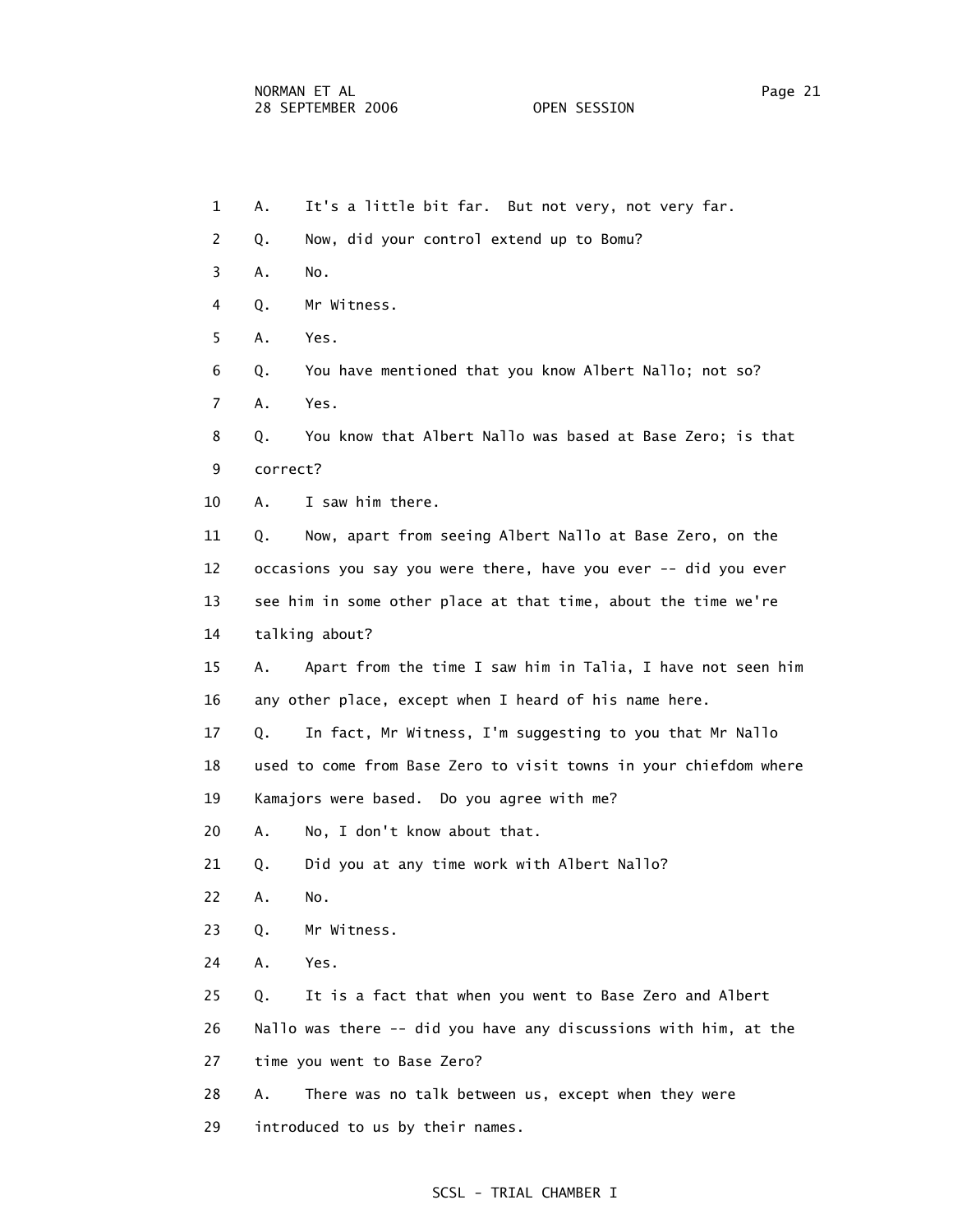1 Q. Who introduced them to you? 2 A. He introduced himself to us. 3 Q. When you say "they," you suggest you were talking of a 4 number of people. It was it just Albert Nallo who introduced 5 himself to you? 6 A. When he got there, those that were there and they will 7 introduce them to us that this is your brother, this is your 8 brother, and so on. 9 Q. So how did Albert Nallo introduce himself to you? 10 A. I said -- 11 Q. Go on. You said; I'm listening. 12 A. I said, when we went there, those of us who were gathered 13 there, the elders, we would introduce ourselves to the others. 14 Q. Mr Witness, if you can be -- 15 A. Yes. 16 Q. -- be a little more specific. Be a little more clear than 17 what you are being now. 18 A. Yes. 19 Q. Who introduced themselves to who? Did Albert Nallo 20 introduce himself to you? 21 A. Each time we got there, we greeted each other. 22 Q. So when Albert Nallo greeted you and introduced himself, 23 what did he say he was? 24 A. That he was also a Kamajor. 25 Q. Did he tell you what position he held? 26 A. No. I don't know about that. 27 Q. Were you ever told what position Albert Nallo held? 28 A. No. 29 Q. So, in all your life as a Kamajor, you only met Albert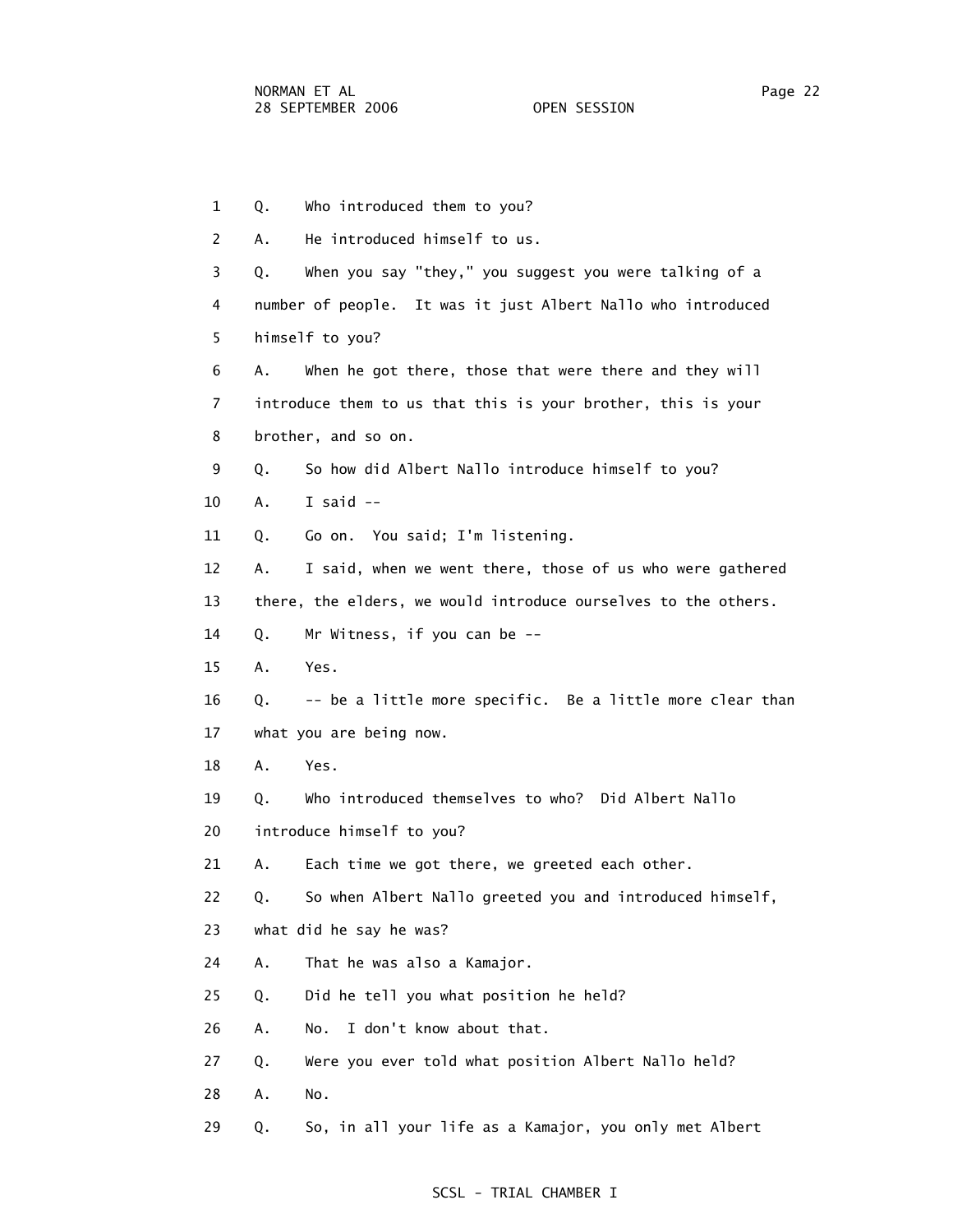1 Nallo once; is that what you're saying? 2 A. Yes, the place where we met. 3 Q. And that Albert Nallo ever came to Baoma Kpengeh in your 4 chiefdom where you were the head of Kamajors? 5 A. No, he did not go there for me to see, or for me to know. 6 JUDGE ITOE: What does he mean; for me to see, for me to 7 know? What does he mean? 8 MR BANGURA: 9 Q. Mr Witness, your answer is not very clever to the Court. 10 You have said that he -- 11 A. He did not go there at all. 12 Q. He did not go to Baoma Kpengeh. 13 A. No. 14 Q. Mr Witness. 15 A. Yes. 16 Q. You have mentioned in your evidence that there used to be 17 trade fairs in the town of Gbap; is that correct? 18 A. Yes. 19 Q. Now, apart from Gbap, were there trade fairs in other towns 20 within Bonthe District, at the time? 21 A. The country there is very large, the district is large, but 22 I only knew of Gbap. 23 Q. So, in fact, Mr Witness, it is the case, that other towns 24 may have had trade fairs, apart from Gbap? It could be the case; 25 not so? 26 A. No -- yes. 27 PRESIDING JUDGE: Which is it? 28 THE INTERPRETER: It's yes. 29 PRESIDING JUDGE: Okay.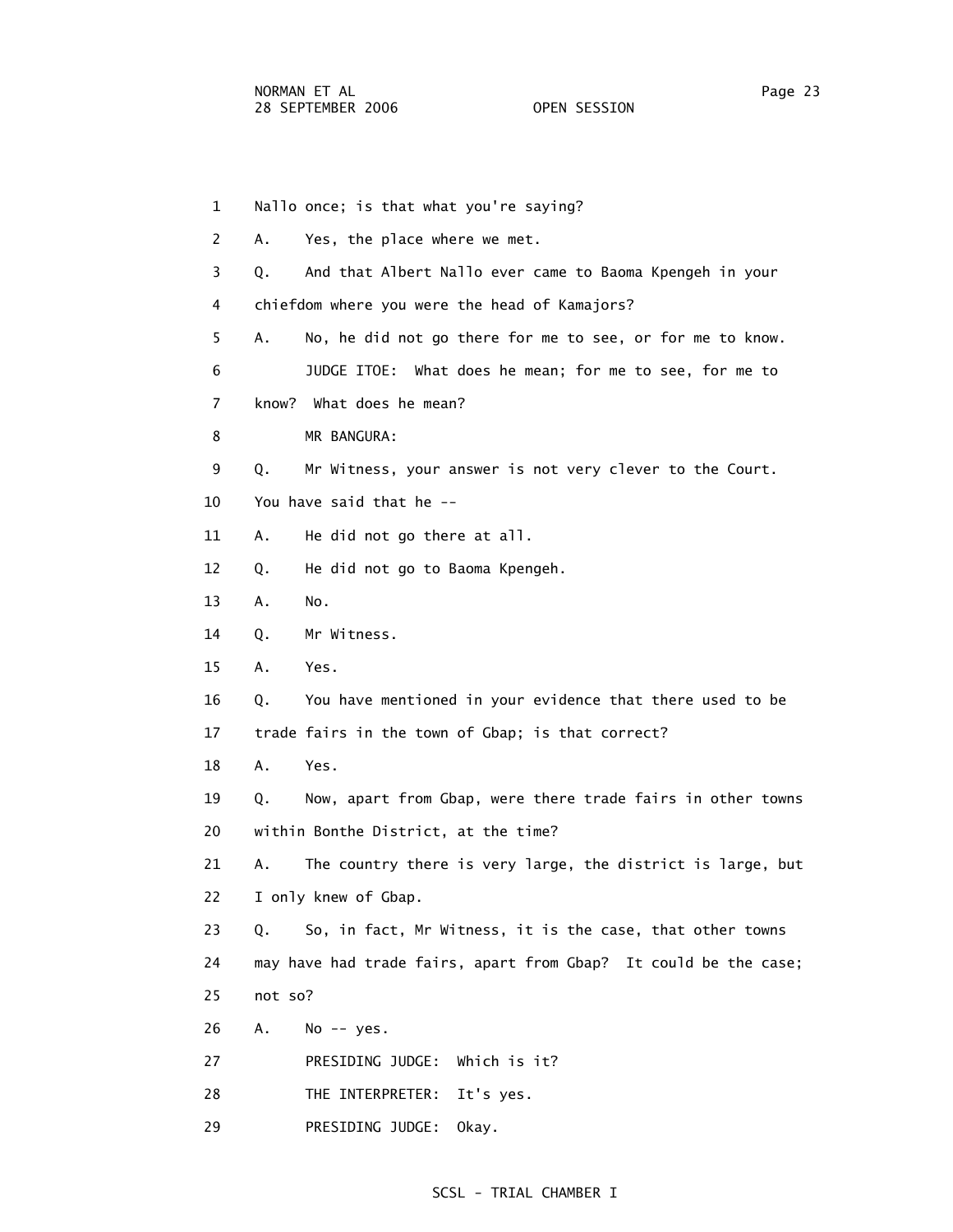1 MR BANGURA: 2 Q. Mr Witness. 3 A. Yes. 4 Q. The idea of having trade fairs in towns within your 5 district was not one which was favoured by Kamajors; correct? 6 MR BOCKARIE: My Lord, if he can be of assistance to tell 7 us the period. 8 PRESIDING JUDGE: Well, why can't he pursue the general, 9 then go to the specific? 10 MR BOCKARIE: Yes. 11 PRESIDING JUDGE: If it's an objection, it's overruled. 12 Continue. 13 MR BANGURA: Thank you, Your Honour. 14 Q. Mr Witness, I put the question again: The practice -- 15 A. Yes. 16 Q. -- of holding trade fairs in towns within the district was 17 not one which the Kamajors liked at all; not so? 18 A. Well, I would not be able to say it. 19 Q. Mr Witness. 20 A. Yes. 21 Q. You'll agree that, when these fairs are held, there are 22 quite a number of people -- a lot of people come to the towns 23 where the fair is held, from surrounding areas; is that not so? 24 A. Yes. 25 Q. And this raises security concerns for Kamajors; correct? 26 A. Yes. 27 Q. Your concern is that there may be collaborators 28 infiltrating; is that not so? 29 A. No, we don't know about that.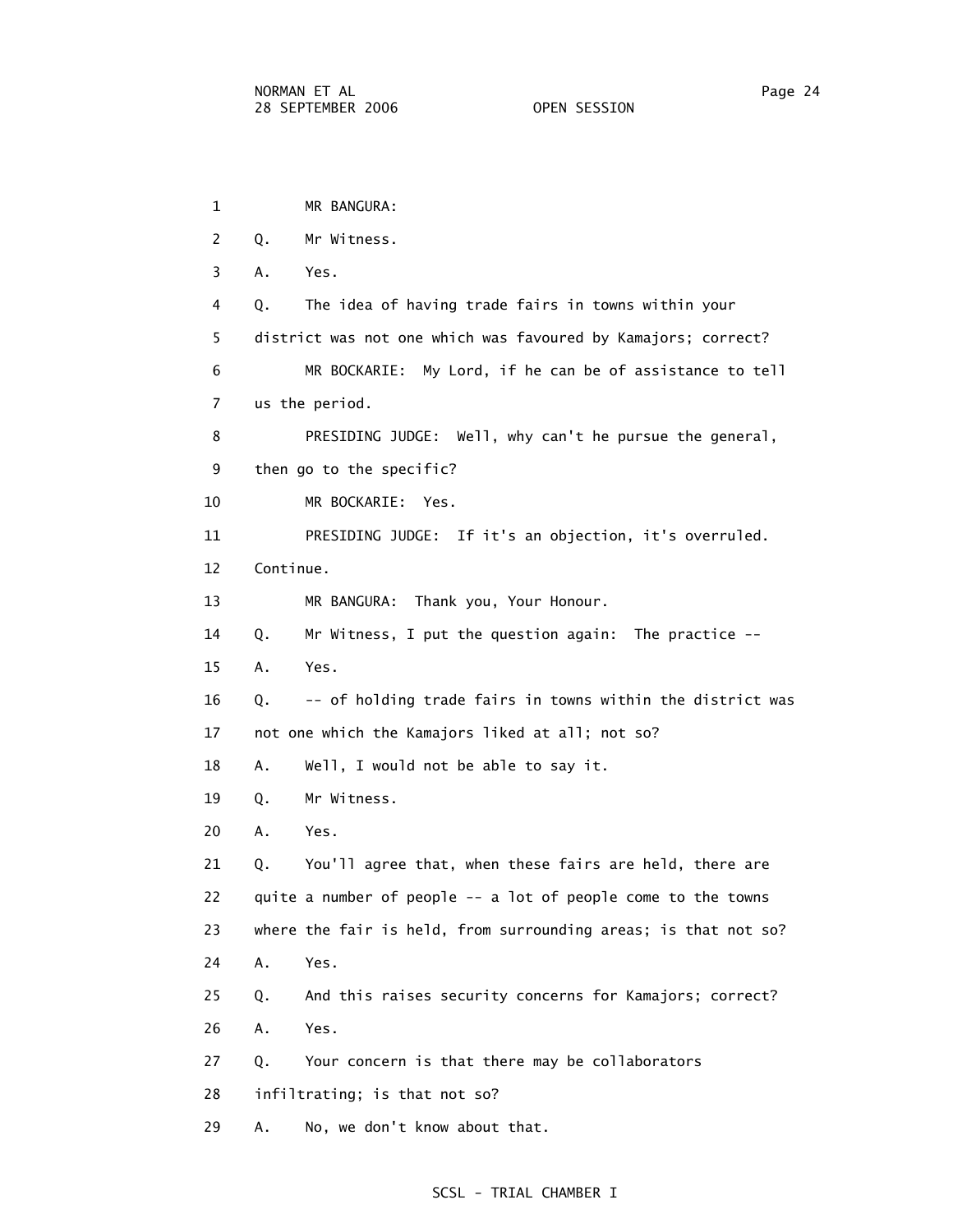1 Q. But you, in fact, were very, very careful not to get rebels 2 or collaborators coming into these towns when a trade fair was 3 on; not so? 4 A. Yes. 5 Q. So, in fact, Mr Witness, you had a way of ensuring that 6 rebels, collaborators would not come into the trade fairs; is 7 that not so? 8 A. Yes. 9 Q. People coming to these trade fairs were screened at 10 checkpoints by Kamajors; is that not so? 11 A. Yes. 12 Q. As a matter of fact, Mr Witness, you had -- 13 JUDGE ITOE: Can we have you down, please. 14 MR BANGURA: 15 Q. Mr Witness, in Baoma Kpengeh, you had a checkpoint there to 16 ensure that persons coming through your town, to and from the 17 trade fair, were screened; not so? 18 A. Yes. 19 Q. Mr Witness -- 20 A. Yes. 21 Q. -- when people came through the checkpoint, you would 22 ascertain their identity; is that not so? 23 A. Yes. 24 Q. Would they be carrying a pass issued by Kamajors, to show 25 that they were resident within that area, that chiefdom? 26 A. Yes. 27 Q. Now, if someone came to your checkpoint and did not have a 28 pass, they would be detained; is that not so? 29 A. We used to see them.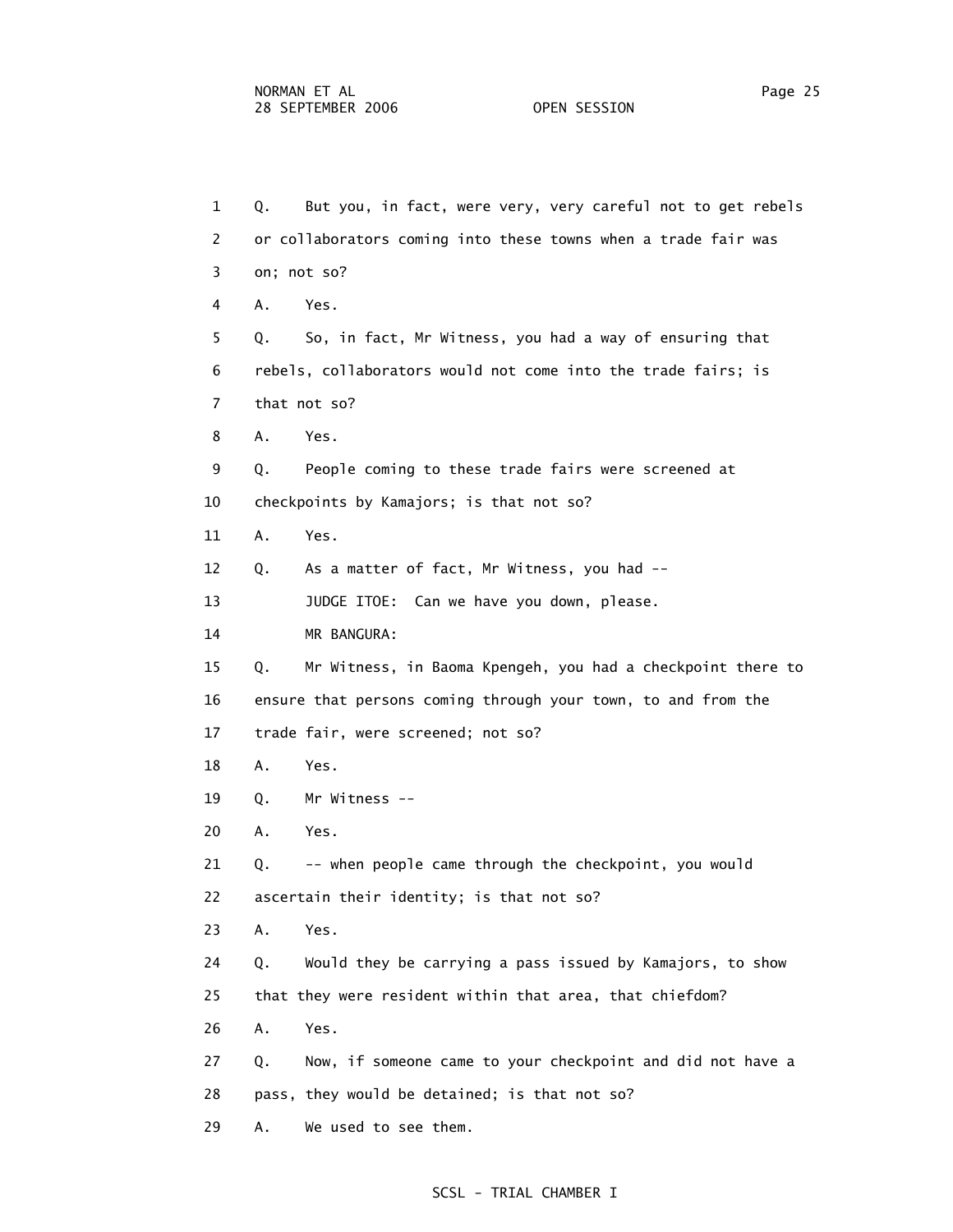1 Q. Mr Witness, the question is: If someone came to your 2 checkpoint and they did not have a pass, they would be detained; 3 is that not so? 4 A. Yes. 5 Q. If that person could not be properly identified, 6 Mr Witness, they would then be regarded as collaborators; is that 7 not so? 8 A. No. 9 Q. Or they would be regarded as rebels because they were not 10 known by your men within the area, or they did not have an 11 identity; is that not so? Did you understand the question, 12 Mr Witness? 13 A. I did not get you clear. 14 Q. The question is: If there's -- 15 A. Yes. 16 Q. [Microphone not activated] and were not identified 17 properly, they would be regarded as rebels, not collaborators 18 this time. They would be regarded as rebels because they did not 19 have an identity and were not known by your men; is that the 20 case? 21 A. Yes. If that happened. 22 Q. And what did you do to those persons who were held at 23 checkpoints, who did not have identities and who were regarded as 24 rebels? What did you do to them? 25 A. We'd try to investigate him. 26 Q. And once you have investigated them, what do you do, if you 27 prove them to be rebels? 28 A. Rebel -- the rebels we know were those who carried guns. 29 Q. I suggest to you, Mr Witness, once you take a decision that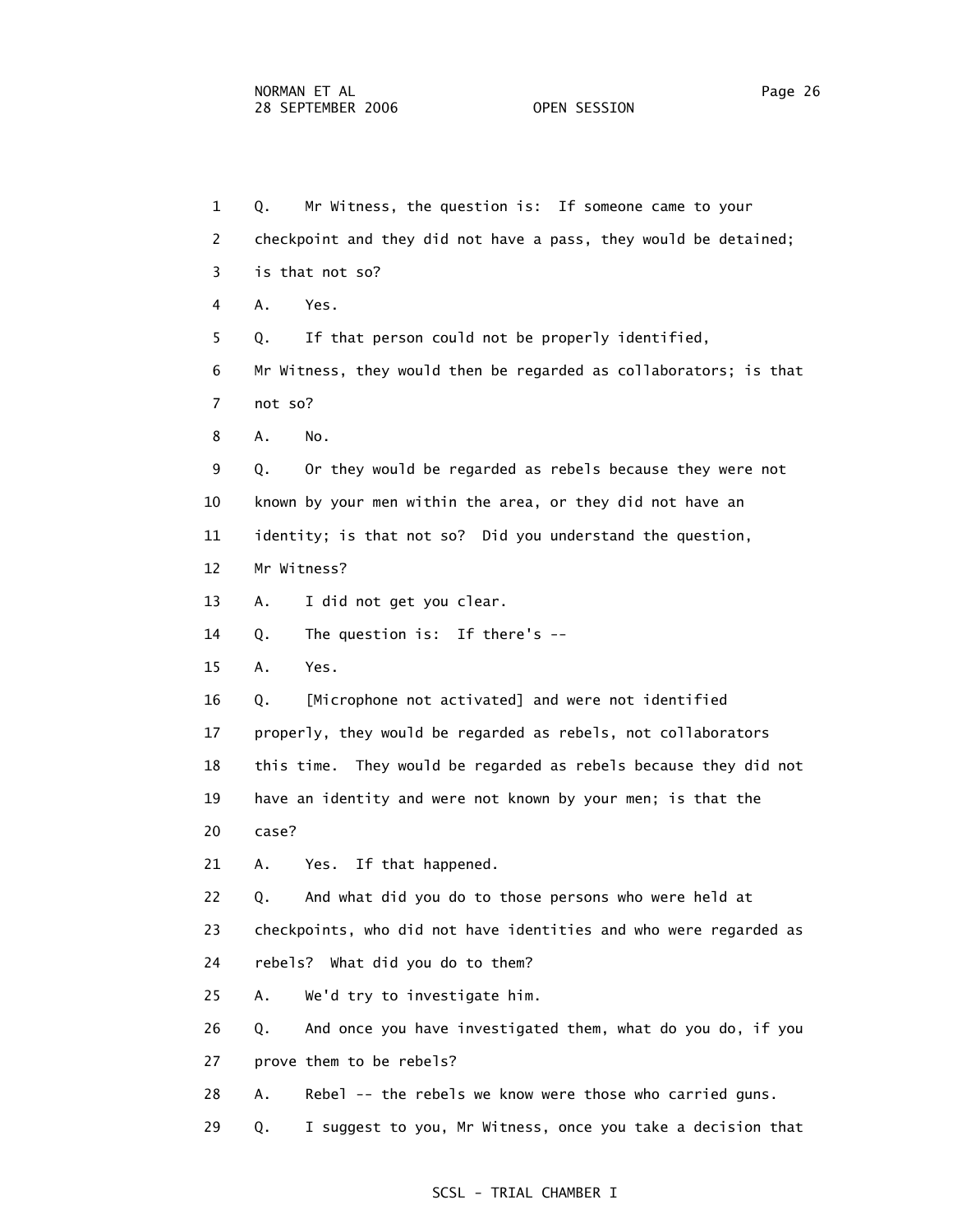1 they were rebels, you would kill them; am I correct? 2 A. Yes, if he was a rebel. 3 Q. And the same applied to collaborators. If you investigated 4 and proved that they were collaborators, you would kill them; is 5 that not so? 6 A. We know of rebel. We don't know about the word you are 7 calling in English. 8 Q. You have never heard of the word "collaborator," 9 Mr Witness? 10 A. I heard that they were rebels. 11 Q. So in your dictionary, in your understanding, there were no 12 collaborators; everybody who was found suspicious was a rebel? 13 Am I correct? 14 A. The only person that we know to be a rebel, those who 15 really went about behaving like rebels, who did the work of 16 rebels. 17 Q. Mr Witness, it is a fact that -- 18 A. Yes. 19 Q. -- it is a fact that you got instructions at one point in 20 time from Base Zero, that you should screen all persons who were 21 going through Baoma Kpengeh to the trade fair; is that not so? 22 A. I only know about my own commander. 23 Q. And who was this commander again, can you remind us? 24 A. The one who was leading me was Morrie Jusu; he was my boss. 25 Q. So you got these instructions from Morrie Jusu at some 26 point; is that not so? 27 A. Yes. 28 Q. And you know that Morrie Jusu would have got those 29 instructions from Base Zero; correct?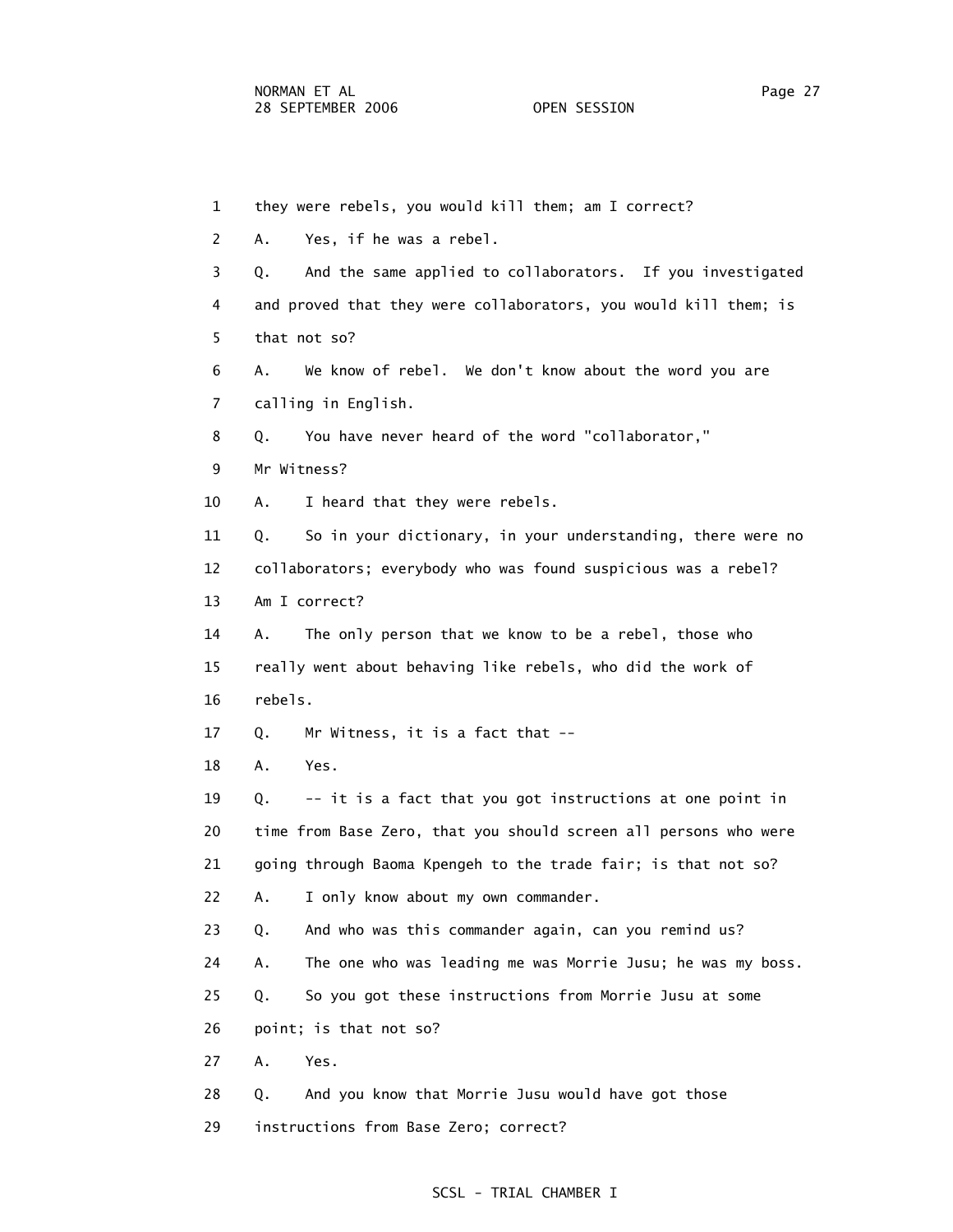1 A. Well, he only give me those orders. Maybe he was also 2 given the orders by some other person. 3 Q. Mr Witness, do you know a Kamajor called Moiwo Jabbi? 4 A. No. 5 Q. Did you have a Kamajor under your command called Sergeant 6 Mohamed? 7 A. Yes. 8 Q. I ask again, you might recollect now: Was Moiwo Jabbi 9 under your command as well? 10 A. No, I don't know him. 11 Q. Mr Witness -- 12 A. Yes. 13 Q. -- did you, at any time, give orders to Sergeant Mohamed to 14 execute a rebel who was captured at your checkpoint? 15 A. No. 16 Q. Thank you, Mr Witness. Mr Witness, I suggest to you that 17 there was, in fact, a trade fair about the time you were 18 commander -- you were the commander in Baoma Kpengeh. There was 19 a trade fair which regularly took place in the town of Bomu in 20 Nongoba Bullom Chiefdom. 21 JUDGE ITOE: Let's get it clear, you started from Baoma 22 Kpengeh and then you moved to Bomu. Can we have the distinction? 23 MR BANGURA: Let me ask the question again. 24 JUDGE ITOE: Yes, please. 25 MR BANGURA: 26 Q. I'm suggesting to you, Mr Witness, in fact there was a 27 trade fair which regularly took place in the town of Bomu in 28 Nongoba Bullom Chiefdom. 29 A. All I know is Gbapi.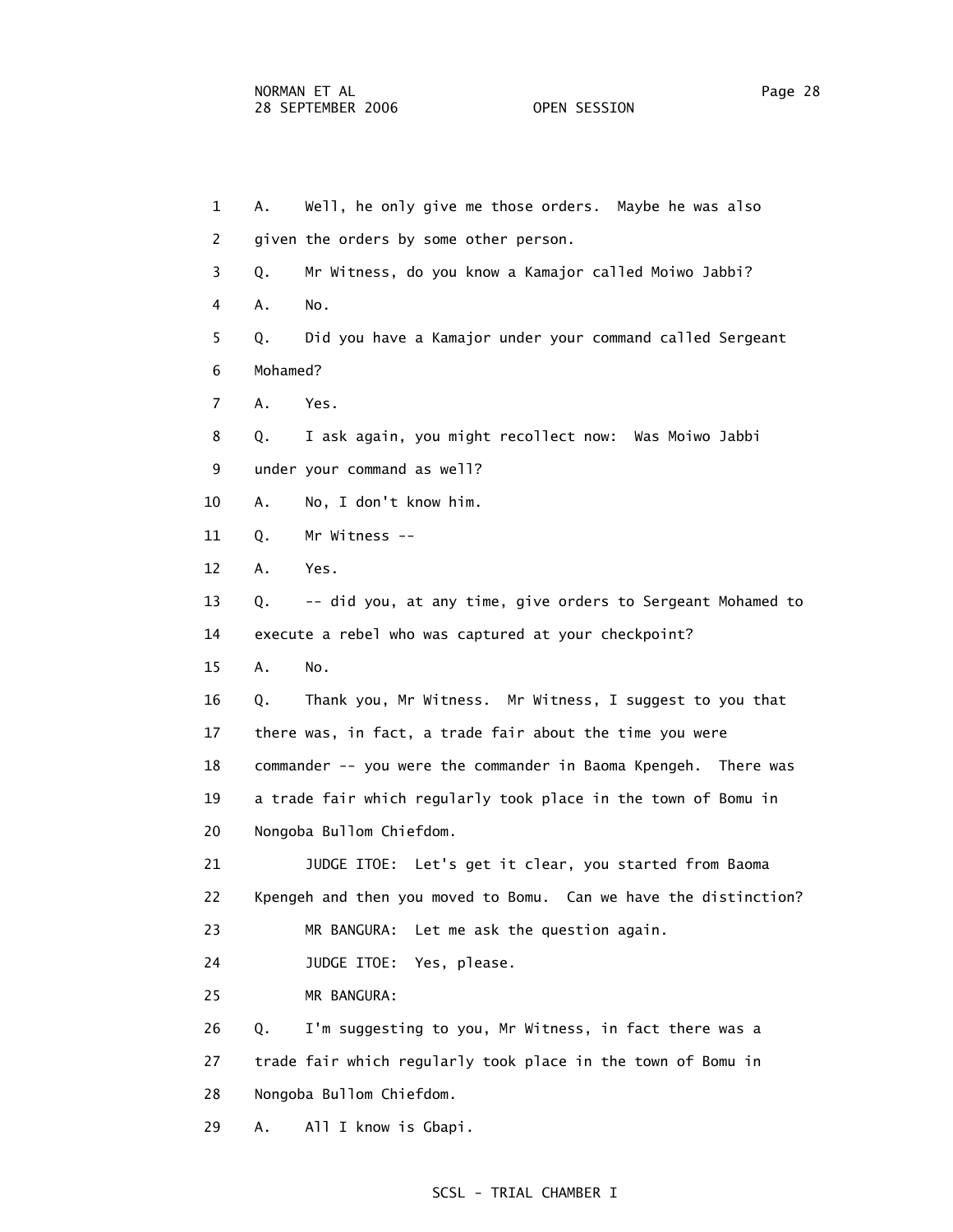1 MR BANGURA: Your Honours, that will be all for this 2 witness. 3 PRESIDING JUDGE: Thank you, counsel. Mr Powles, 4 re-examination? 5 MR BOCKARIE: None, Your Honour. 6 PRESIDING JUDGE: May we now proceed with the next witness? 7 MR POWLES: Your Honour, before we proceed with the next 8 witness, I know it's a little early for a break, but I wonder if 9 I might be given an opportunity to have a brief consultation with 10 my client? 11 PRESIDING JUDGE: How long will this last? 12 MR POWLES: Ten minutes, Your Honour. 13 PRESIDING JUDGE: The application is granted. 14 MR POWLES: Thank you very much, Your Honour. 15 **Interval** [The witness withdrew] 16 [Break taken at 11.03 a.m.] 17 **Example 17** [The witness entered Court] 18 [Upon resuming at 11.18 a.m.] 19 PRESIDING JUDGE: In what language is he testifying? 20 MR POWLES: In Mende, Your Honour. 21 PRESIDING JUDGE: Let the witness be sworn. Mr Powles, 22 this would be your fourth witness, would it? 23 MR POWLES: Yes, fourth witness, Mr Tommy Jabbi. 24 WITNESS: Tommy Jabbi [Sworn] 25 [The witness answered through interpreter] 26 MR POWLES: Your Honour, it may be a technical point, but I 27 don't believe I was getting Mr Jabbi's voice in English. 28 PRESIDING JUDGE: Well, again, what channel are you on? 29 MR POWLES: I appear to be on English. Perhaps we could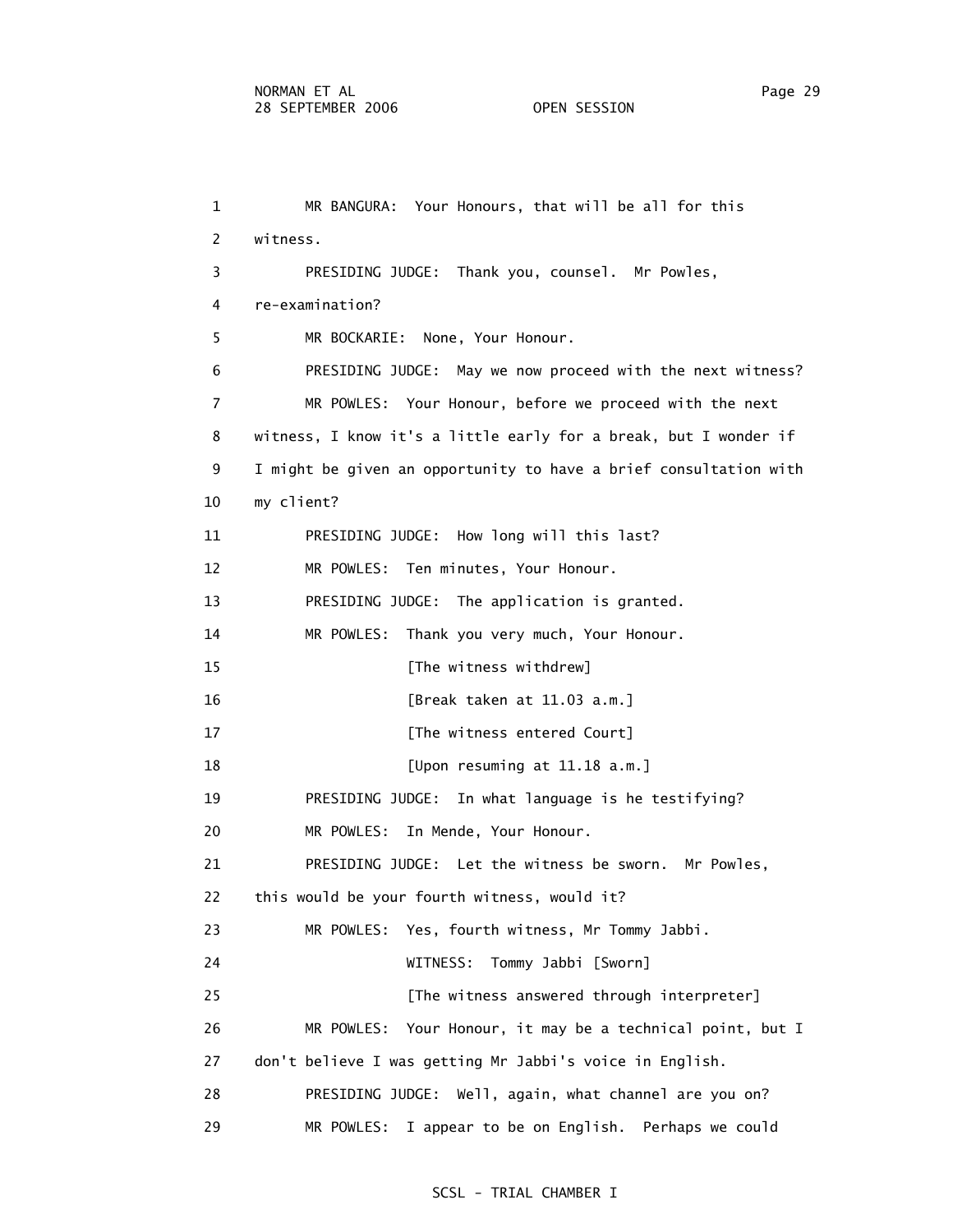1 start and see how we get on. 2 PRESIDING JUDGE: Well, try. 3 JUDGE ITOE: Sorry, was he sworn on the Koran or on the 4 Bible? 5 MR POWLES: The Koran. 6 JUDGE ITOE: Thank you. 7 EXAMINED BY MR POWLES: 8 MR POWLES: 9 Q. Mr Jabbi, can you give the Court your full name, please? 10 A. My name is Tommy Jabbi. 11 Q. And your date of birth? 12 A. I don't know that. 13 Q. And your place of birth? 14 A. Baoma Kpengeh. 15 Q. And what is your current address, or living location? 16 A. Freetown. 17 Q. When you are not in Freetown, where do you live, Mr Jabbi? 18 A. I came from Gbapi Nongoba Bullom, to Freetown. 19 Q. And what is your occupation, Mr Jabbi? 20 A. Farming. 21 Q. Now, you mentioned that you were born in Baoma Kpengeh. Do 22 you have any responsibilities in that town? 23 A. Yes. 24 Q. What are your responsibilities? 25 A. I am the town chief. 26 Q. And how long have you been the town chief in Baoma Kpengeh? 27 A. 17 years now. 28 Q. Were you the town chief in Baoma Kpengeh after the 29 elections in 1996?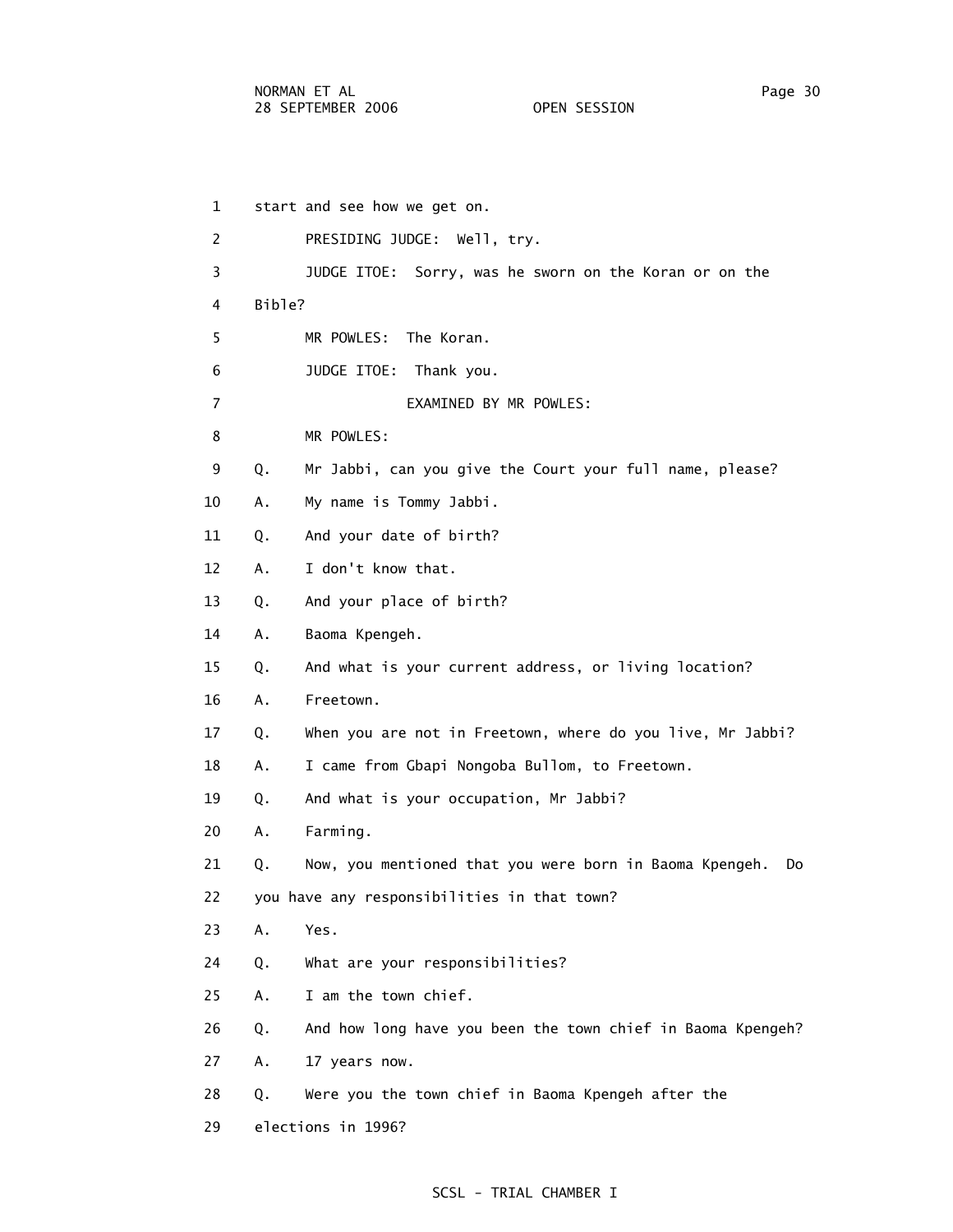- 1 A. Yes. 2 Q. And were you in that town after the elections in 1996? 3 A. Yes. 4 Q. And have you been residing in that town since the elections 5 in 1996? 6 A. Yes. 7 Q. Now, as town chief -- first of all, do you know what a 8 trade fair is? 9 A. Yes. 10 Q. What is a trade fair? 11 A. Where people meet together to buy and sell wares. That's 12 what we call trade fair. 13 Q. Is there a trade fair in Baoma Kpengeh? 14 A. No. 15 Q. Has there, at any time, been a trade fair in Baoma Kpengeh? 16 A. Never had there been any trade fair in Baoma Kpengeh. 17 Q. Where is the nearest trade fair to Baoma Kpengeh? 18 A. Gbapi. 19 Q. Do you know Junisa Conneh? 20 A. Yes. 21 Q. Where is he from? 22 A. Baoma Kpengeh. 23 Q. How many Junisa Connehs are there from Baoma Kpengeh? 24 A. Him alone. 25 Q. Do you know of anyone else with that name? 26 A. No. 27 Q. Do you know what a Fullah trader is? 28 A. No.
	- 29 Q. Do you -- as town chief, did you hear of any trader or,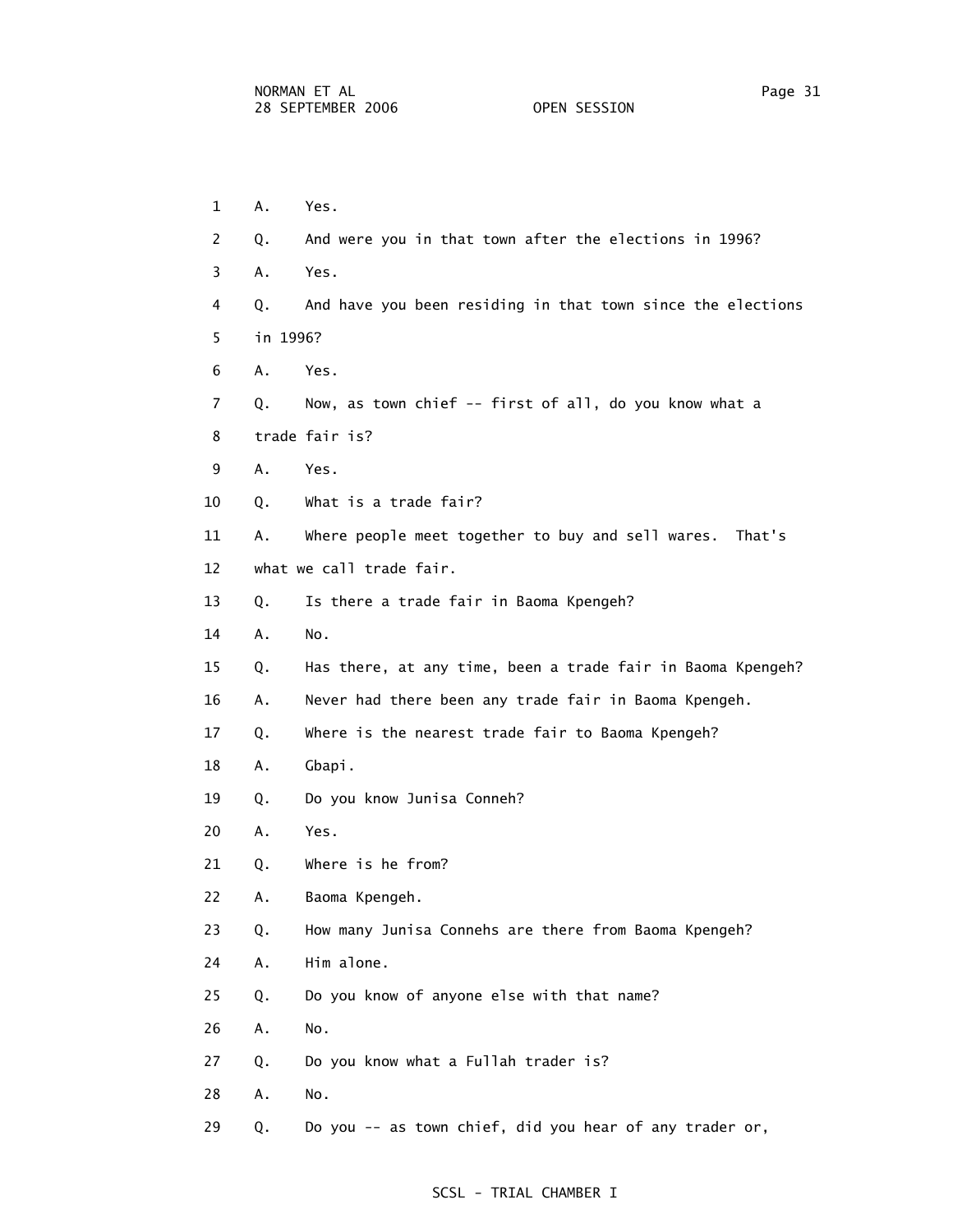- 1 indeed, anyone else, being killed in Baoma Kpengeh, after the 2 elections in 1996? 3 A. No. 4 Q. Do you know of any other Baoma in your chiefdom? 5 A. Except Baoma Yawbeko. 6 Q. And is that in the same chiefdom as Baoma Kpengeh? 7 A. I said Yawbeko is where Baoma is. It's another chiefdom, 8 two of them. 9 Q. And where is it? 10 A. Baoma Ngoleila. 11 Q. Have you ever been there? 12 A. I pass through there when I'm going to Matru. It's 13 situated along the main road. 14 Q. Is there a trade fair there? 15 A. No. 16 MR POWLES: I have no further questions, Your Honour. 17 PRESIDING JUDGE: Thank you, counsel. First accused? 18 Counsel? 19 MR SESAY: No questions, Your Honour. 20 PRESIDING JUDGE: Counsel for the third accused? 21 MR WILLIAMS: There shall be no questions, My Lord. 22 PRESIDING JUDGE: Thank you. Mr Bangura? 23 MR BANGURA: There will be no questions for this witness. 24 PRESIDING JUDGE: Thank you. Mr Witness? 25 THE WITNESS: Yes. 26 PRESIDING JUDGE: Thank you for your testimony. You're 27 released. Will the Victims and Witnesses Unit escort the witness 28 out of the Court, please?
	- 29 **Example 29** [The witness withdrew].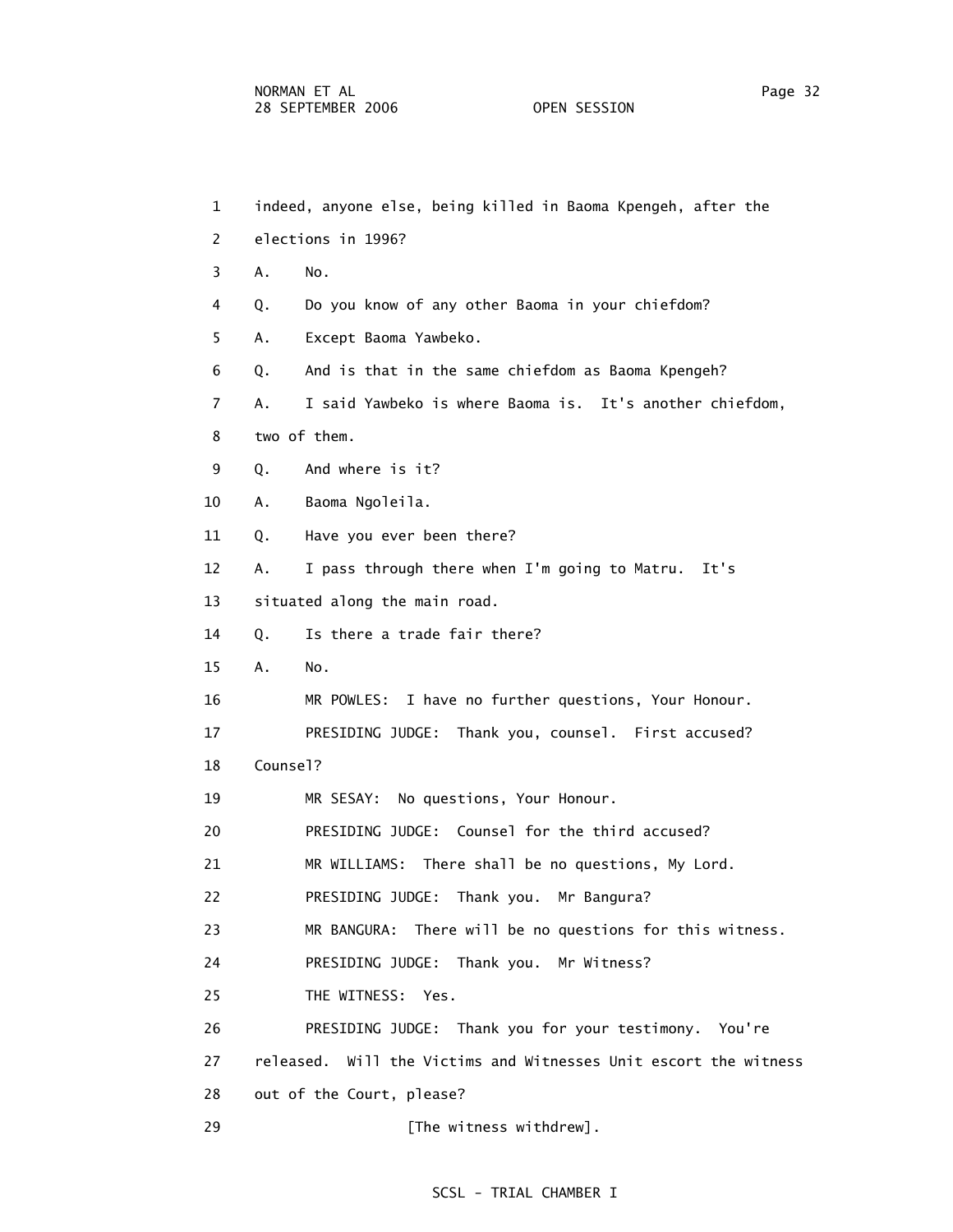1 PRESIDING JUDGE: The Court will now take the usual morning 2 break. 3 [Break taken at 11.29 a.m.] 4 [Upon resuming at 12.02 p.m.] 5 [The witness entered Court.] 6 PRESIDING JUDGE: Counsel, please proceed. 7 MR POWLES: Your Honours, I don't see anyone from the 8 Kondewa team. I wonder, in those circumstances, whether I should 9 commence. 10 PRESIDING JUDGE: Clearly, the gentlemen on that side are 11 familiar with the traditions of the Court. We usually break for 12 about half an hour and I certainly am disposed to continue. 13 MR POWLES: Your Honour, yes. 14 PRESIDING JUDGE: This is your fifth witness? 15 MR POWLES: Your Honour, yes. Just a bit of housekeeping. 16 The Defence will not be calling the sixth witness, Momoh Lahai 17 and my learned friend, Mr Arrow Bockarie, will be dealing with 18 this next witness, Billoh Conteh. 19 PRESIDING JUDGE: So we have to delete the sixth, Momoh 20 Lahai? 21 MR POWLES: Your Honours, yes. 22 PRESIDING JUDGE: Let the witness be sworn, please. 23 JUDGE ITOE: This is Billoh Conteh? 24 MR BOCKARIE: Yes, Your Honour. 25 WITNESS: BILLOH CONTEH [Sworn] 26 **Example 26** [The witness answered through interpreter] 27 PRESIDING JUDGE: In which language is he testifying? 28 MR BOCKARIE: He testifies in Mende, Your Honour. 29 PRESIDING JUDGE: Right. Let's go on.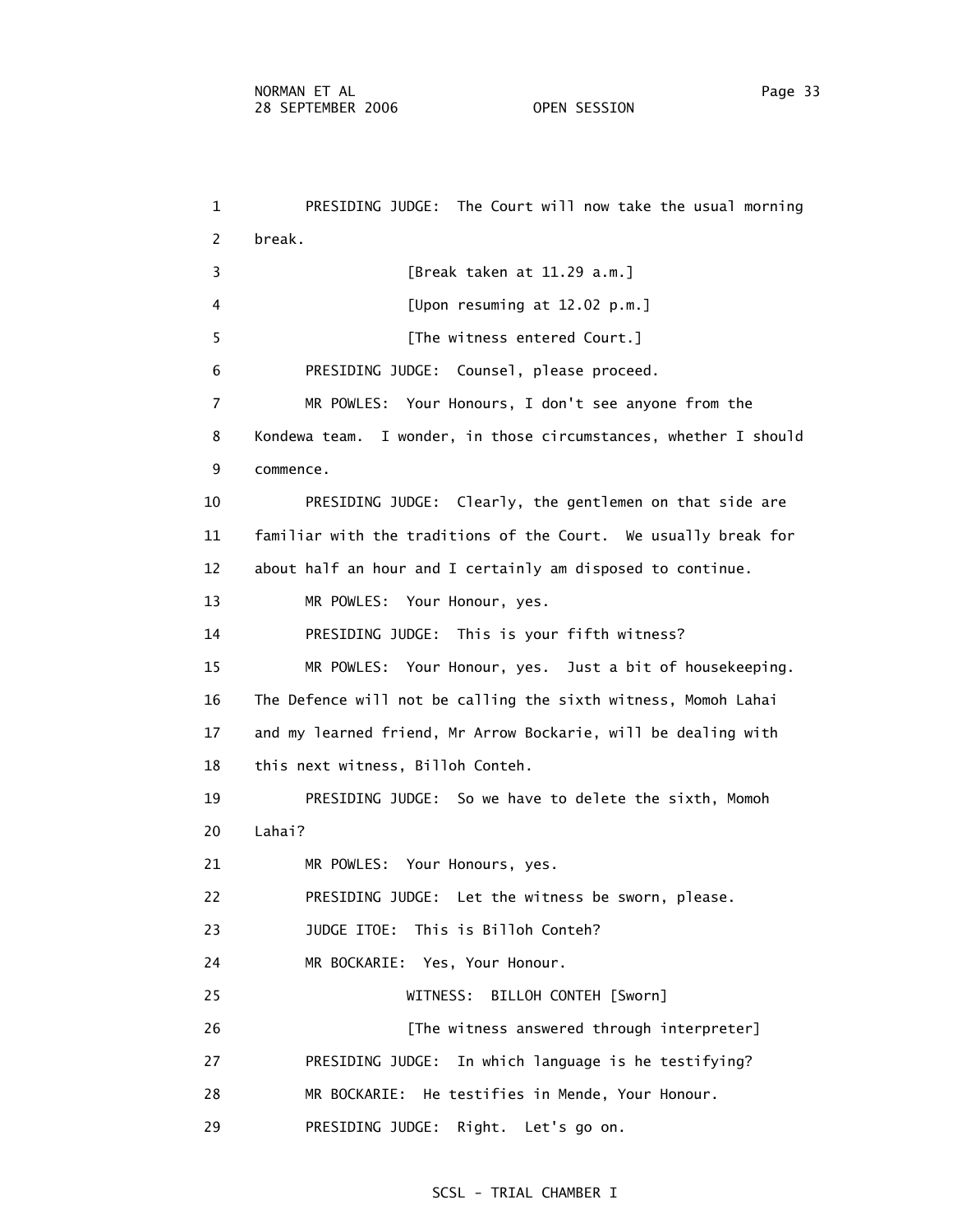| 1              |    | EXAMINED BY MR BOCKARIE:                              |
|----------------|----|-------------------------------------------------------|
| $\overline{2}$ |    | MR BOCKARIE:                                          |
| 3              | Q. | Mr Witness, can you please state your full names?     |
| 4              | Α. | May I call my names?                                  |
| 5              | Q. | Yes.                                                  |
| 6              | Α. | Billoh Conteh.                                        |
| $\overline{7}$ | Q. | Where do you live?                                    |
| 8              | Α. | Gbap.                                                 |
| 9              | Q. | Gbap, in which chiefdom?                              |
| 10             | Α. | Nongoba Bullom.                                       |
| 11             | Q. | What is your occupation?                              |
| 12             | Α. | Farming.                                              |
| 13             | Q. | Are you married?                                      |
| 14             | Α. | Yes.                                                  |
| 15             | Q. | Now, Mr Conteh, were you a Kamajor?                   |
| 16             | Α. | Yes.                                                  |
| 17             | Q. | When did you become one?                              |
| 18             | Α. | I can't remember the year again. I don't know.        |
| 19             | Q. | As a Kamajor, were you involved in any fighting?      |
| 20             | Α. | Yes.                                                  |
| 21             | Q. | Will you tell this Court where?                       |
| 22             | Α. | Yes.                                                  |
| 23             | Q. | Show us the places you were involved in.              |
| 24             | Α. | I fought in Gerihun.                                  |
| 25             |    | [Microphone not activated].<br>JUDGE ITOE:            |
| 26             |    | Gerihun, Nongoba Bullom Chiefdom.<br>THE WITNESS:     |
| 27             |    | PRESIDING JUDGE:<br>Probably not take that literally. |
| 28             |    | THE WITNESS:<br>And Masingbi.                         |
| 29             |    | Can he just repeat that for us?<br>PRESIDING JUDGE:   |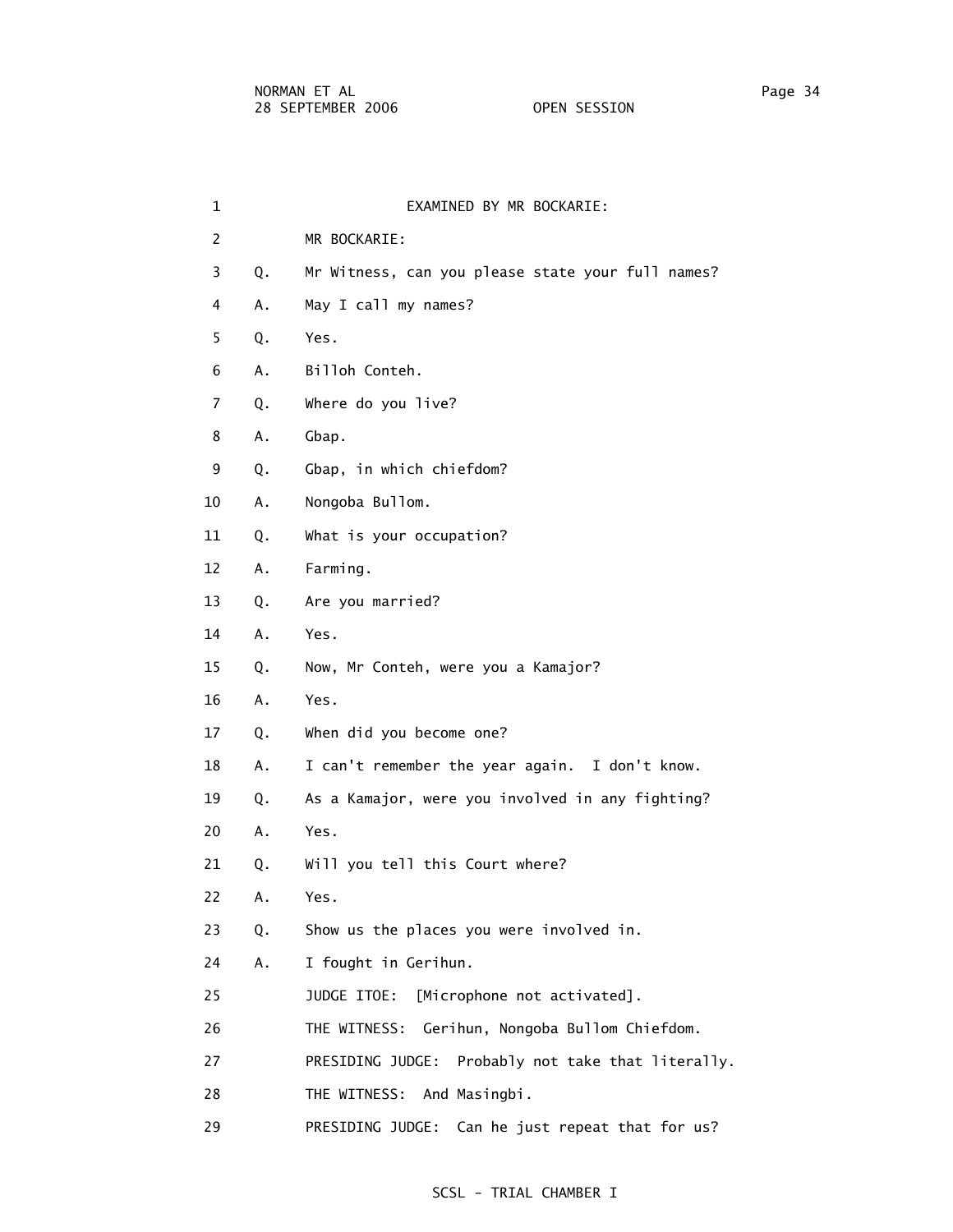1 MR BOCKARIE: 2 Q. Can you tell us the places you were involved in this 3 fighting? 4 A. I fought in Gerihun and Matotoka and Masingbi. Those were 5 the places I fought. 6 PRESIDING JUDGE: What was the last one? Is it Mosingbi - 7 Masingbi? 8 MR BOCKARIE: Masingbi. 9 PRESIDING JUDGE: Masingbi? 10 MR BOCKARIE: Yes, Your Honour. 11 THE WITNESS: Mosingbi. 12 PRESIDING JUDGE: I thought I heard, not Masingbi. 13 MR BOCKARIE: 14 Q. Mosingbi? 15 A. Mosingbi. 16 Q. Do you know where is Mosingbi? 17 A. In the Temne land. 18 Q. Is it along the Makeni-Kono Highway? 19 A. What road are you talking about? 20 Q. Is Mosingbi situated along the Makeni-Kono Highway? 21 A. I don't know Makeni, except Matotoka and Mosingbi. 22 Q. Okay, Mr Conteh. Now, at that time you were involved in 23 this fighting, was it before the coup of 1997, or after the coup? 24 A. After the coup. 25 Q. In the course of this fighting, did you have a commander? 26 A. We had a commander. 27 Q. Can you tell su who that commander was? 28 A. Francis Gomoh. He was based in the Gerihun chiefdom. 29 Q. Gerihun chiefdom?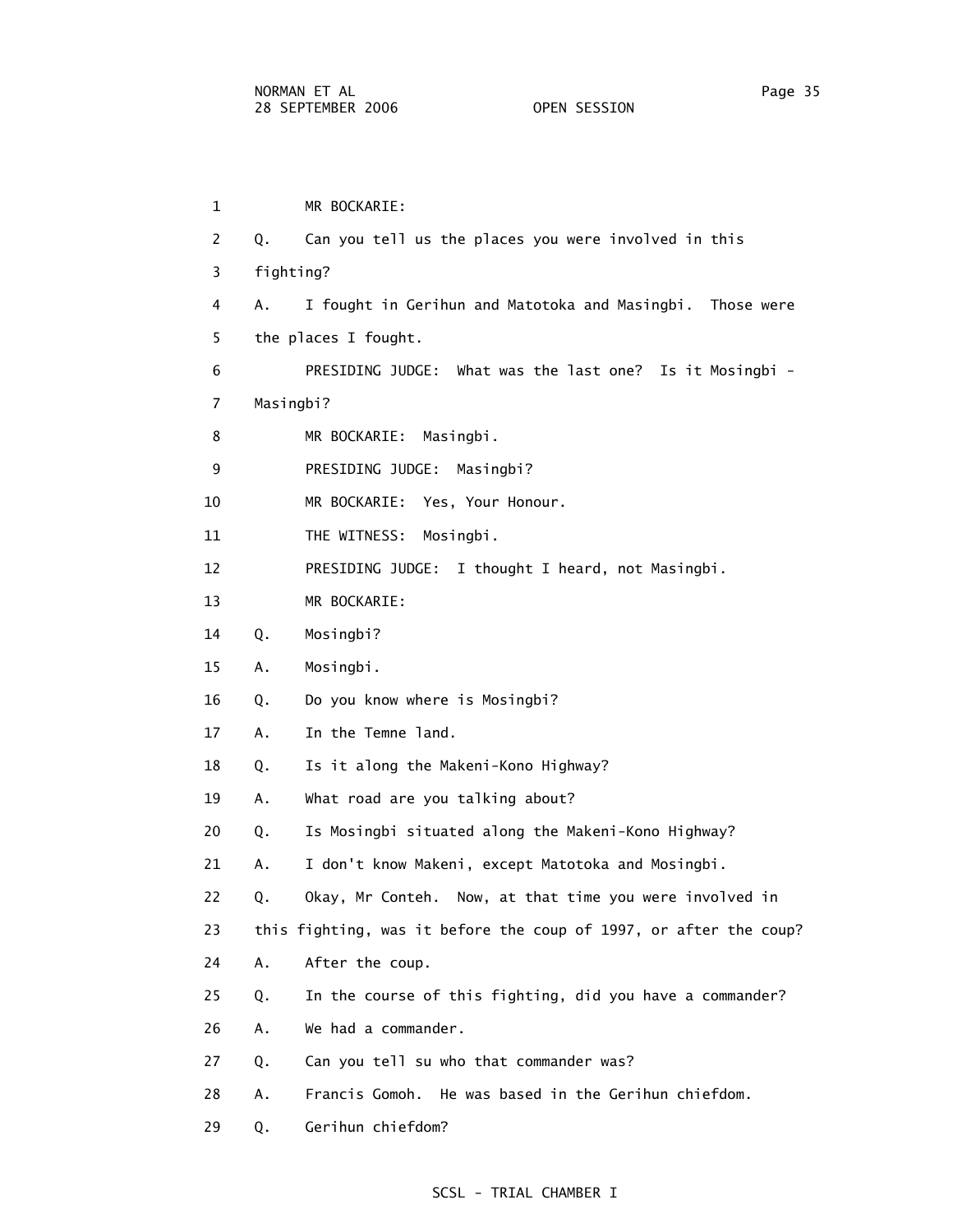| $\mathbf 1$ | А.     | Gerihun Nongoba Chiefdom. Bambaru.                             |
|-------------|--------|----------------------------------------------------------------|
| 2           |        | JUDGE ITOE: Based where? What's the name of the town?          |
| 3           |        | MR BOCKARIE:                                                   |
| 4           | Q.     | Tell us the name of the town.                                  |
| 5           | Α.     | Gerihun.                                                       |
| 6           | Q.     | In which chiefdom?                                             |
| 7           | А.     | Bambaru Chiefdom.<br>Bambaru Chiefdom.                         |
| 8           | Q.     | Now, do you recall the coup of May 1997?                       |
| 9           | Α.     | No, I can't recall.                                            |
| 10          | Q.     | Mr Conteh, do you recall that President Kabbah was             |
| 11          |        | overthrown in a military coup? Do you recall that incident?    |
| 12          | Α.     | Yes.                                                           |
| 13          | Q.     | After the overthrow of President Kabbah, did you go to         |
| 14          | Talia? |                                                                |
| 15          | Α.     | Yes.                                                           |
| 16          | Q.     | Do you know Moinina Fofana?                                    |
| 17          | Α.     | Yes.                                                           |
| 18          | Q.     | Did you know him before the overthrow of President Kabbah's    |
| 19          |        | government, or after the overthrow of President Kabbah's       |
| 20          |        | government?                                                    |
| 21          | А.     | I knew him long before even the war.                           |
| 22          | Q.     | You said after the coup you went to Talia Yawbeko.<br>At       |
| 23          |        | Talia Yawbeko, did you meet Moinina Fofana?                    |
| 24          | Α.     | I saw him.                                                     |
| 25          | Q.     | When you saw him, did you, at any time, discuss issues         |
| 26          |        | relating to the prosecution of the war with Moinina Fofana, at |
| 27          |        | Talia Yawbeko?                                                 |
| 28          |        | Objection, My Lord. That question is leading.<br>MR KAMARA:    |
| 29          |        | PRESIDING JUDGE: Counsel?                                      |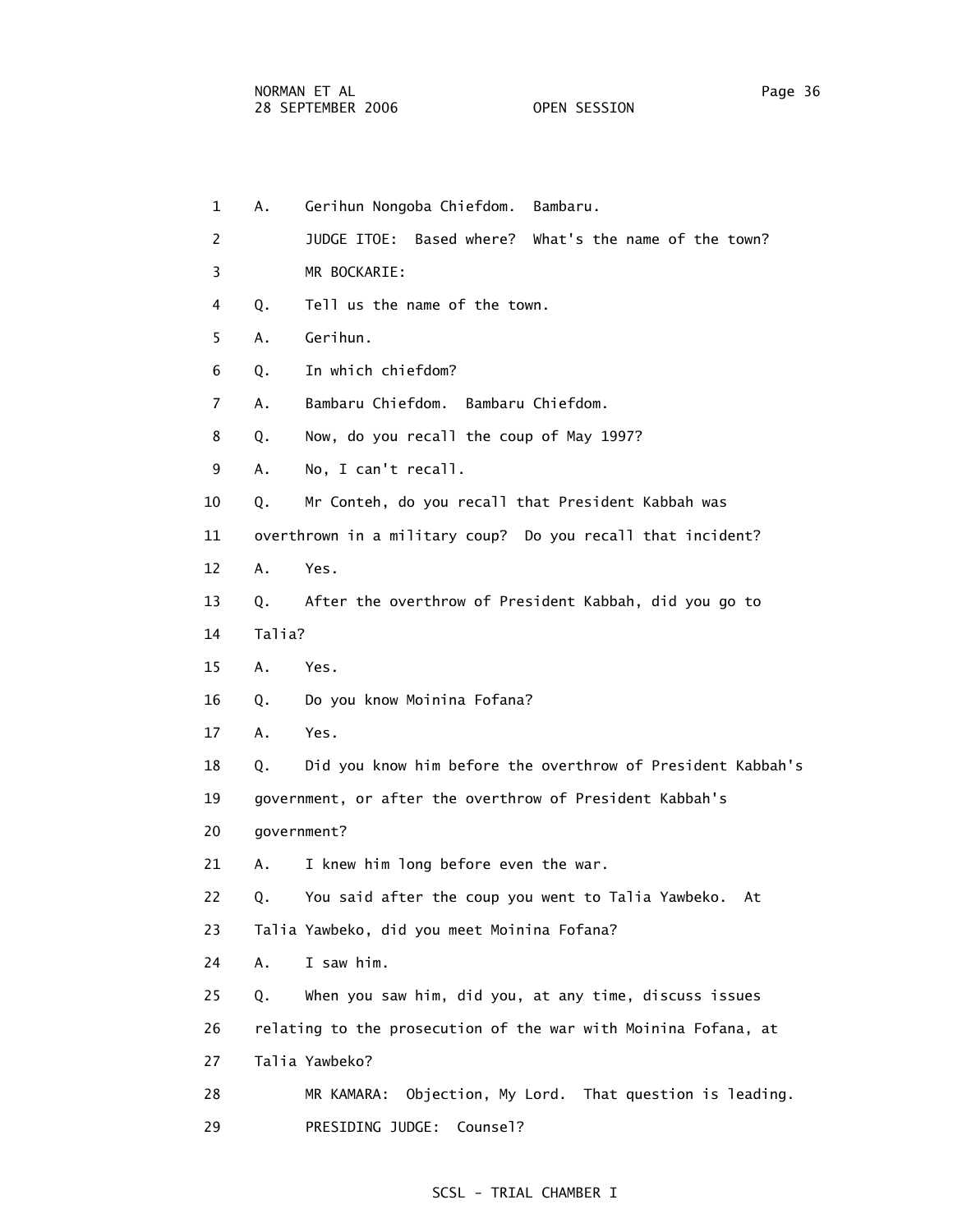1 MR BOCKARIE: Yes, Your Honour. 2 PRESIDING JUDGE: Are you withdrawing it or reformulating 3 it? 4 MR BOCKARIE: I'll reformulate it. 5 PRESIDING JUDGE: Yes. 6 MR BOCKARIE: 7 Q. Now, whilst at Talia Yawbeko, did you discuss issues with 8 Moinina Fofana? 9 A. That never happened. 10 Q. So you never had any discussion with Moinina Fofana; am I 11 correct? 12 A. I didn't even go -- never. I didn't go near him. I would 13 just see him from afar. 14 Q. Mr Witness, did you ever receive orders from Mr Fofana? At 15 Talia Yawbeko, did you ever receive orders from Mr Fofana? 16 A. It never happened. He never did. 17 Q. Now, for how long were you at Talia Yawbeko? 18 A. The first time I went there, I didn't even pass a night 19 there. 20 Q. In all, how many times did you visit Talia Yawbeko between 21 1997 and 1998? 22 A. Three times. I went there only three times but I can't 23 remember the years, but I know I went there only three times. 24 Q. On the first occasion, how long did you stay at Talia 25 Yawbeko? 26 A. I spent the day there, but I didn't pass the night there. 27 Q. On the second visit, how long were you at Talia Yawbeko? 28 A. All the three times that I went there, I never slept there. 29 The first one, the second one, and even the last one, I never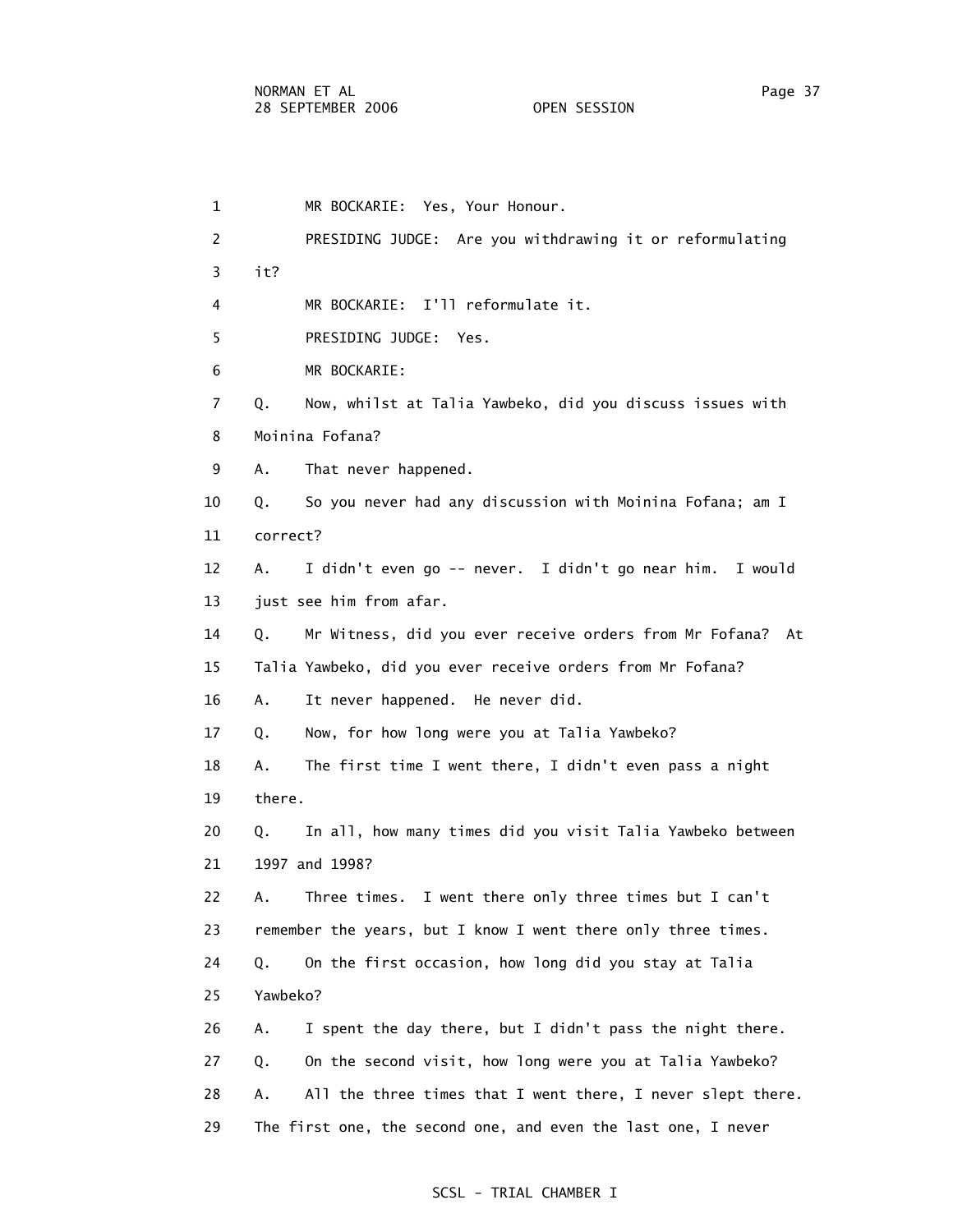1 slept there. 2 Q. Do you know Albert Nallo? 3 A. Yes. 4 Q. When was the first time you met Mr Nallo? 5 A. We met in Gerihun, only once. After that, I had never seen 6 him again. 7 Q. On your visits to Talia Yawbeko, did you ever meet Mr Nallo 8 at Talia Yawbeko? 9 A. No. 10 Q. Mr Conteh? 11 A. Yes, sir. 12 Q. Did you, during 1997 and 1998, go on any mission, together 13 with Albert Nallo? 14 A. It never happened, not a day. 15 Q. Did you, Mr Conteh, fight alongside with Albert Nallo 16 against any other forces? 17 A. It never happened. That did not happen. 18 Q. Do you know Momoh Lahai, otherwise known as Momoh Pemba? 19 A. Momoh Pemba? 20 Q. Otherwise known as Momoh Pemba. 21 A. I know Momoh Pemba. 22 Q. Mr Conteh, at any time did you -- 23 A. Yes. 24 Q. -- at any time, did you go on any mission together with 25 Albert Nallo and Momoh Pemba? 26 A. Not a day that ever happened. 27 Q. Have you ever met on the battlefield together with Momoh 28 Pemba? 29 A. It never happened.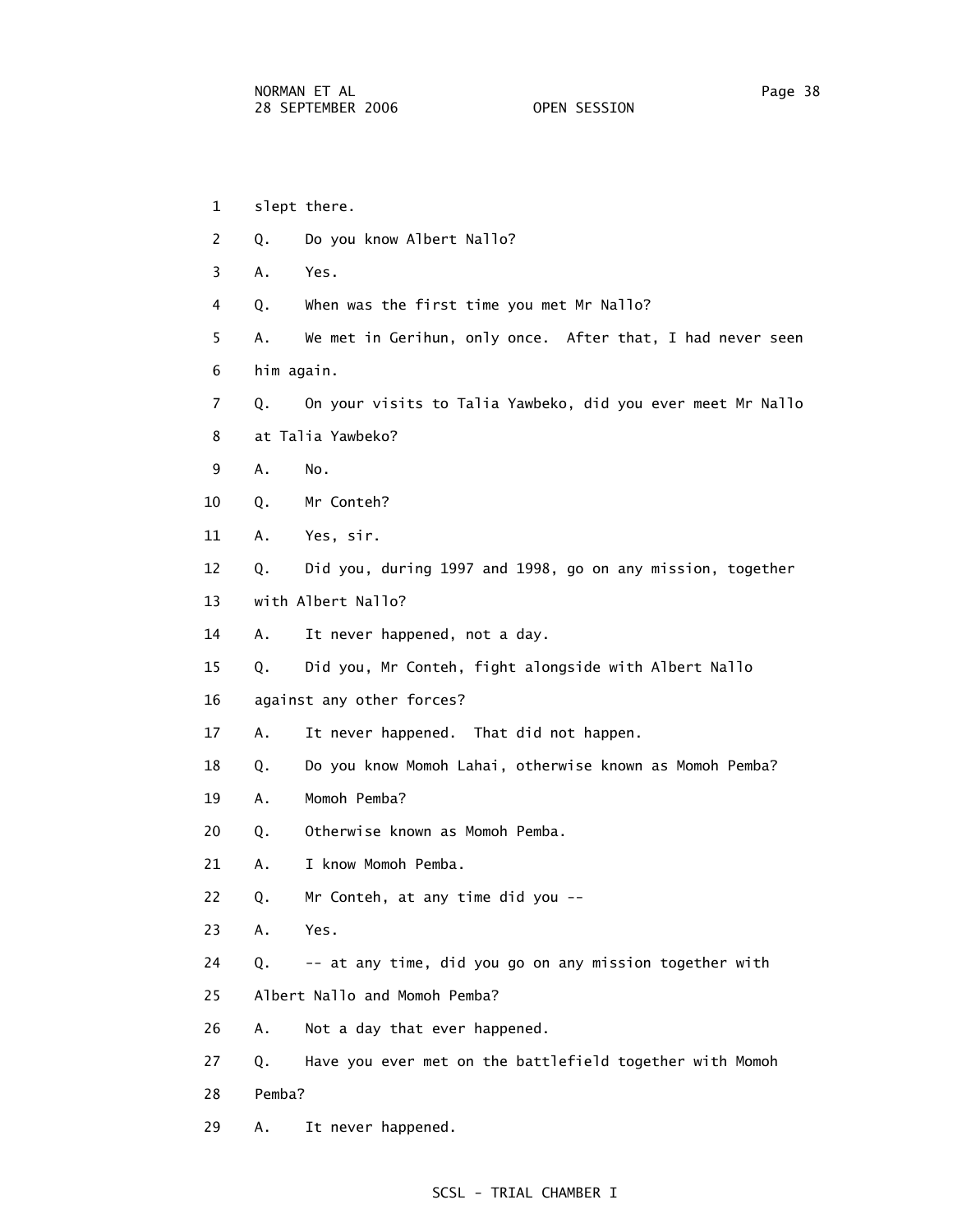1 Q. Do you know a town called Dodo? 2 A. Yes. 3 Q. Dodo is in which chiefdom? 4 A. Jange, Matru Jong. 5 Q. Mr Witness, were you involved in any fighting at Dodo 6 between -- 7 A. Yes. 8 Q. -- were you involved in any fighting at Dodo between 1997 9 and 1998? 10 A. It never happened. I never was involved in any fighting. 11 I'm just hearing it for the first time. 12 Q. After the war, did you ever visit Dodo? 13 A. Yes. 14 Q. Can you tell us, when was that? 15 A. After the war, before coming here -- in fact, I had just 16 left from Dodo, not even up to a week, then I came here. 17 Q. Mr Conteh, do you know if Dodo was attacked any time 18 between 1997 and 1998? 19 A. I didn't see that, and I also did not hear that. 20 Q. Mr Witness, beside you being called Billoh Conteh, do you 21 know of any other Kamajor by the name of Billoh Conteh in your 22 town? 23 A. Besides the person whose -- who was called Billoh Conteh, 24 whom I was named after; he died. Besides myself, there is no 25 other Billoh Conteh. 26 Q. Mr Witness, I'll refer you to the testimony of Mr Albert 27 Nallo on 10 March 2005? 28 MR BOCKARIE: My Lords, it is at page 41, beginning at 29 lines 9 --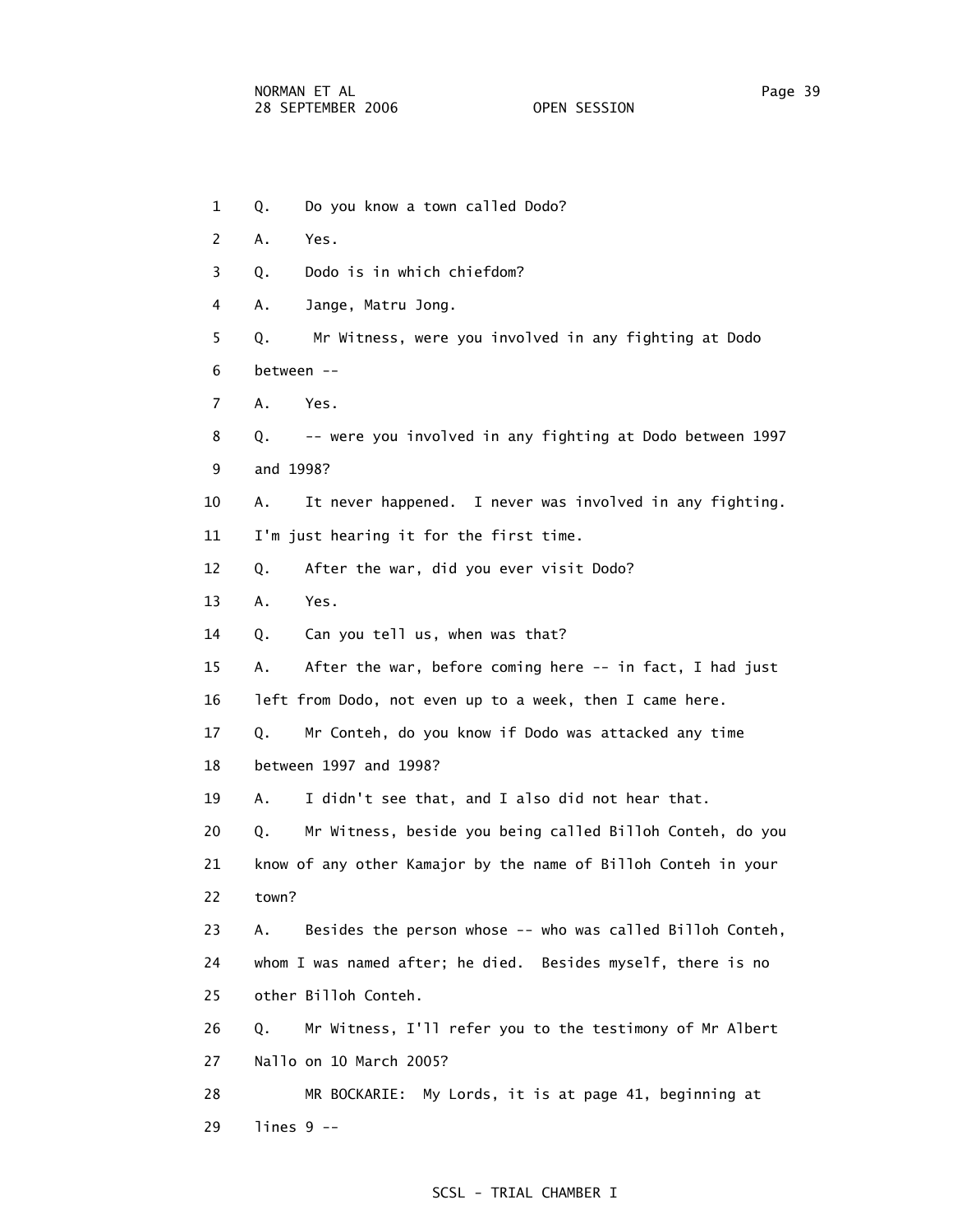| $\mathbf{1}$   | JUDGE ITOE: What's the date again?                               |
|----------------|------------------------------------------------------------------|
| $\overline{c}$ | 10 March 2005. At page 41, beginning from<br>MR BOCKARIE:        |
| 3              | lines 9, 29 and page 42, lines 1 to 17, My Lord.                 |
| 4              | Mr Conteh, listen carefully.<br>Q.                               |
| 5              | I'm listening attentively.<br>Α.                                 |
| 6              | Mr Nallo said:<br>Q.                                             |
| $\overline{7}$ | "A.<br>He said, 'Director of Operations have                     |
| 8              | received information that someone saw rebels, sympathisers       |
| 9              | and collaborators, they've surrounded our base. That             |
| 10             | shouldn't happen, it is dangerous.'                              |
| 11             | "MR TAVENER:                                                     |
| 12             | "Q. What did you do as a result of that conversation?            |
| 13             | "A. Well, he said, they shouldn't" --                            |
| 14             | Α.<br>He, Nallo?                                                 |
| 15             | Sorry, that is what Nallo said. Now just listen keenly.<br>Q.    |
| 16             | Nallo said: "Well, he said they shouldn't infiltrate us, so he   |
| 17             | gave me command that I should go on an operation to get rid of   |
| 18             | all the collaborators, rebels and" --                            |
| 19             | Α.<br>That he gave me a command for us to $-$ -                  |
| 20             | PRESIDING JUDGE: Ask him to wait until you've finished           |
| 21             | reading, and then you'll pose the questions.                     |
| 22             | MR BOCKARIE:                                                     |
| 23             | Just listen whilst I read. Thereafter, I'll ask questions,<br>Q. |
| 24             | okay, Mr Conteh?                                                 |
| 25             | Oh, okay. Okay.<br>Α.                                            |
| 26             | I'll start all over again, please. The witness, Mr Nallo<br>Q.   |
| 27             | said:                                                            |
| 28             | "Q.<br>He said, 'Director of Operations have received            |
| 29             | information that someone saw rebels, sympathisers and            |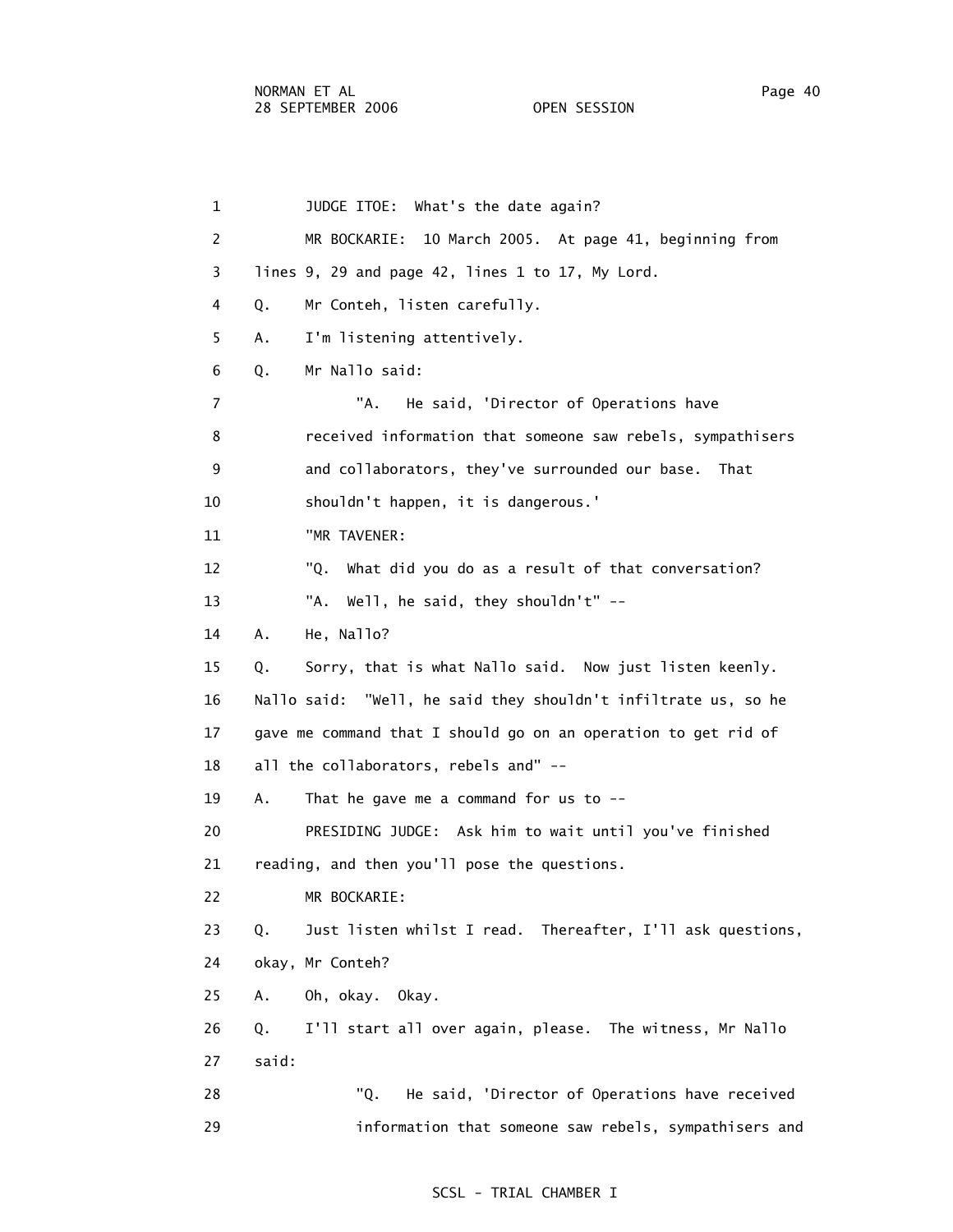| 1              | collaborators, they had surrounded our base.<br>That             |
|----------------|------------------------------------------------------------------|
| 2              | shouldn't happen, it is dangerous.'                              |
| 3              | "MR TAVENER:                                                     |
| 4              | "Q.<br>What did you do as a result of that                       |
| 5              | conversation?                                                    |
| 6              | "A. Well, he said they shouldn't infiltrate us, so               |
| $\overline{7}$ | he gave me command that I should go on an operation              |
| 8              | to get rid of all the collaborators, rebels and                  |
| 9              | sympathisers around our base.                                    |
| 10             | "Q. Was there a village called Dodo village,                     |
| 11             | $D - O - D - O?$                                                 |
| 12             | "A. Yes, My Lord. I went to Dodo village in Jong                 |
| 13             | Chiefdom, Bonthe District.                                       |
| 14             | "Q.<br>What did you do there?                                    |
| 15             | "A.<br>I went to the village with two other people               |
| 16             | given to me by Moinina Fofana to give me an idea what            |
| 17             | the terrain is in the area and to --                             |
| 18             | "Q. Could you repeat that please? You went to the                |
| 19             | village, Dodo village?                                           |
| 20             | "A. Yes, My Lord. Before I could go to the village,              |
| 21             | Moinina Fofana gave me two men, Momoh Pemba and Billo            |
| 22             | Conteh."                                                         |
| 23             | Now, the question is: At any time, did you go on a<br>Q.         |
| 24             | mission, together with Momoh Pemba -- I mean together with Momoh |
| 25             | Pemba and Albert Nallo at Dodo village in Jong Chiefdom?         |
| 26             | Is that question for me?<br>Α.                                   |
| 27             | Yes, I'm asking you, if ever, you went on any mission, as<br>Q.  |
| 28             | narrated by Mr Nallo?                                            |
| 29             | Not a day did that ever happen.<br>Α.                            |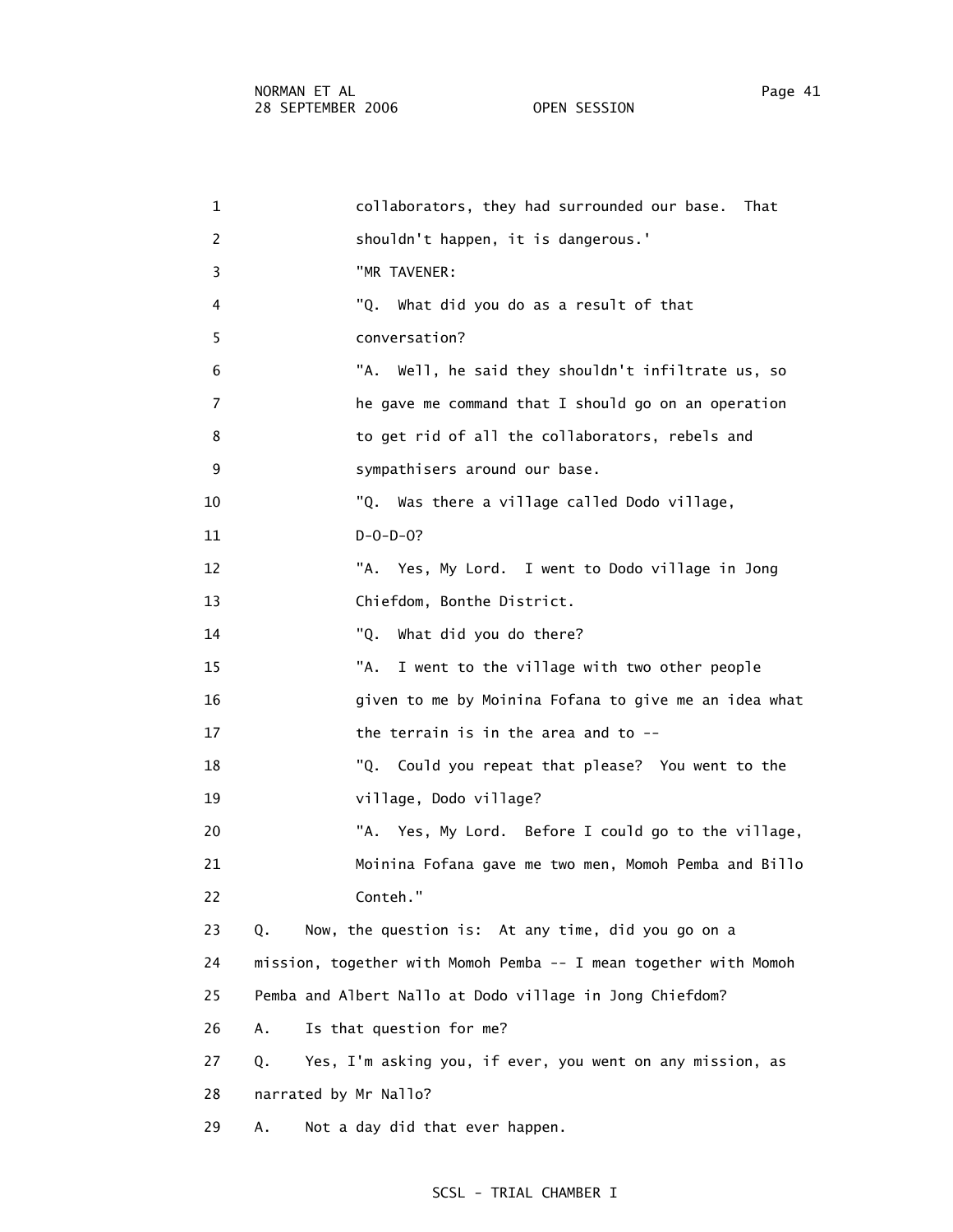1 Q. Mr Nallo continued on this very day: 2 "Q. Did anything happen to those people at the 3 village? 4 "A. Yes, My Lord. When they came out of the bush we 5 summoned them in the court barri and we told them 6 that, 'We've come. You are all rebels, that we have 7 got an information, and the National Coordinator had 8 sent us to come and weed out.' Momoh Pemba, Billo 9 Conte and myself and the others who were in the 10 group, we opened fire on them. We killed over 15 of 11 them. We burnt down their houses." 12 Q. Mr Witness, were you ever involved in an operation, 13 together with Momoh Pemba and Mr Albert Nallo, in a village 14 called Dodo, where 15 people were killed and houses burnt? 15 MR KAMARA: Objection, My Lord. The question is unfair to 16 this witness and it is incriminatory in nature. 17 THE WITNESS: It never happened. 18 PRESIDING JUDGE: What did you say? 19 MR KAMARA: The question is unfair to the witness and it is 20 incriminatory in nature, My Lord. 21 PRESIDING JUDGE: Why do you take the objection? 22 MR KAMARA: In fairness to the witness. It invites an 23 answer that will incriminate the witness. 24 PRESIDING JUDGE: Why would you not credit counsel for the 25 Defence with the professional insight and judgment in determining 26 whether a question that he puts to the witness may well involve 27 him as you allege in incriminating himself? I mean, who should 28 take that kind of -- much as I do agree, it's quite honourable, 29 if your position is valid, for you to take it.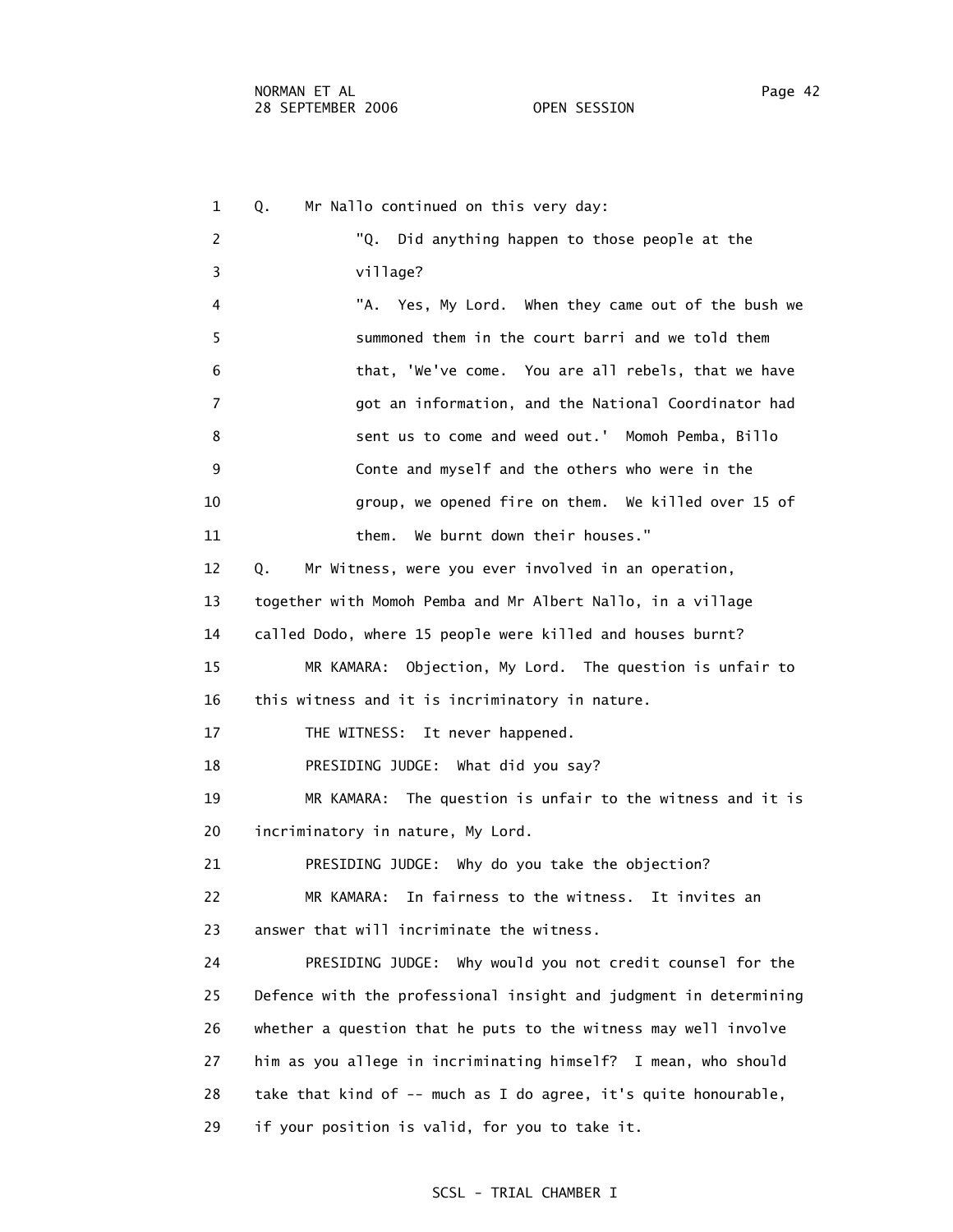1 MR KAMARA: Yes, Your Honour, as officers of the Court, 2 even though he is a Defence witness, it is in fairness to him. 3 PRESIDING JUDGE: Clearly, at this stage, we may not be 4 able to even apply our minds to this if we don't have further and 5 better particulars. To allege that a question is incriminating 6 is certainly not sufficient, as a rule of impermissibility. 7 Unless we have further and better particulars, I would not know 8 what may well be the incriminating effect. 9 MR KAMARA: Yes, My Lord. 10 PRESIDING JUDGE: My brother Justice Itoe wanted to 11 intervene. 12 JUDGE BOUTET: I would like to intervene as well. 13 JUDGE ITOE: From the evidence that has been read to him, 14 he has already been incriminated by Mr Nallo. It is for him to 15 state his position as to the truth in what Nallo testified 16 against him, incriminating him. 17 MR KAMARA: Yes, My Lord, there is a risk involved. 18 JUDGE ITOE: No, there is no risk. It is for him to say 19 whether, with Nallo and Momoh Pemba, they opened fire on some 20 rebels and killed 15 of them, and burnt houses. That's a 21 question for him to answer and to incriminate himself further, or 22 to exculpate himself from the allegations that have been made 23 against him by Nallo. 24 MR KAMARA: I take the point. Before I respond, my I wait 25 for -- 26 PRESIDING JUDGE: Yes, the Honourable Justice Boutet. 27 JUDGE BOUTET: I'm just curious to see the nature and the 28 substance of this objection when, your colleague in 29 cross-examination of a previous witness asked a question that was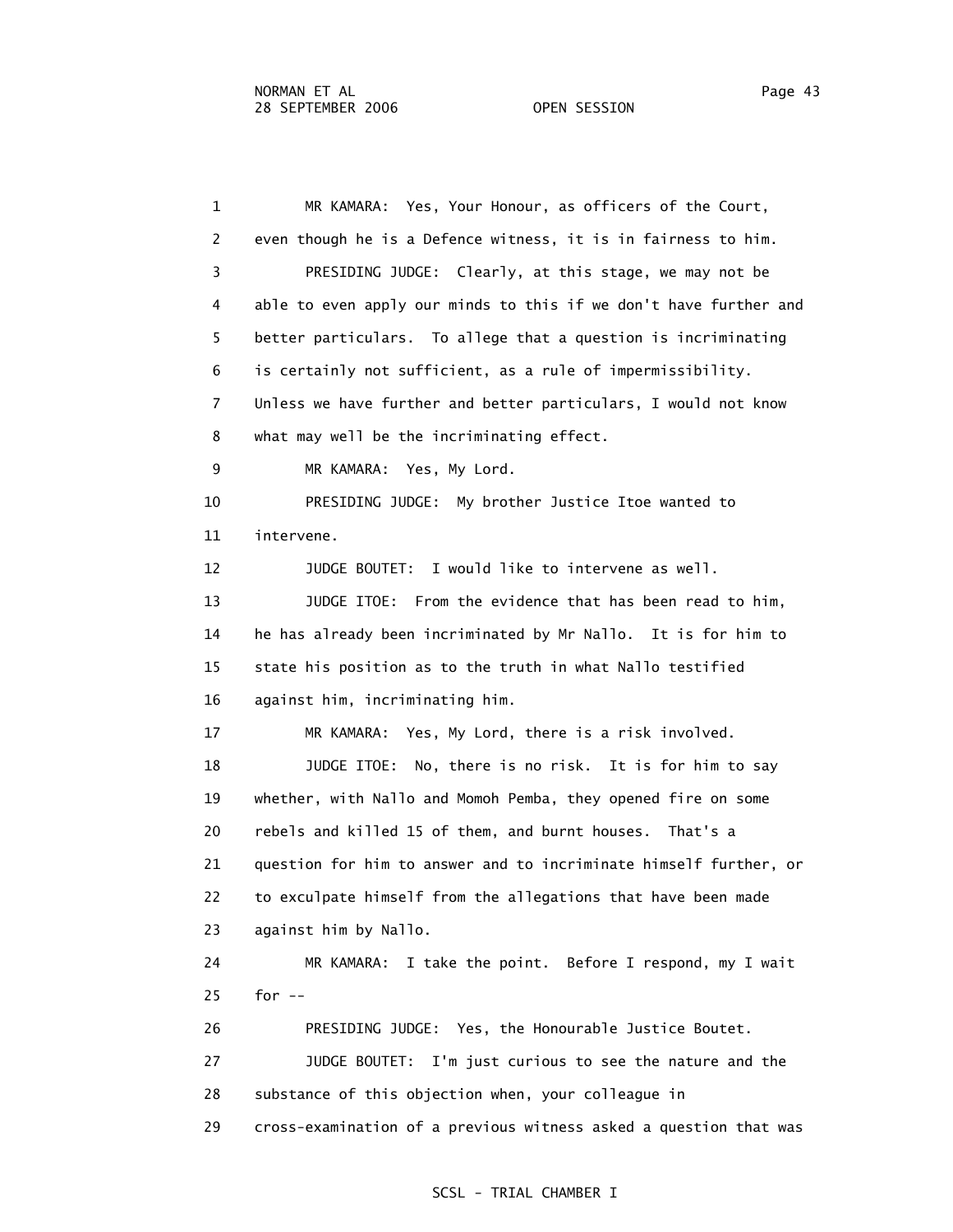1 also incriminating for the witness, and you didn't stand up as an 2 officer of the Court to object to that question. 3 MR KAMARA: My Lord, I wanted to, I let that off. I don't 4 want it to happen this time again. As an officer of the Court, I 5 feel guilty in not letting that on. That's why I'm bringing it 6 up at this time. I think, in fairness to the witness, even 7 though he's a Defence witness, that inviting such a risk of 8 incriminating himself -- if the question itself is properly 9 phrased can get away, but as it is currently phrased, My Lord, it 10 is inviting an incriminating answer, and it is unfair to the 11 witness. That's my objection. 12 JUDGE BOUTET: I disagree with you. 13 MR KAMARA: I may be overruled. I'll take the objection 14 back. 15 PRESIDING JUDGE: Yes, are you withdrawing the objection? 16 MR KAMARA: I'll await the decision. 17 PRESIDING JUDGE: Your response? 18 MR BOCKARIE: Your Honour, this is an allegation that was 19 contained in the testimony of Mr Albert Nallo against this 20 particular witness. Now, he has been confronted with the 21 opportunity -- the Court has now offered him the opportunity to 22 hear his own side of the story, to agree or disagree with what 23 Mr Nallo said. That is all I want to establish, Your Honour. He 24 is at liberty to say: Yes, I was involved or, no, I was not 25 involved. This is a Court of truth, and this is an appropriate 26 opportunity being afforded to the witness to either agree or 27 disagree with what Mr Nallo said in his testimony, Your Honour. 28 PRESIDING JUDGE: The objection is overruled. 29 MR KAMARA: As Your Honour pleases.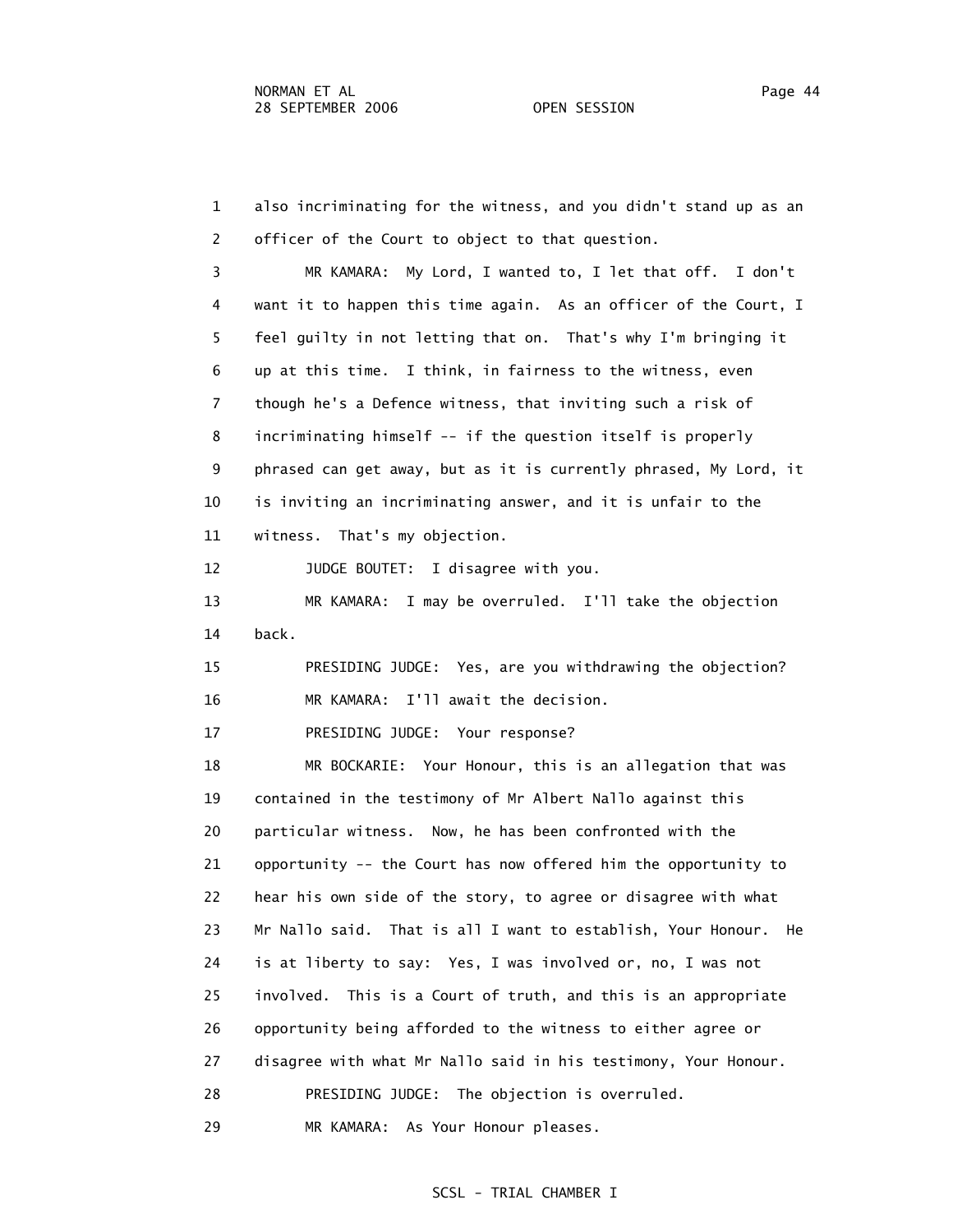1 PRESIDING JUDGE: Continue. 2 MR BOCKARIE: That will be all for the witness, My Lord. 3 PRESIDING JUDGE: Thank you. 4 JUDGE ITOE: But he has not answered the question. 5 MR BOCKARIE: Sorry, My Lord. 6 Q. Now, Mr Conteh, is it true -- 7 A. Yes. 8 Q. -- is it true that yourself, Momoh Pemba and Albert Nallo 9 attacked a village called Dodo and killed well over 15 people? 10 A. It never happened. 11 MR BOCKARIE: Thank you very much, Your Honour. That will 12 be all for this witness. 13 PRESIDING JUDGE: Thank you, counsel. Counsel for the 14 first accused, any cross-examination? 15 MR SESAY: No questions. 16 PRESIDING JUDGE: Thank you. Counsel for the third 17 accused, any cross-examination? 18 MR WILLIAMS: There shall be none for him, My Lord. 19 PRESIDING JUDGE: Counsel for the Prosecution, your 20 witness. 21 MR BANGURA: Thank you, Your Honour. 22 CROSS-EXAMINED BY MR BANGURA: 23 Q. Good afternoon, Mr Witness. Good afternoon, Mr Witness. 24 Mr Witness, you've mentioned that, apart from yourself, there was 25 only one person who goes by the name of Billoh Conteh and that 26 person is now dead; is that correct? 27 A. Yes. I was named after him. But he is dead now. 28 Q. When did this person die? I hope I'm not offending 29 sensitive feelings here.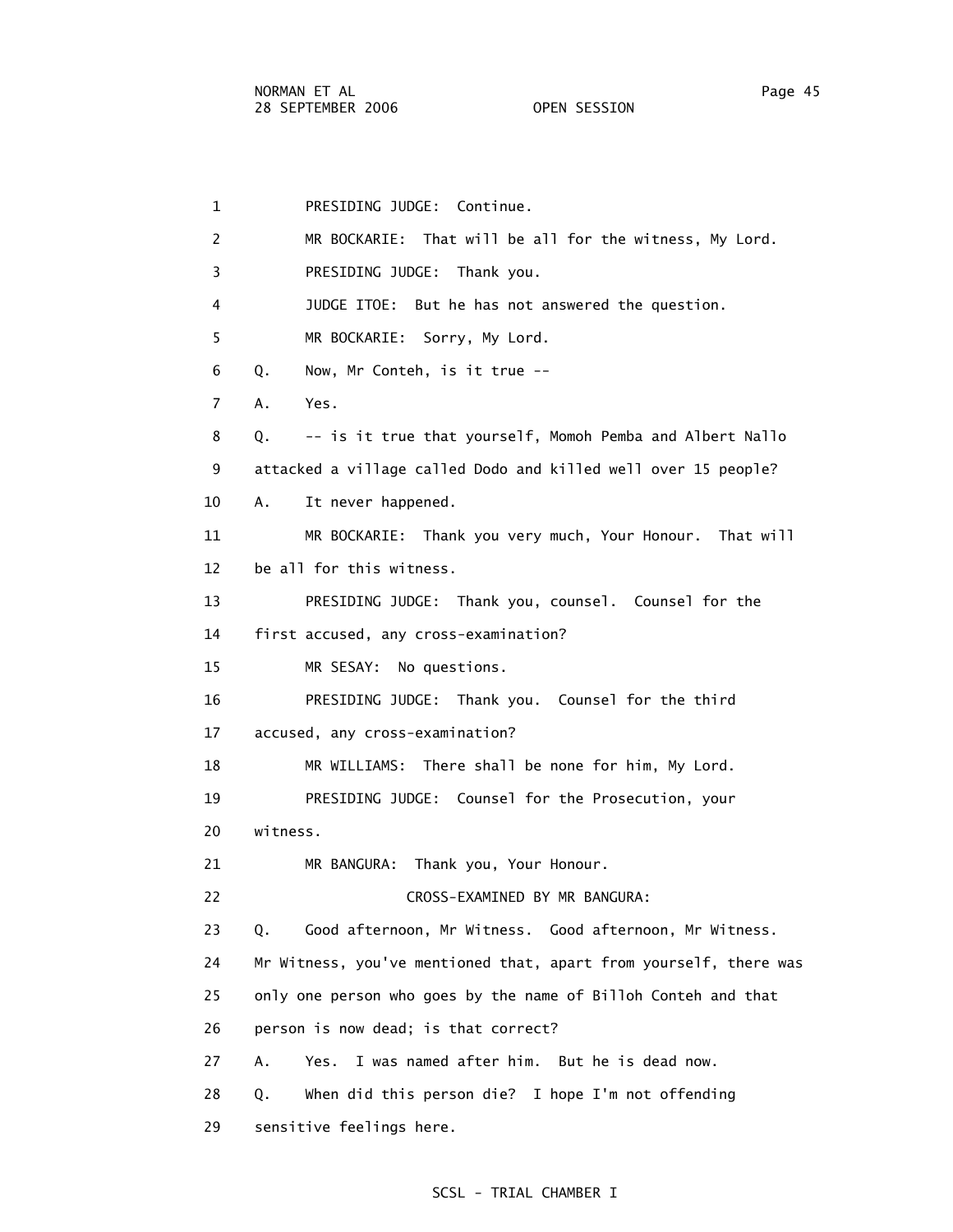1 A. I can't remember the year now. It's a long time. 2 Q. Was it before the war? 3 A. At that time we wouldn't even know if there had to be a war 4 in this country. 5 Q. Thank you, Mr Witness. Mr Witness, you also testified that 6 you have known Moinina Fofana for a very long time. In fact, you 7 knew him even before the war; is that correct? 8 A. Yes. 9 Q. You obviously must have been very close to him; am I right? 10 A. Yes. 11 Q. And your closeness to him had nothing to do even with the 12 fact that you were a Kamajor and he was also a Kamajor; is that 13 correct? 14 A. Never. That is not the case. 15 Q. So you're in fact saying that you got close to him as a 16 result of the fact that you were both Kamajors; is that what you 17 say? 18 A. In fact, he was my in-law, even before the war. 19 Q. Thank you, Mr Witness. So, in fact, Mr Witness, you have 20 decided to come to this Court to help Mr Fofana out in his 21 present situation; is that not so? 22 A. I've come here to say the truth. 23 Q. But, of course, you do sympathise with his position, don't 24 you? 25 A. I'm only testifying here to say the truth. I am not going 26 to decide that, but while I'm here, I'm only going to explain 27 what I saw with my -- what I saw. 28 Q. Mr Witness, the question was: Do you sympathise with his 29 position, his present position?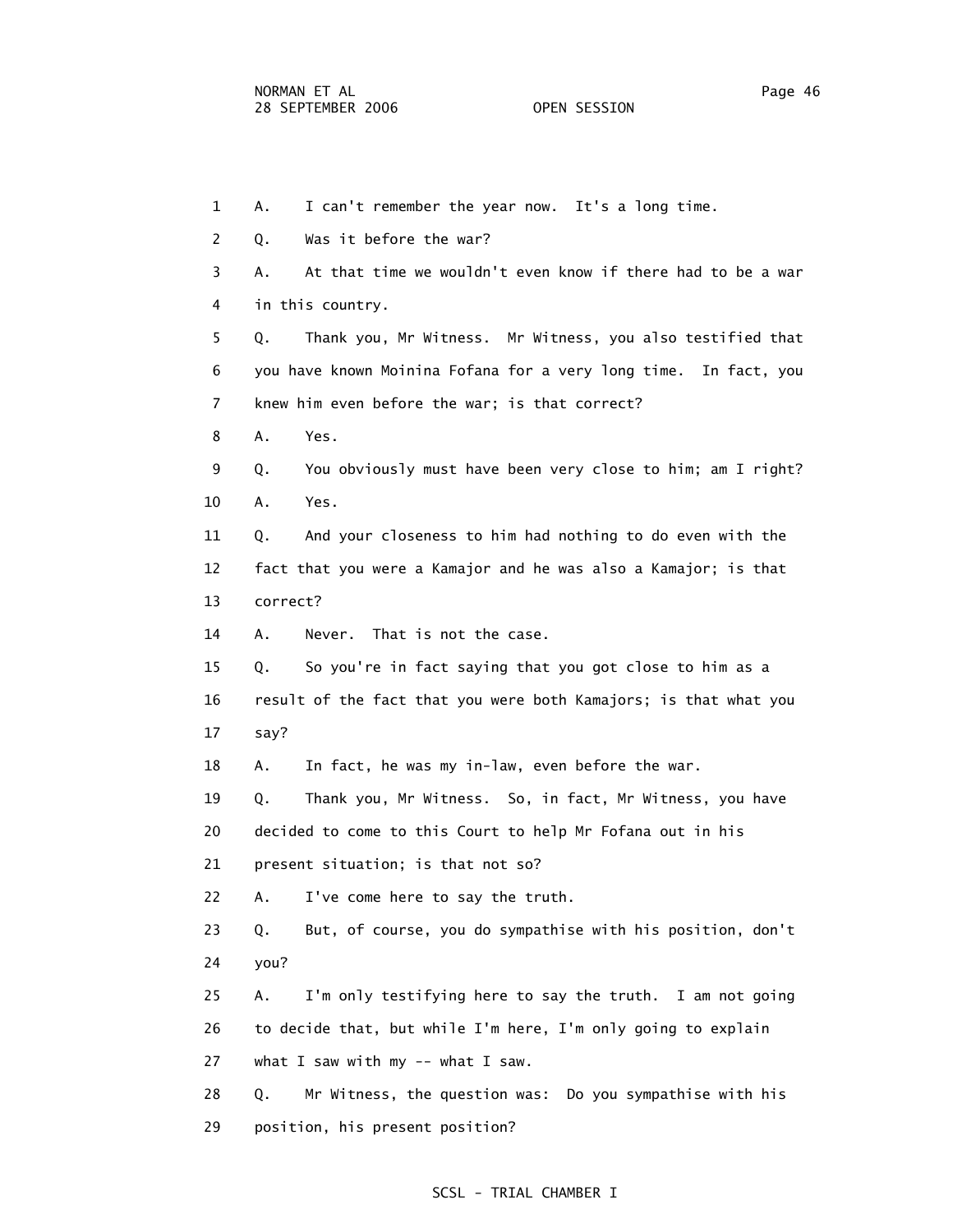1 A. Oh, yes. 2 Q. Mr Witness, you have testified that you went to Base Zero a 3 number of times, three times; not so? 4 A. I went to Talia on three occasions. 5 Q. And that's the same place as Base Zero; is that correct? 6 A. Yes. 7 Q. And what was your purpose of going to Base Zero on these 8 three occasions? Let's take the first one. The first time you 9 went there, you said you did not even spend the night there. Why 10 were you there at Base Zero -- 11 JUDGE ITOE: Three times he didn't spend the night, so 12 [overlapping speakers] those three occasions. 13 MR BANGURA: Yes, Your Honour, I'm taking one at a time. 14 THE WITNESS: What? 15 MR BANGURA: 16 Q. The first time you went to Base Zero, why were you there; 17 what was your purpose for going to Base Zero? 18 A. I only went to visit the place. 19 Q. So you -- where were you based at that time? 20 A. The time that I'm referring to, at that time, I was in 21 Gbapi. 22 Q. So you then decided to come to Base Zero as a tourist; not 23 so? 24 PRESIDING JUDGE: He said he went to visit. Are you 25 putting it to him? 26 MR BANGURA: Yes, Your Honour. 27 PRESIDING JUDGE: I see. 28 MR BANGURA: 29 Q. You went to Base Zero on that first occasion as a tourist,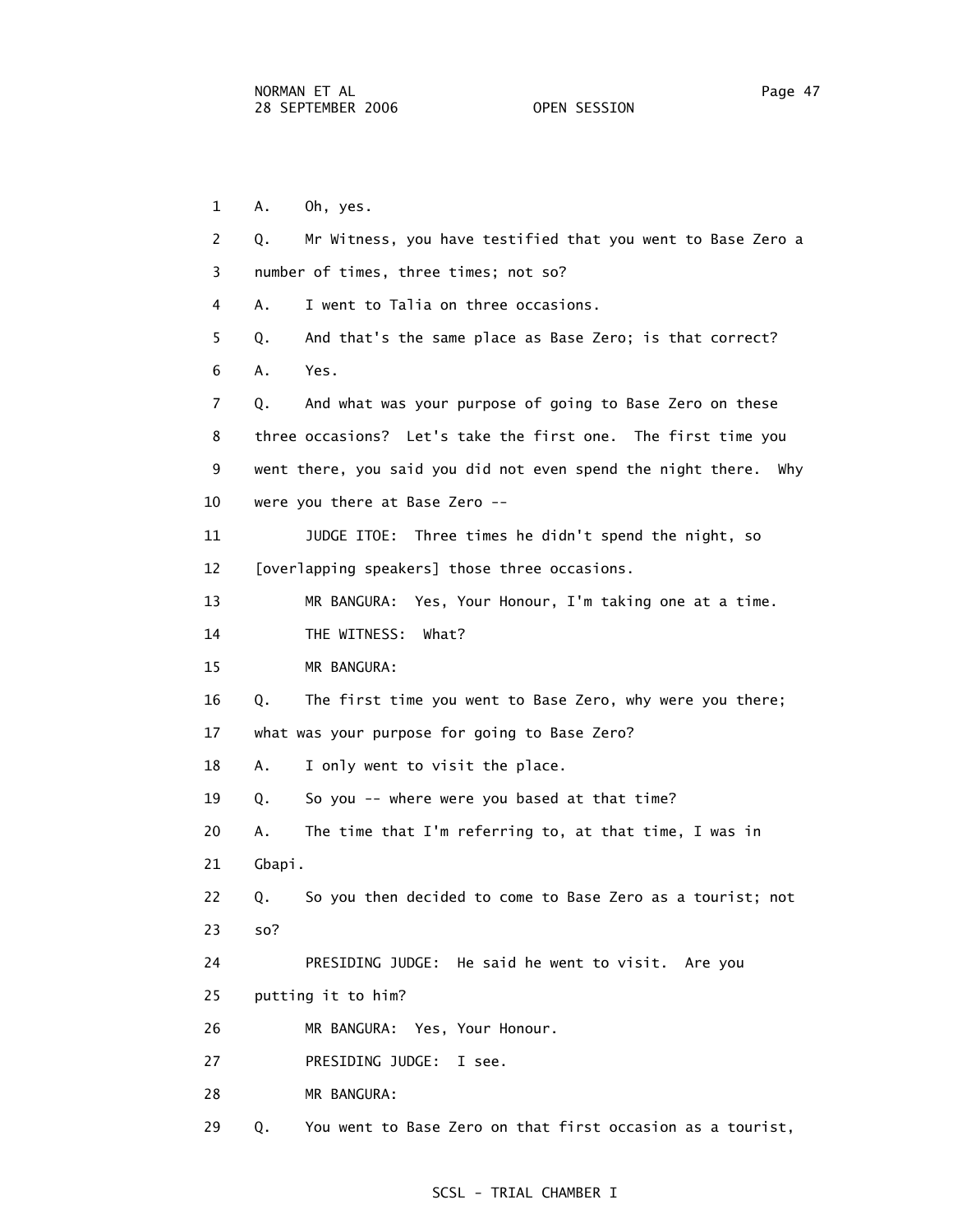1 visited -- 2 A. No, I did not go particularly to Base Zero, but I went to 3 Talia, but not to Base Zero. That was not the particular purpose 4 for me to go to Base Zero. I went to Talia, indeed, but not 5 particularly to Base Zero. 6 Q. Mr Witness, are you suggesting that there's a distinction 7 between Base Zero and Talia? Were they two different places? 8 A. It's in the same town, same town. 9 Q. But you have said that you went to Talia and not to Base 10 Zero. Where was Base Zero, then? 11 A. It's Talia, but when they said Base Zero, to say I went 12 there particularly to Base Zero, no, that was not the reason. 13 Base Zero itself is in Talia. The same Talia that I went is 14 where Base Zero was. 15 Q. Come on, Mr Witness, you did not go on an aimless exercise 16 at Base Zero on this first occasion. There was a reason for you 17 going to Base Zero; not so? 18 A. Oh, yes, there was a reason. 19 Q. What was that reason? 20 A. I said I went on a visit. I just went on a visit. 21 Q. Were you there to visit any particular person? 22 A. I didn't go to visit anyone. I just went on a stroll. 23 Q. And when you got there, did you meet anybody? Did you meet 24 anyone? 25 A. I didn't go to anybody. 26 Q. How long were you there? 27 A. I didn't spend the night there. 28 Q. I know you did not spend the night there, but you could 29 have spent some time there, in terms of hours. How many hours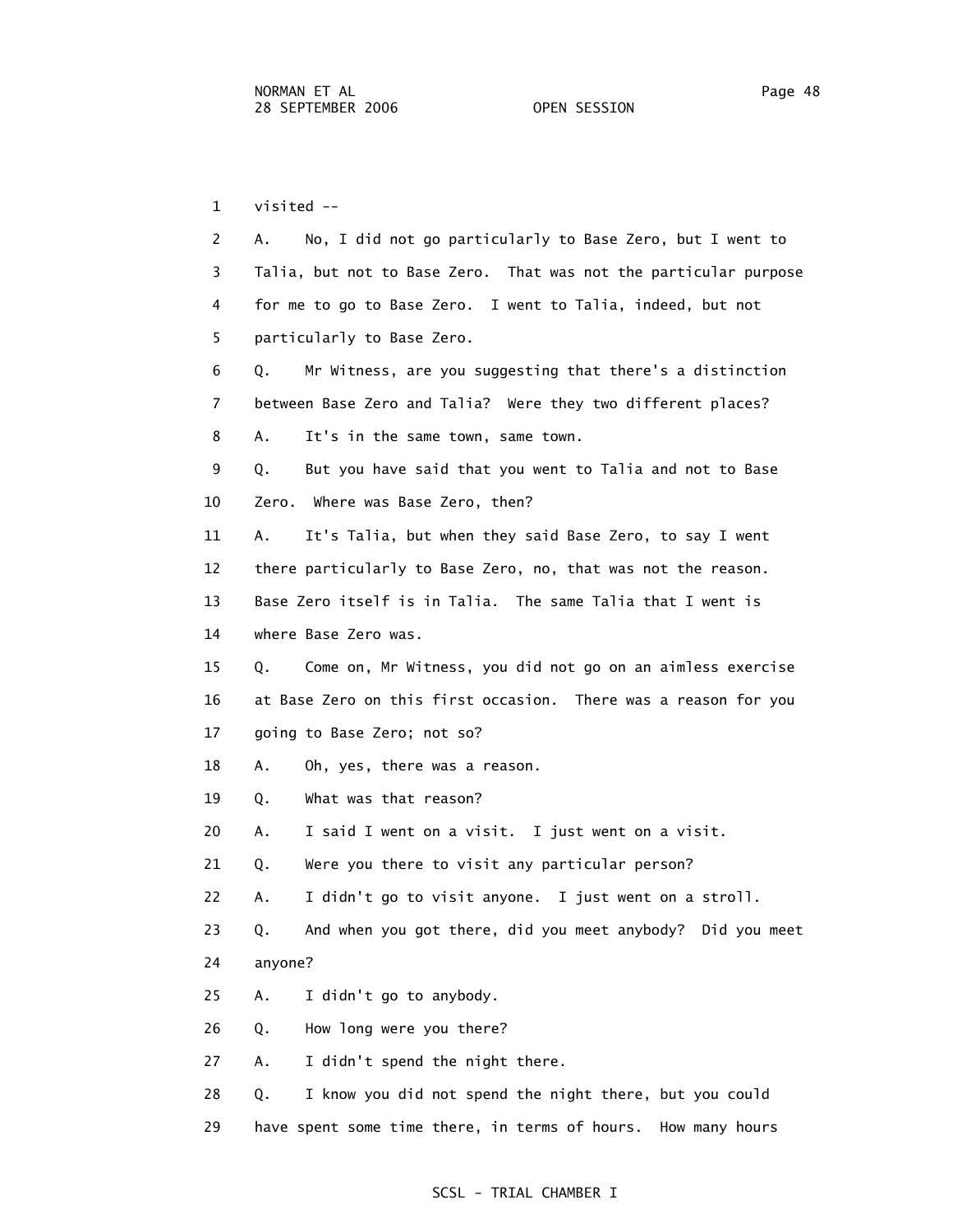1 could you have spent at Base Zero on this first visit? 2 A. I didn't even take up to two hours. 3 Q. So, Mr Witness, would you like to tell the Court exactly 4 what happened within those two hours that you were in Base Zero? 5 You got there for two hours; what did you do? 6 MR BOCKARIE: No, Your Honour, he said I was not there up 7 to two hours. 8 PRESIDING JUDGE: Yes, quite. 9 JUDGE ITOE: Two hours is still within the time frame. You 10 shouldn't take any force out of that. Two hours. Yes, go ahead, 11 please. 12 MR BANGURA: 13 Q. What did you do in that period you were at Base Zero? 14 A. I did not do anything there. 15 Q. Did you speak to anyone? 16 A. Yes, I saw some people and we greeted each other. 17 Q. Did you speak to your in-law, Moinina Fofana? 18 A. In fact, where he was, I never got there. 19 Q. So where was he; where was Moinina Fofana at Base Zero? 20 A. Where I saw him, where I saw him from where I was standing, 21 was where Mr Momoh Collier had his compound in Talia. 22 Q. Momoh Collier. And I'm sure he was not the only one that 23 you saw there; am I correct? 24 A. Who, Mr Moinina Fofana? There was a large crowd, but he 25 himself was there, but I saw him there. 26 Q. May I suggest to you, Mr Witness, that perhaps the reason 27 you did not go to him was because he was with other big people at 28 Base Zero and you, being an ordinary man, did not feel confident 29 enough to go up to him; am I correct?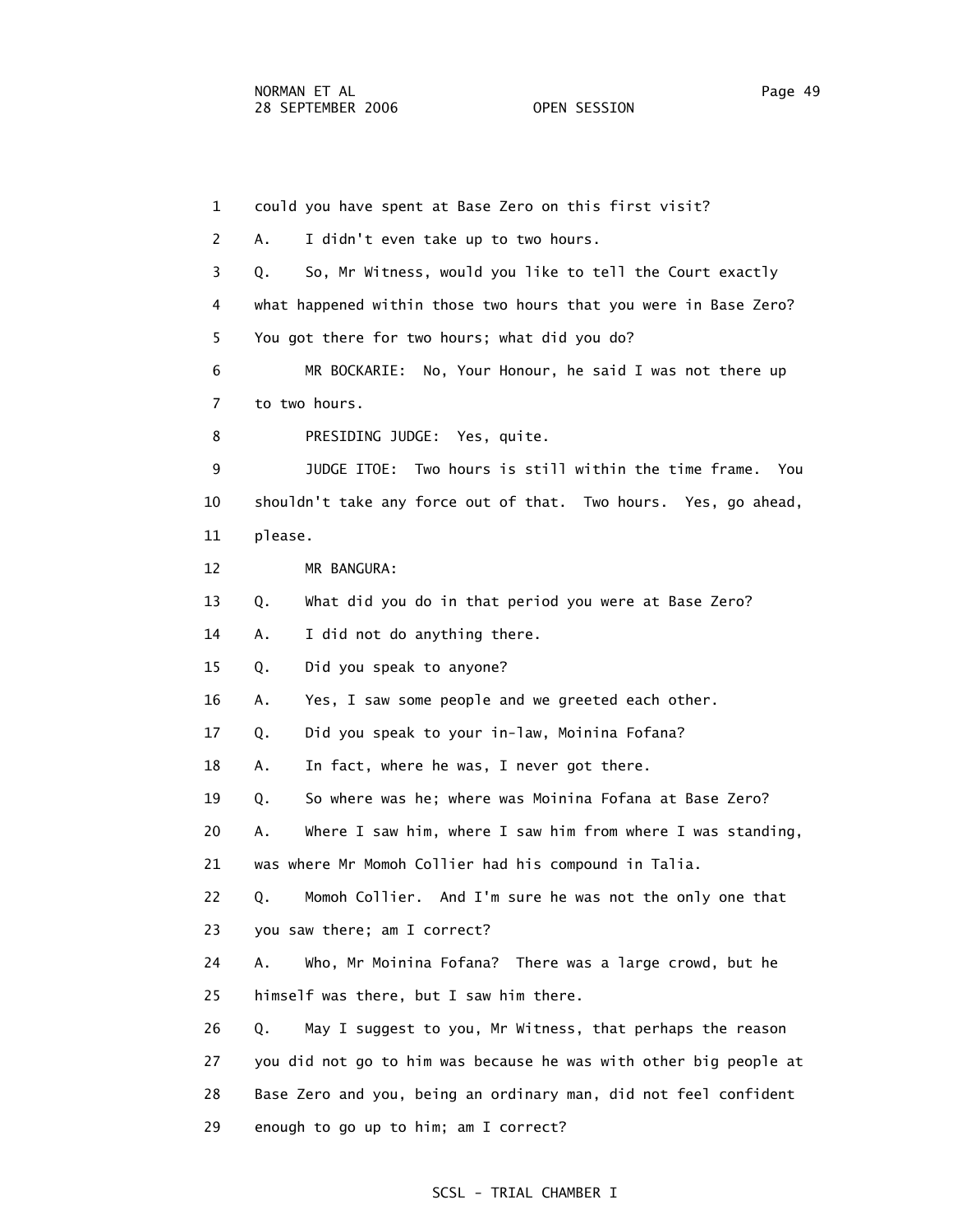1 A. At that time, that man, wherever he would be, if he 2 didn't -- if he didn't give you an order to see him, you would 3 not go there, except you stay from afar and you see him, but you 4 not go there without his order. 5 Q. And this was because he had great power and authority; not 6 so, Mr Witness? 7 A. Yes. 8 Q. You have just said, Mr Witness, he was standing with other 9 people. Who were these other people he was standing with? 10 A. I said he was there with other people, but I can't say now 11 that this person or that person was there, because the number was 12 so large. 13 Q. Well, of course, being a man of power and authority, you 14 thought it fit to stay away from him; not so? 15 A. Yes. 16 Q. What was the second -- the second time you went to Base 17 Zero, what was the reason for your going there? 18 A. In fact, that second visit, whether Mr Moinina was in Talia 19 or not there, I didn't even know, but it was a place that we used 20 to visit at all times. But the first time I saw him. On the 21 second visit, I didn't know whether he was there or not. 22 Q. Mr Witness, I have not really suggested to you that Moinina 23 Fofana was there on the second visit. The question was: What 24 was your purpose for going there the second time? 25 A. I only went there on a stroll, just as I did on the first 26 occasion, just for the same reason that I went there on the first 27 -- for the first time. 28 Q. And how long were you there on the second occasion? 29 A. On that second time again, I didn't spend the night there.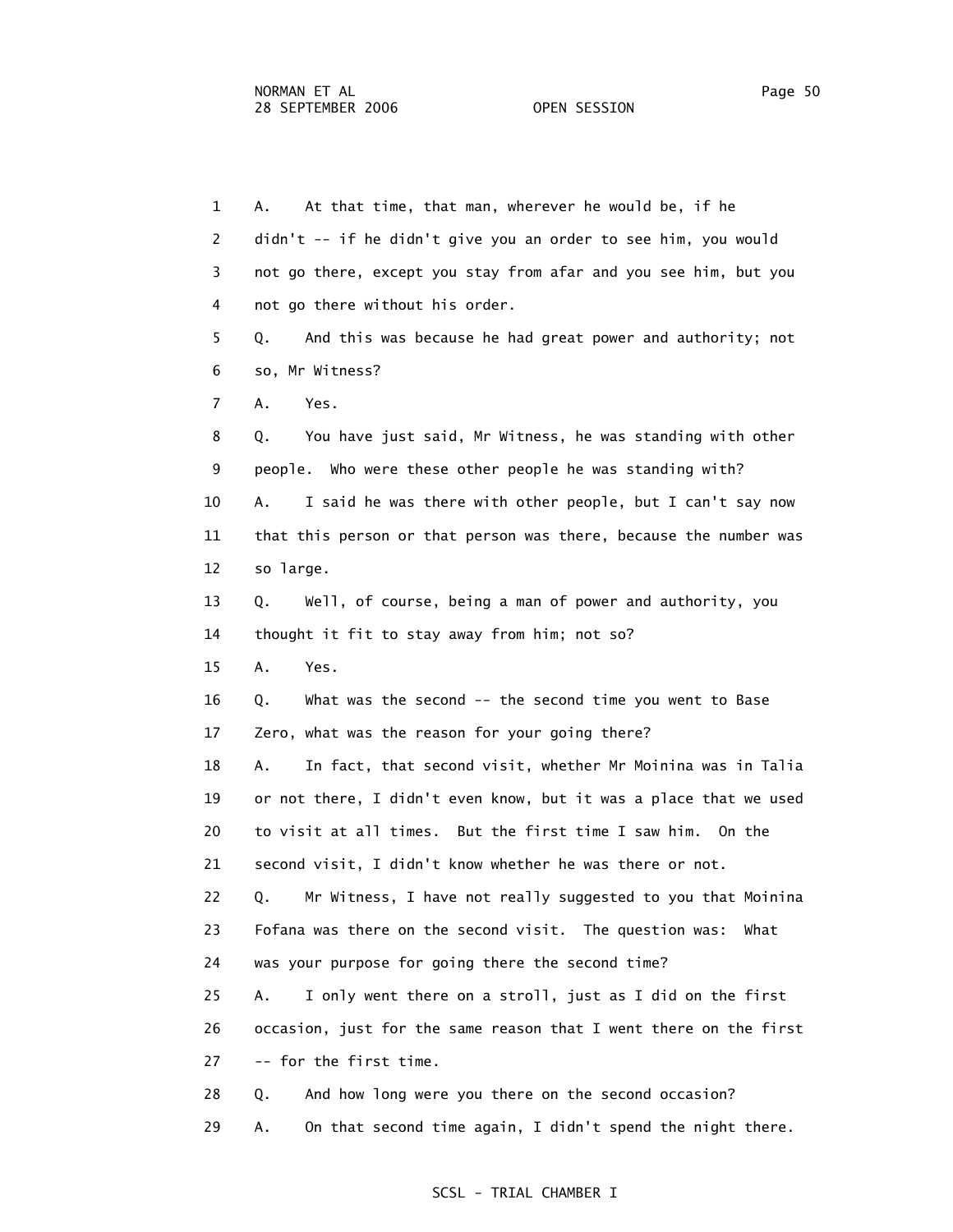1 Q. What about the third occasion, Mr Witness, why were you 2 there the third time? 3 A. Just the same reason as the first and the second, so was 4 the third one. I didn't also spend the night there again. 5 Q. Mr Witness, it didn't bother you that you could have been 6 held for loitering around Base Zero? You had no purpose; you 7 were aimlessly moving around three times. 8 JUDGE ITOE: He was a Kamajor, was he not? 9 MR BANGURA: He was, Your Honour. 10 JUDGE ITOE: Haven't we established that Base Zero was a 11 Kamajor base? He couldn't be loitering, you know. 12 MR BANGURA: I take that back, Your Honour. 13 Q. Mr Witness, on these occasions that you went to Base Zero, 14 you were not alone; not so? 15 A. At that time, you wouldn't say you would go there alone, if 16 you were a Kamajor. You'll be going there, you meet some other 17 people, your colleagues, and you go together. 18 Q. Each of those occasions that you went to Base Zero, you 19 would have something to say about your work as a Kamajor, from 20 where you were coming; is that not so? You would have to explain 21 about what was happening in your area; is that not so? 22 A. Not a day did that happen. 23 Q. Did you always go to Base Zero with your commander? 24 A. No. 25 Q. Mr Witness, you have said that you know Albert Nallo; 26 correct? 27 A. Yes, I said I saw him once. 28 Q. Where did you see Albert Nallo? 29 A. Gerihun.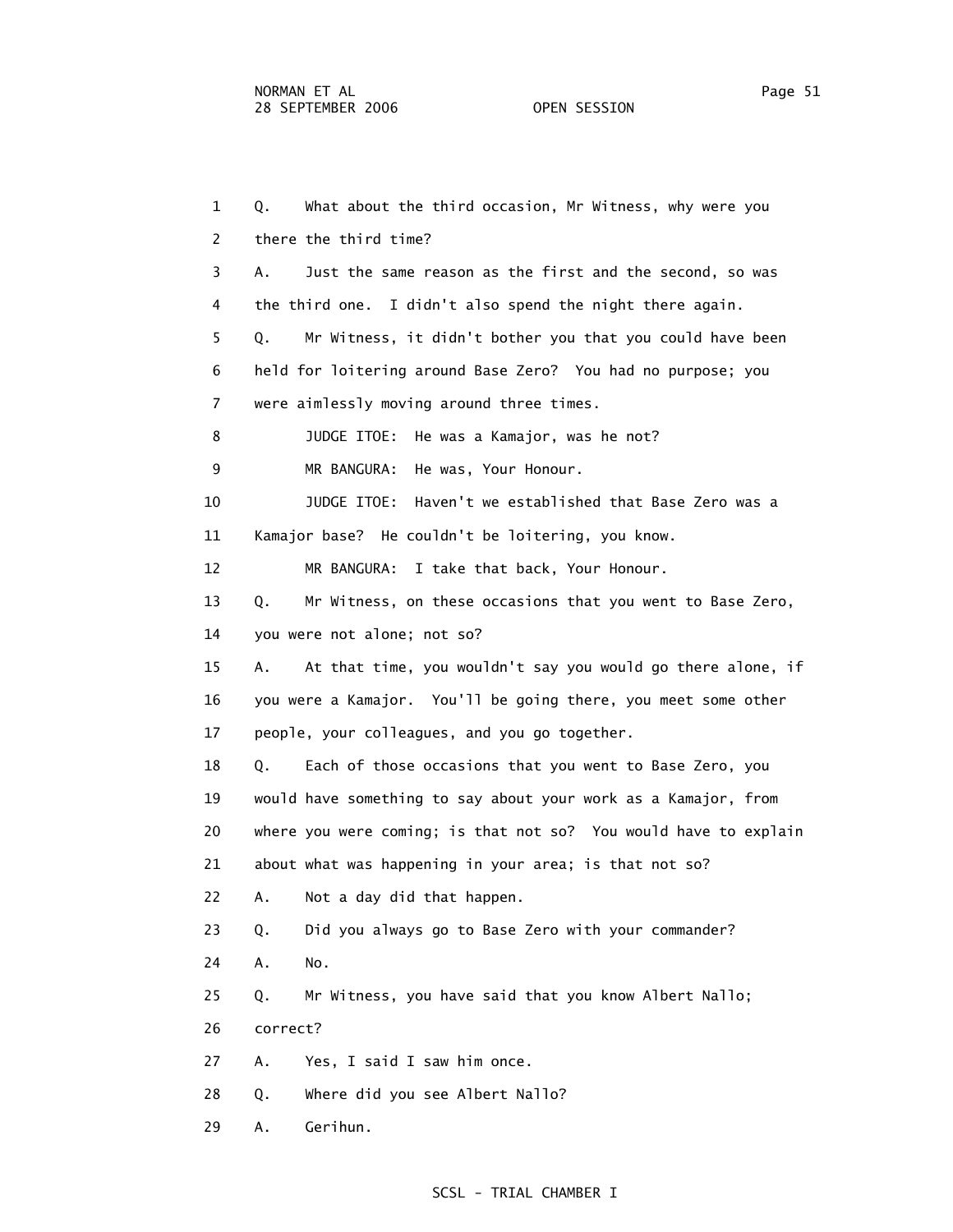1 Q. Could it have been the case, Mr Witness, that on one of 2 those occasions that you went to Base Zero, you also saw him 3 there? 4 A. No, no, I never saw him. 5 Q. Now, how far was Gerihun -- is Gerihun from Base Zero, if I 6 may ask? 7 A. I can't give you the mileage, but I'm talking about the 8 Bambaru Chiefdom, Gerihun. I can't -- I don't know the 9 mileage -- 10 Q. What is the distance -- 11 A. -- between Gerihun and Yawbeko; I don't know. 12 Q. Is it a distance you would cover on foot, travelling on 13 foot? If you were coming from Gerihun to Base Zero; could you 14 cover that distance on foot? 15 A. That road leading from Gerihun to Yawbeko, except great 16 difficulty, if you were faced with some problems or difficulty. 17 But it's a place you would normally walk to go, but it would take 18 two or three days. Not even two or three days if you are walking 19 to that place, you would take beyond two or three days. 20 Q. So, Mr Witness, it took you three days to move from Gerihun 21 on each of those occasions, to come to Base Zero, and you spent 22 only two hours for the first time, and took another three days to 23 go back to Gerihun; is that what you are telling this Court? 24 A. I was not coming from Gerihun to Talia. I said Gbapi. 25 JUDGE ITOE: That is what he said. 26 THE WITNESS: Gbapi. 27 JUDGE ITOE: He met [overlapping speakers] -- 28 MR BANGURA: My error.

29 PRESIDING JUDGE: Yes.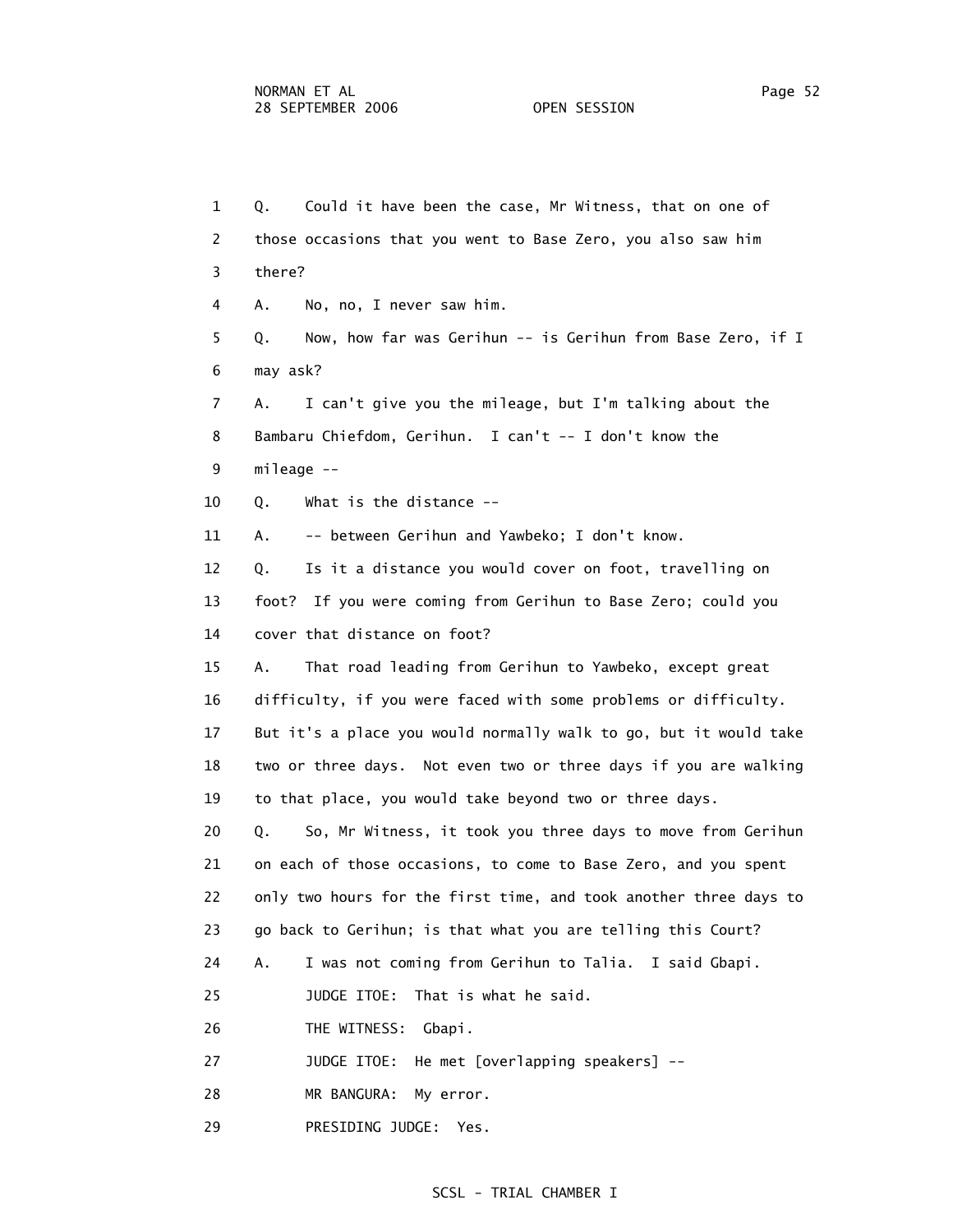1 JUDGE ITOE: [Overlapping speakers] and he was taking these 2 trips. 3 MR BANGURA: I take that back, Your Honour. 4 PRESIDING JUDGE: Quite. 5 MR BANGURA: 6 Q. Mr Witness -- 7 A. Yes. 8 Q. -- did you know that Albert Nallo held a senior position 9 among the Kamajors in Base Zero? Did you know that? 10 A. I don't know that, if that man had any position in the 11 Kamajor business. I didn't see that and I didn't hear that. 12 Q. In what circumstances did you meet with Albert Nallo in 13 Gerihun? How did you meet with him in Gerihun? You said you met 14 with him only once, and that was in Gerihun. 15 A. Well, at that time, they asked that the Kamajors meet 16 there. 17 Q. Who asked that the Kamajors should meet there? 18 A. Kamoh Lahai Bangura. 19 Q. Who was Kamoh Lahai Bangura? 20 A. Kamoh Lahai Bangura that I'm referring to was an initiator. 21 Q. And was this call for a meeting of all Kamajors extended to 22 Kamajors outside your area, or was it just for Kamajors within 23 your area? 24 A. It was not for all the Kamajors. 25 Q. So which particular Kamajors were called upon to meet by 26 Kamoh Lahai Bangura? 27 A. Kamajors of Baoma Chiefdom. 28 Q. And this was the occasion in which you met Albert Nallo; 29 correct?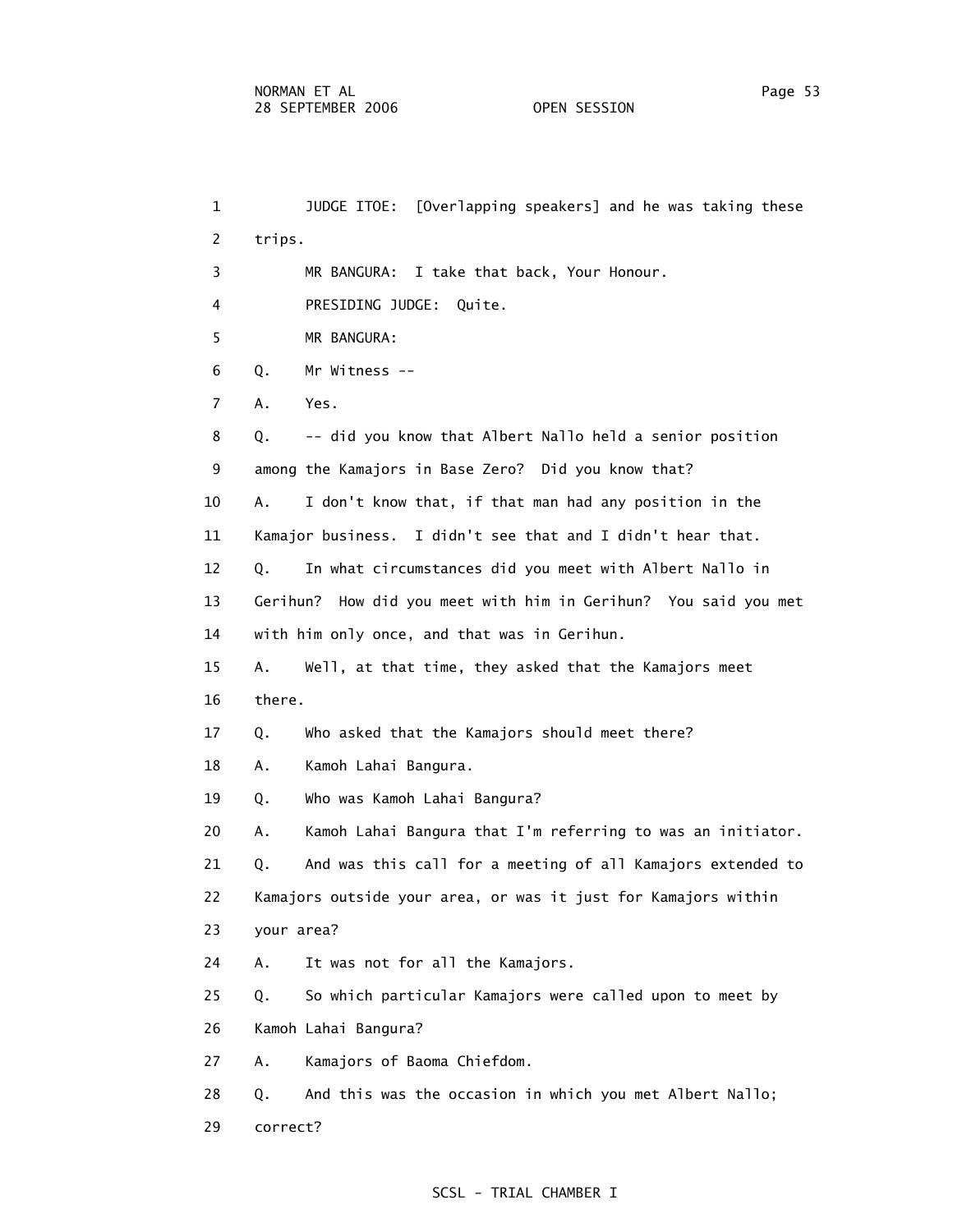1 A. Yes, that was the time, that I saw him. 2 Q. And you'll agree with me that Albert Nallo is not a Kamajor 3 from Baoma Chiefdom; correct? 4 A. I don't know that. 5 Q. What, you come from Baoma Chiefdom, you were a Kamajor in 6 Baoma Chiefdom, you know the Kamajors, or most of the Kamajors 7 who come from your chiefdom; am I right? 8 A. Yes, because I'm based in Gerihun, I can't say I don't know 9 Kamajors there. 10 Q. Somebody as popular as Albert Nallo, if he was a Kamajor in 11 your chiefdom, you would have known; not so? 12 A. No, I had no leadership in the Kamajor business, and I'm 13 not the head of that chiefdom, so I wouldn't have known. 14 Q. The fact, Mr Witness, is that Mr Albert Nallo was there at 15 that meeting, because he was one of the senior Kamajor persons 16 coming from Base Zero. He was there representing Base Zero in 17 that meeting. 18 A. Even if he went there for that meeting, I don't know. 19 Q. Can you tell this Court what was the purpose, or what was 20 discussed in this meeting? 21 A. In fact, in that meeting, I was not there. 22 Q. So where were you, Mr Witness? You have told this Court 23 that a meeting was called by Kamoh Lahai Bangura for all Kamajors 24 from Baoma Chiefdom. So where were you on that day? 25 A. On that day of the meeting, I was indeed in Gerihun. But 26 where the meeting was held, I didn't go there. 27 Q. So were you told about what happened in this meeting? 28 A. No. 29 Q. Why did you not attend the meeting as a Kamajor from Baoma?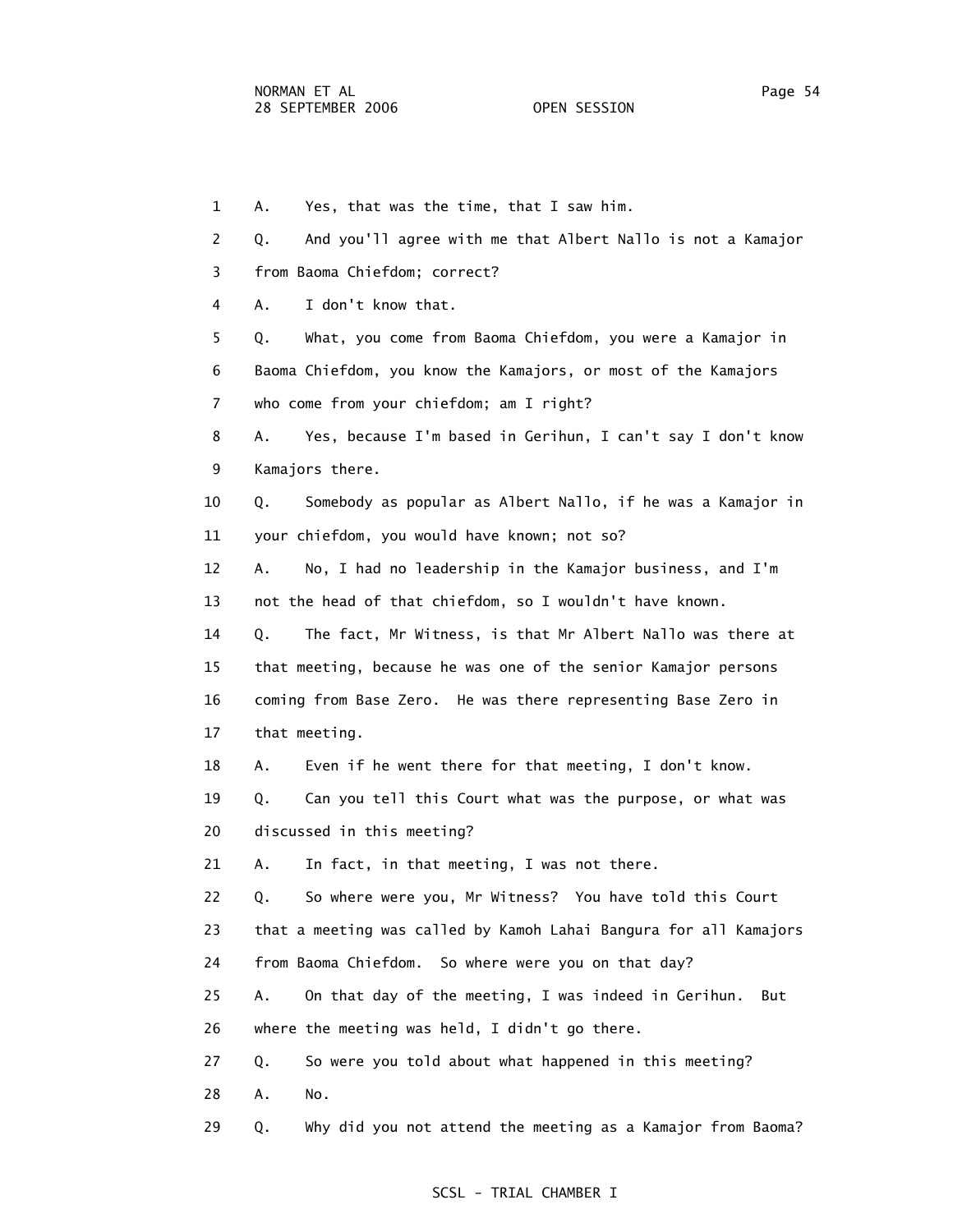1 A. No, I was not coming from -- I did not come from Baoma. 2 The meeting was held in Gerihun. I was in Gerihun, but I didn't 3 just go there. That meeting, if I'm -- just for an ordinary 4 Kamajor, if you wanted to go, you'd go. If you didn't want to 5 go, you'd stay. 6 Q. But Albert Nallo attended that meeting, didn't he? 7 A. Even if he went there, I don't know, because I told you I 8 didn't go there, in that meeting. 9 Q. So when did you meet with Albert Nallo, Mr Witness? 10 A. I saw Mr Nallo at Paramount Chief Sallay's veranda, not in 11 a meeting, Sallay Davies' house. 12 Q. Did you just see Mr Nallo, or did you meet with him? 13 A. I just saw him. I was passing by when I saw him. I was 14 not going there to see him, for him particularly. I was just 15 passing by. 16 Q. Were you alone when you saw him? 17 A. I can't say I was passing alone. If I say that, I'll be 18 telling a lie and you told me this morning that I should be 19 speaking the truth. We were many. 20 PRESIDING JUDGE: Counsel, without disturbing your trend, 21 is it safe to assume that your cross-examination will be 22 proceeding further than the next 10 or 15 minutes? 23 MR BANGURA: I would think so, Your Honour. 24 PRESIDING JUDGE: Well, on the strength of that, well 25 recess for lunch and resume at 2.30 p.m.. 26 [Luncheon recess taken at 1.02 p.m.] 27 [Upon resuming at 2.40 p.m.] 28 PRESIDING JUDGE: Mr Bangura, are you ready to continue 29 cross-examination?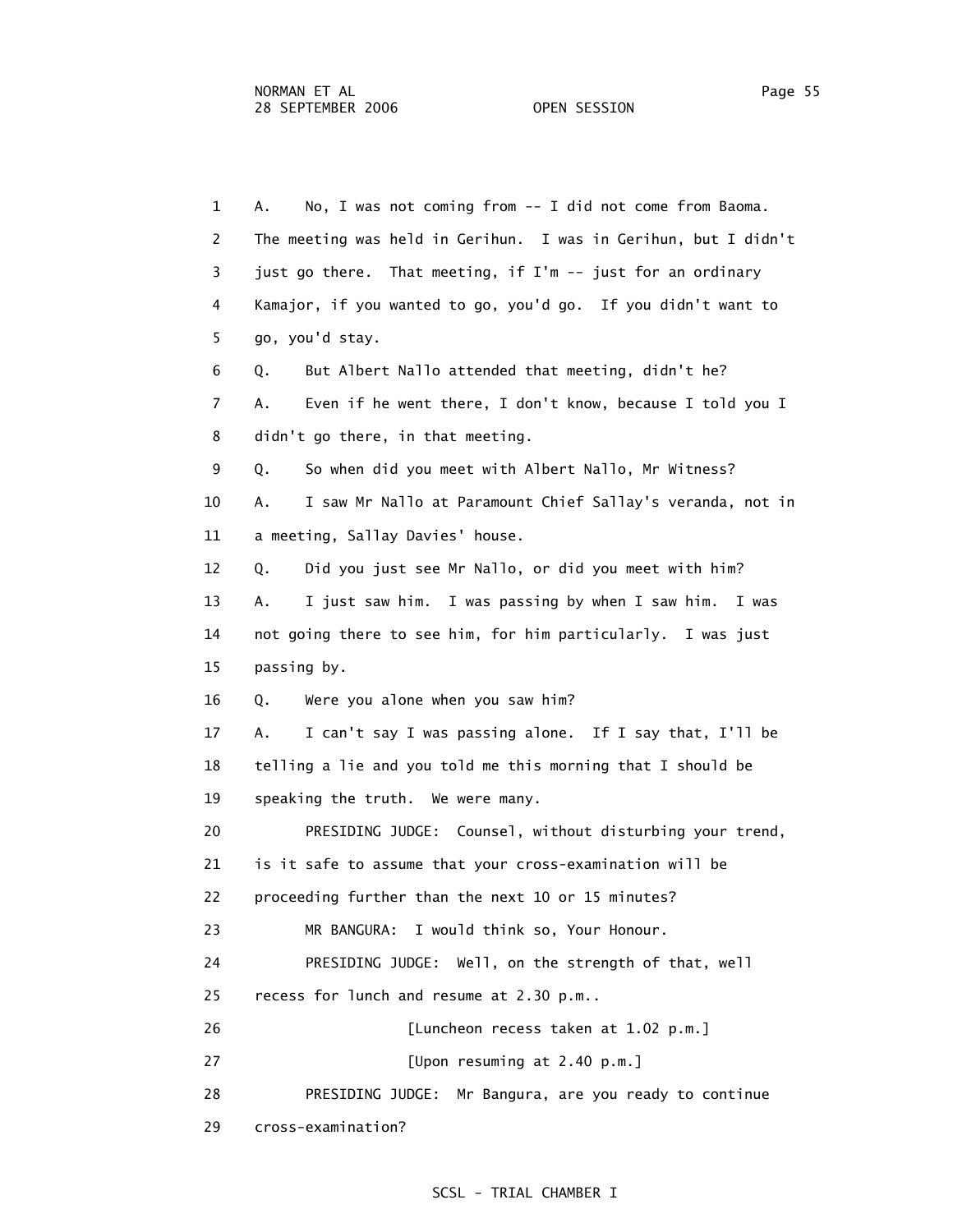| $\mathbf 1$ | MR BANGURA: Yes, Your Honour.                                     |
|-------------|-------------------------------------------------------------------|
| 2           | PRESIDING JUDGE: Proceed then.                                    |
| 3           | MR BANGURA: Thank you.                                            |
| 4           | Good afternoon, Mr Witness.<br>Q.                                 |
| 5           | Good afternoon, Pa. How are you?<br>Α.                            |
| 6           | Mr Witness, you will recall that --<br>Q.                         |
| 7           | Yes.<br>Α.                                                        |
| 8           | -- before lunch break, you said you saw Mr Nallo at the<br>Q.     |
| 9           | chief's house in Baoma; is that correct? Gerihun, sorry.          |
| 10          | Yes, it is so. Gerihun. Yes.<br>Α.                                |
| 11          | My question, Mr Witness, was: were you alone at the time?<br>Q.   |
| 12          | Α.<br>At that time, I was not alone.                              |
| 13          | How did you get to know that this was Mr Nallo?<br>Q.             |
| 14          | My colleagues with whom I was working with, they told me<br>А.    |
| 15          | that that was Mr Nallo.                                           |
| 16          | Did you get to speak with Mr Nallo?<br>Q.                         |
| 17          | I did not even get near him.<br>А.                                |
| 18          | And you were saying to this Court that that was the only<br>Q.    |
| 19          | time you met Nallo, if I should call that a meeting?              |
| 20          | Α.<br>Yes.                                                        |
| 21          | Were you able to recognise him properly on this occasion?<br>Q.   |
| 22          | At that time, I was far off. I was far off when I saw him.<br>Α.  |
| 23          | After that, I would not able to know him in any other way except  |
| 24          | that.                                                             |
| 25          | So, in effect, if Mr Nallo were to be here today, standing<br>Q.  |
| 26          | in front of you, you may probably not be able to recognise him as |
| 27          | the person called Nallo; correct?                                 |
| 28          | No, at that time, it's a long time. And when you are<br>Α.        |
| 29          | together in a place and you've left, it has taken a long place -- |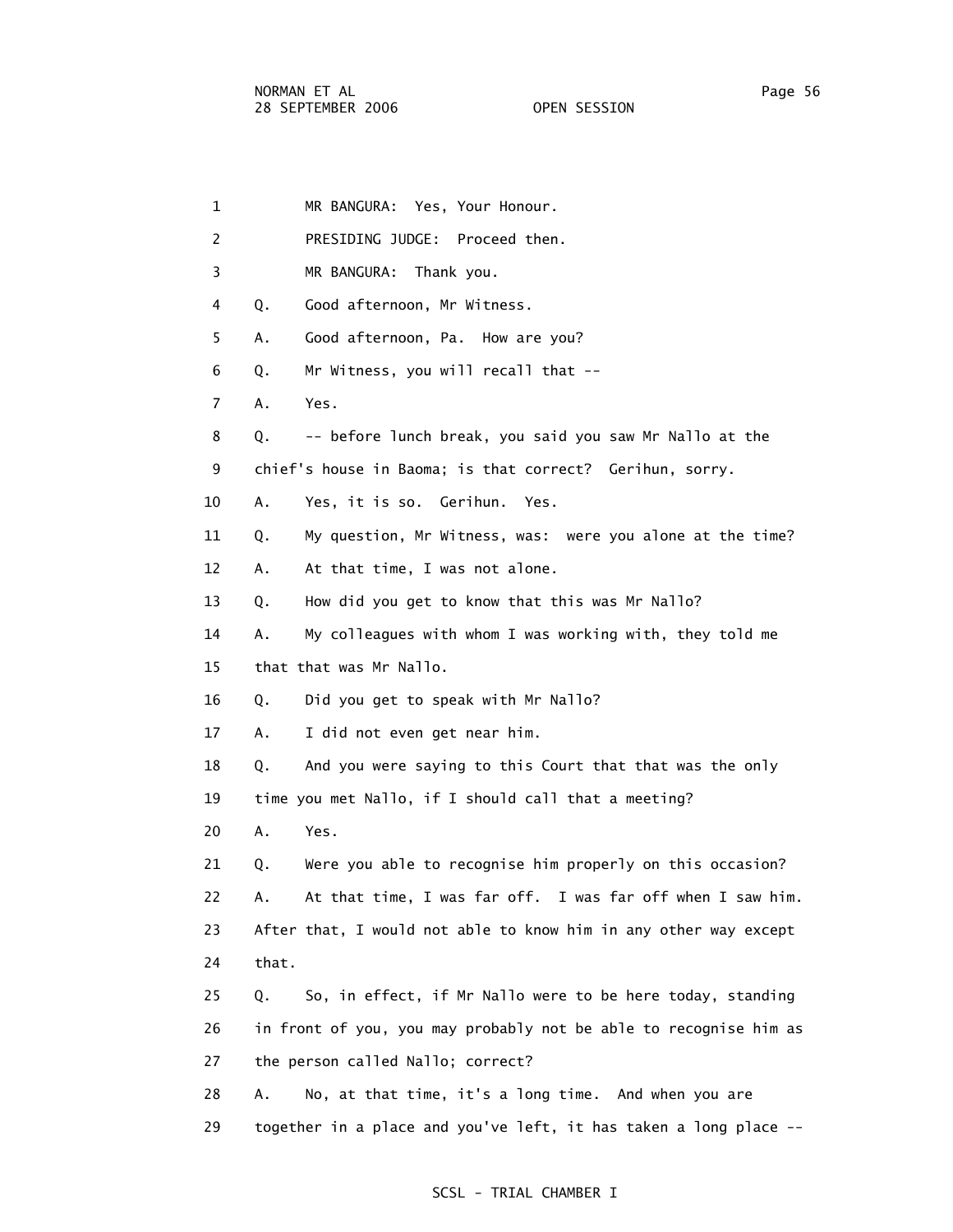| $\mathbf{1}$   | a long time, and you would not be able to know him. So I would    |
|----------------|-------------------------------------------------------------------|
| $\overline{2}$ | not be able, really, to get to him.                               |
| 3              | I'm talking about now. You would not be able to<br>Q.             |
| 4              | recognise -- you would not be able to know him, I mean, if he was |
| 5              | here and standing before you?                                     |
| 6              | No.<br>Α.                                                         |
| 7              | Mr Witness, you mentioned that the meeting at Gerihun was<br>Q.   |
| 8              | called by Kamoh Lahai Bangura; is that correct?                   |
| 9              | Α.<br>Yes.                                                        |
| 10             | He was not a Kamajor in your chiefdom, was he?<br>Q.              |
| 11             | Kamoh Lahai?<br>Α.                                                |
| 12             | Yes.<br>Q.                                                        |
| 13             | Α.<br>Yes.                                                        |
| 14             | Is your answer: Yes, he was a Kamajor in your chiefdom; is<br>Q.  |
| 15             | that your answer?                                                 |
| 16             | That was not our own chiefdom. It was the war that took us<br>А.  |
| 17             | to that place.                                                    |
| 18             | But he was not a Kamajor from Gerihun; is that correct?<br>Q.     |
| 19             | He is a native of Yawbeko. He was born in Yawbeko, but he<br>А.   |
| 20             | was settled down in Gerihun, Kamoh Lahai.                         |
| 21             | My suggestion to you is that he had come from Base Zero for<br>Q. |
| 22             | that meeting; do you agree?                                       |
| 23             | No, I would not accept that. I know he came from Blama<br>А.      |
| 24             | Bendema.                                                          |
| 25             | Have you been on any operation with Kamoh Brima?<br>Q.            |
| 26             | Never.<br>Α.                                                      |
| 27             | So you were not at all interested in what was going on in<br>Q.   |
| 28             | that meeting on the day it was called; not so?                    |
| 29             | In fact, I did not go near there. In fact, I did not<br>Α.<br>No. |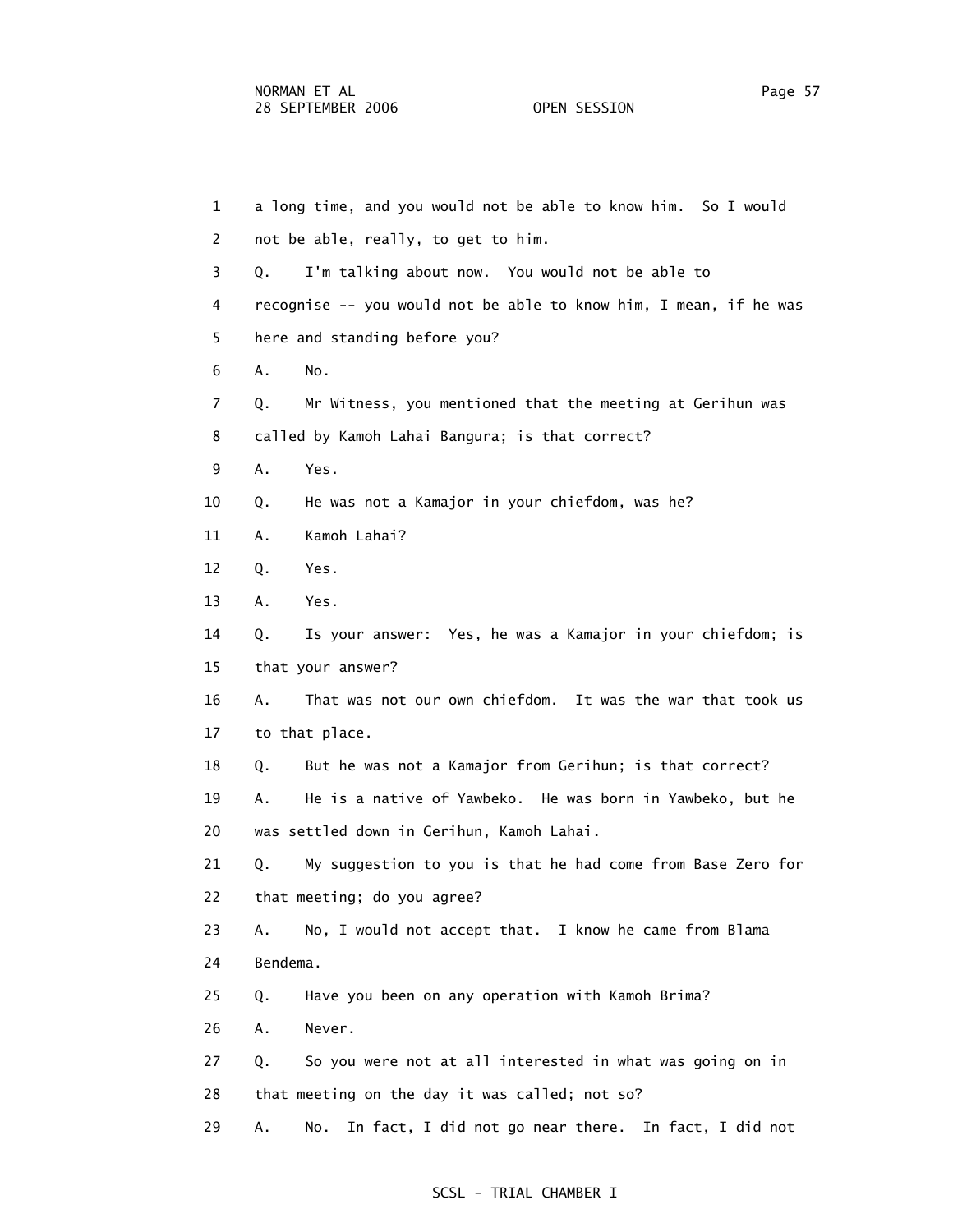1 ask anything about it. 2 Q. And you did not try to find out why that meeting was 3 called? 4 A. No. 5 Q. Did you ever try to find out why Nallo was in Gerihun that 6 day? 7 A. I wouldn't know the reason. 8 Q. The question is: Did you ever try to find out? Did you 9 find out from anyone? You did not speak to him, you did not get 10 in contact with him, but did you find out why he was there? 11 A. No, I did not do that at all. 12 Q. Mr Witness, earlier on you mentioned that you -- when you 13 were at Base Zero, you were on your first visit, you saw 14 Moinina Fofana from a distance, and you could not get close to 15 him because of his position -- 16 A. No. 17 Q. -- and his authority; is that correct? 18 A. Yes. 19 Q. What sort of authority did he have, such that you could not 20 get close to him? 21 A. Well, they used to call him -- all of us used to call him 22 director. All Kamajors were afraid of him. 23 Q. Was it just because they called him director, that is why 24 you were afraid of him, or did he have powers over you which made 25 you afraid of him? 26 A. The way he was called, even with that name, he did not do 27 anything wrong with me. 28 MR BANGURA: That will be all for this witness,

29 Your Honours.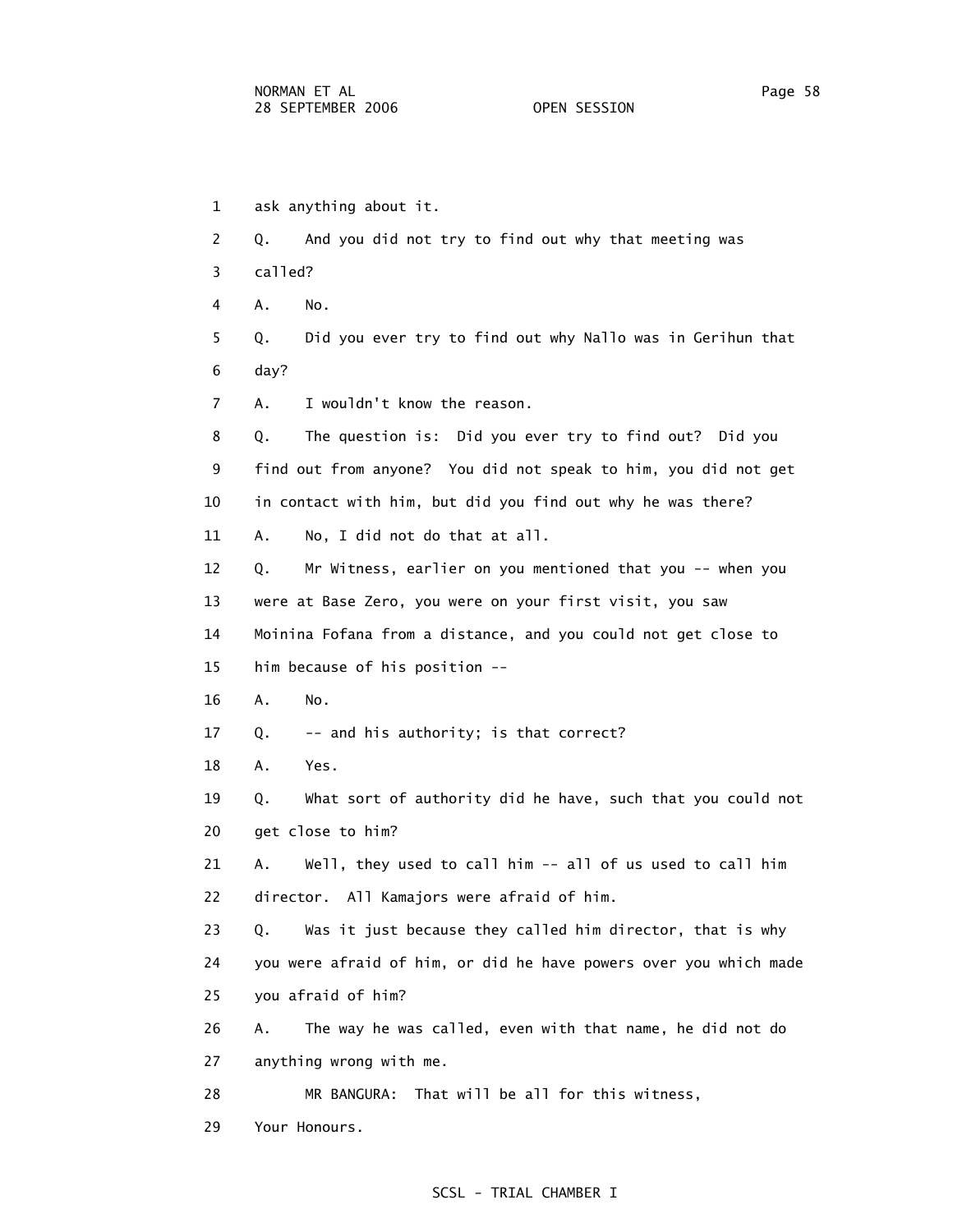1 PRESIDING JUDGE: Thank you, counsel. 2 THE WITNESS: Yes. 3 PRESIDING JUDGE: Mr Powles, re-examination? 4 MR BOCKARIE: None, Your Honour. 5 PRESIDING JUDGE: Thank you. Mr Witness, we thank you for 6 your testimony. You're released. Will Victims and Witness Unit 7 please escort the witness out of Court. 8 [The witness withdrew] 9 PRESIDING JUDGE: Counsel, will you call your next witness. 10 MR POWLES: Your Honour, with your leave, can I ask for 11 another short adjournment of maybe five to ten minutes? 12 PRESIDING JUDGE: All right. This will be for -- 13 JUDGE ITOE: Why? 14 MR POWLES: To take brief instructions. 15 PRESIDING JUDGE: From your client? 16 MR POWLES: Your Honours, yes. 17 JUDGE ITOE: Why? Why? Mr Powles, why do we have to be 18 interrupting the proceedings, rising and coming back? You're 19 supposed to have taken instructions from your client all this 20 while. 21 MR POWLES: Your Honours, yes. 22 JUDGE ITOE: I thought we were done with that. 23 MR POWLES: Your Honours, yes. That's why, of course, I 24 apologise for asking for it at this stage and only ask for a very 25 short adjournment, and obviously apologise in advance for any 26 inconvenience caused. But obviously I will try and limit it to 27 the shortest amount possible. 28 JUDGE ITOE: I just thought I should preface this concern. 29 MR POWLES: Yes, Your Honour. Thank you very much, Your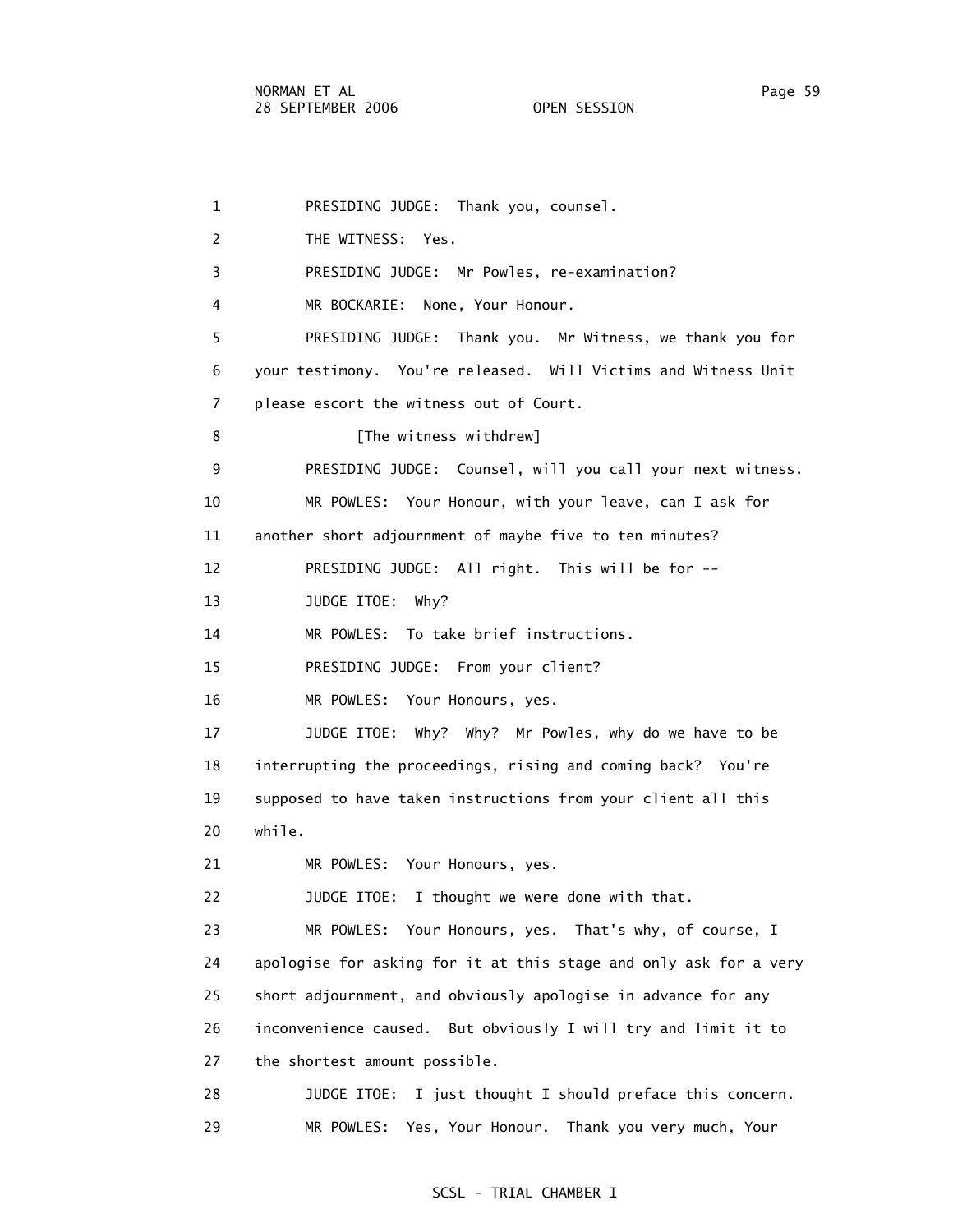1 Honours. 2 PRESIDING JUDGE: We'll have a short stand down. 3 [Break taken at 2.54 p.m.] 4 [Upon resuming at 3.05 p.m.] 5 PRESIDING JUDGE: Counsel, may we proceed, please? 6 MR POWLES: Your Honours, yes. May I once again thank 7 Your Honours for the time and assure Your Honours that I hope 8 that a short adjournment now has, in the long run, saved time 9 overall. I'm grateful to Your Honours for the short 10 adjournments, and I hope it will help us move matters further 11 forward, even faster than they would have done already. 12 PRESIDING JUDGE: We accept that and take your undertaking. 13 MR POWLES: May the witness be sworn, please? 14 PRESIDING JUDGE: Yes, may the witness be sworn. 15 JUDGE ITOE: Mr Powles, is this the sixth -- 16 MR POWLES: This is witness -- 17 JUDGE ITOE: Number six? 18 MR POWLES: It is number 7, Joseph Lansana, Your Honour. 19 Number 6 was the one we decided not to call. 20 PRESIDING JUDGE: Six in the trial, yes, but seven on your 21 list. 22 MR POWLES: Seven on the list, Your Honours, yes. 23 PRESIDING JUDGE: You eliminated one. 24 MR POWLES: Your Honours, yes. Not literally. 25 WITNESS: Joseph Lansana [Sworn] 26 **[The witness answered through interpreter]**  27 EXAMINED BY MR POWLES: 28 MR POWLES: 29 Q. Mr Lansana.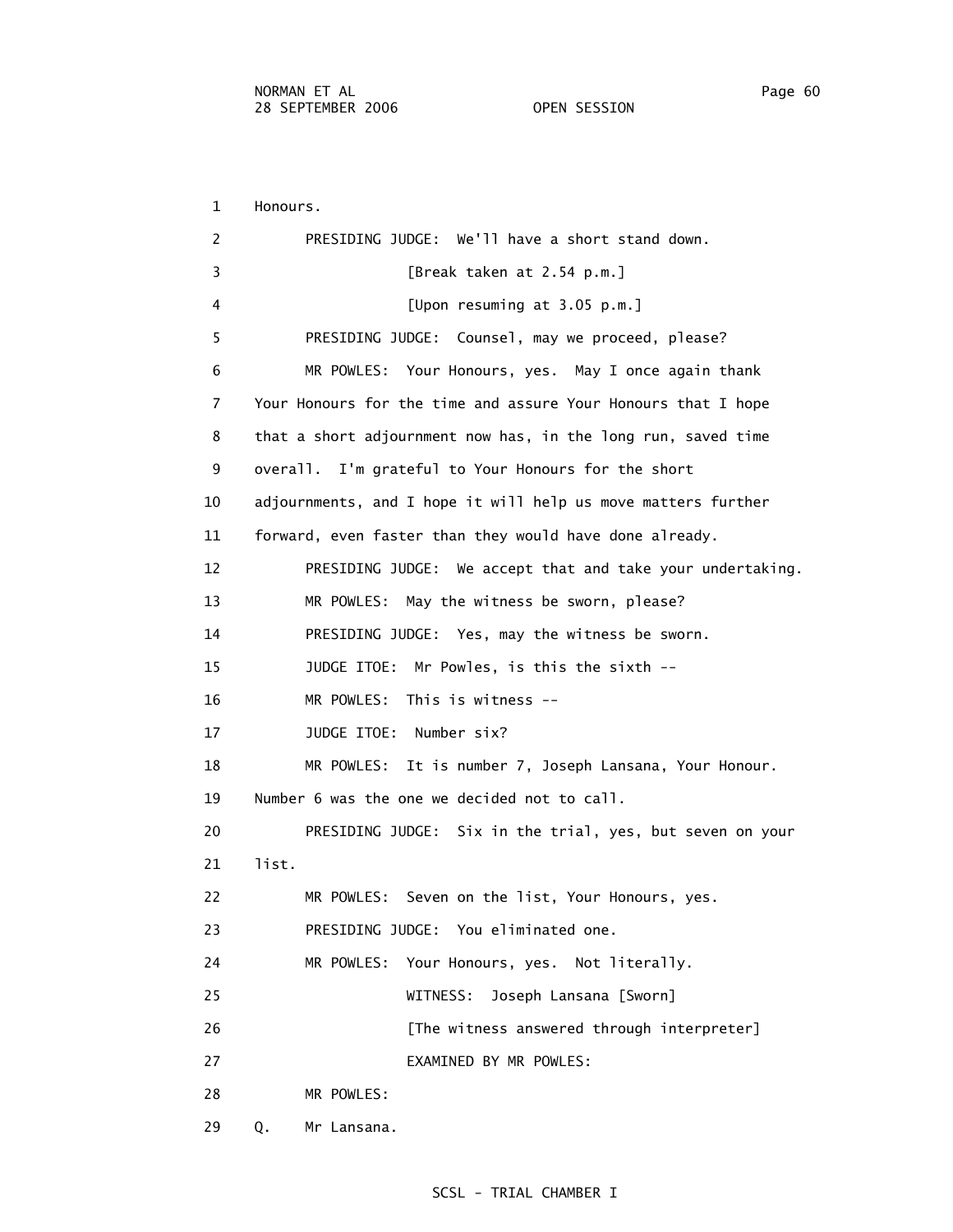- 1 A. Yes, sir.
- 2 Q. Can you give the Court your full name, please?
- 3 A. I am called Joseph Bobson Lansana.
- 4 Q. Can you tell the Court your date of birth, please?
- 5 A. I was born on December the 6th, 1969.
- 6 Q. And where were you born, Mr Lansana?
- 7 A. I was born in Bonthe, Bonthe Island.
- 8 Q. Where do you live now?
- 9 A. I live now at Sorgia.
- 10 Q. And what's your occupation, Mr Lansana?
- 11 A. Farming.
- 12 Q. Did you attend school when you were a child?
- 13 A. Yes.
- 14 Q. At what level did you leave school, Mr Lansana?
- 15 A. I stopped in form 4.
- 16 Q. Now you mentioned that you born in Bonthe, but now live in
- 17 Sorgia. When did you move to Sorgia?
- 18 A. 1987.
- 19 Q. Now, during the time that you were living in Sorgia, was
- 20 your village ever attacked by any of the fighting forces?
- 21 A. Yes.
- 22 Q. How many times was your village attacked?
- 23 A. Twice.
- 24 Q. When was the first time that your village was attacked?
- 25 A. The first attack was in 1995, May.
- 26 Q. And who attacked your village in May of 1995?
- 27 A. The rebels.
- 28 Q. And when the rebels attacked your village, did they kill
- 29 anyone in your village?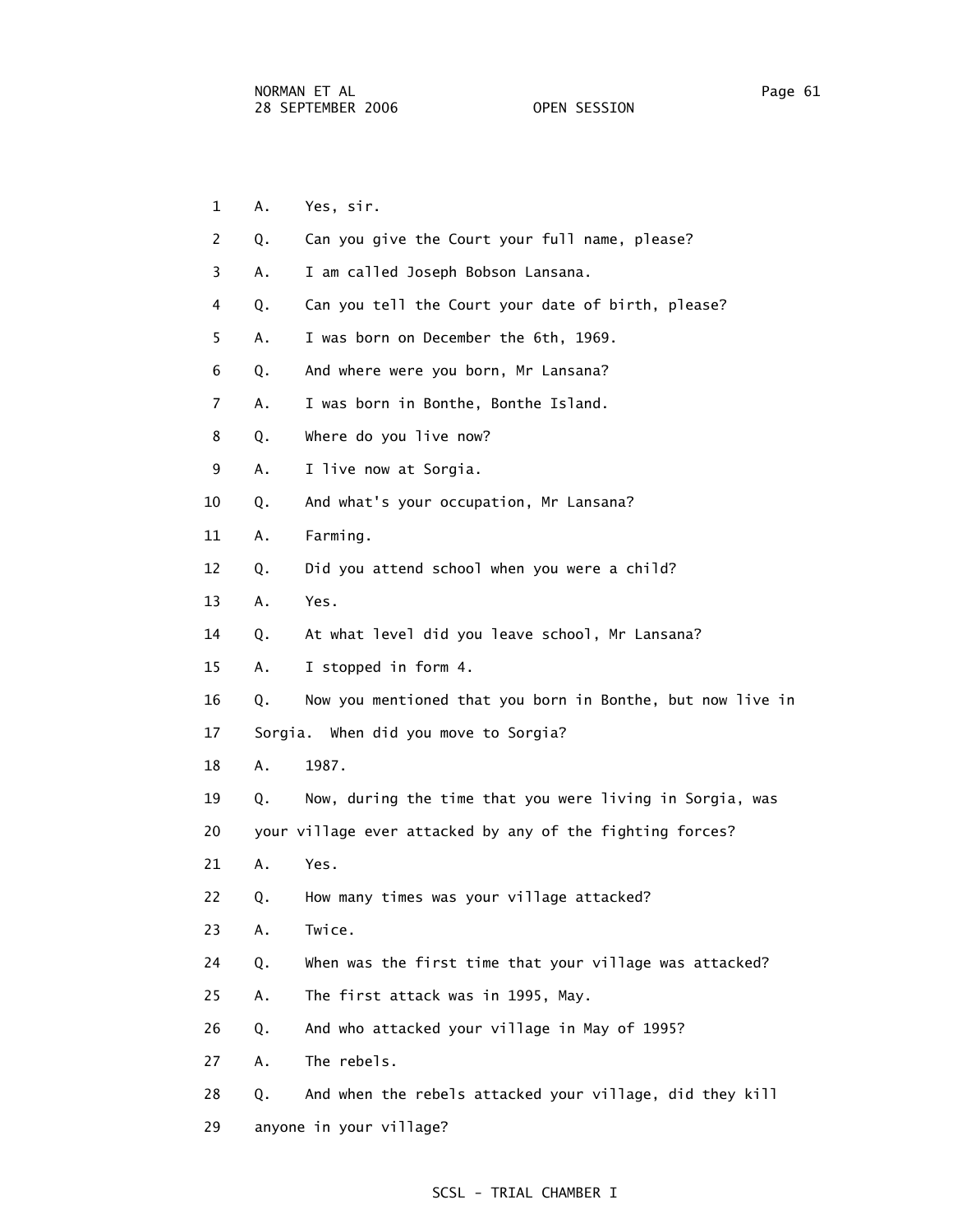1 A. Yes, one person was killed. 2 Q. And who was he? 3 A. The person was a passerby. He was not born from that 4 village. 5 Q. What did you do when the rebels attacked your village 6 in May 1995? 7 A. When we were attacked, I run away into the bush, together 8 with my family members. 9 Q. And how long did you spend in the bush with your family 10 members? 11 A. We spent a month there. 12 Q. Now, you mentioned there were two attacks on Sorgia and 13 you've just told us about the first. When was the second attack 14 on Sorgia? 15 JUDGE ITOE: Mr Powles, he said he spent how much time in 16 the bush when he ran away? 17 MR POWLES: One month, Your Honour. 18 Q. Witness, I'll repeat the question. You mentioned that 19 there were two attacks on Sorgia, and you have just told us about 20 first in May 1995. When was the second attack on Sorgia? 21 A. November 1995, the 2nd November. 22 Q. So the second attack was on 2nd November 1995. Who 23 attacked Sorgia on that day? 24 A. Kamajors. 25 Q. Were you present in Sorgia on that day when the Kamajors 26 attacked? 27 A. Yes. 28 Q. What did the Kamajors do on that day?

# 29 A. They set -- they set fire on the houses, and my mother was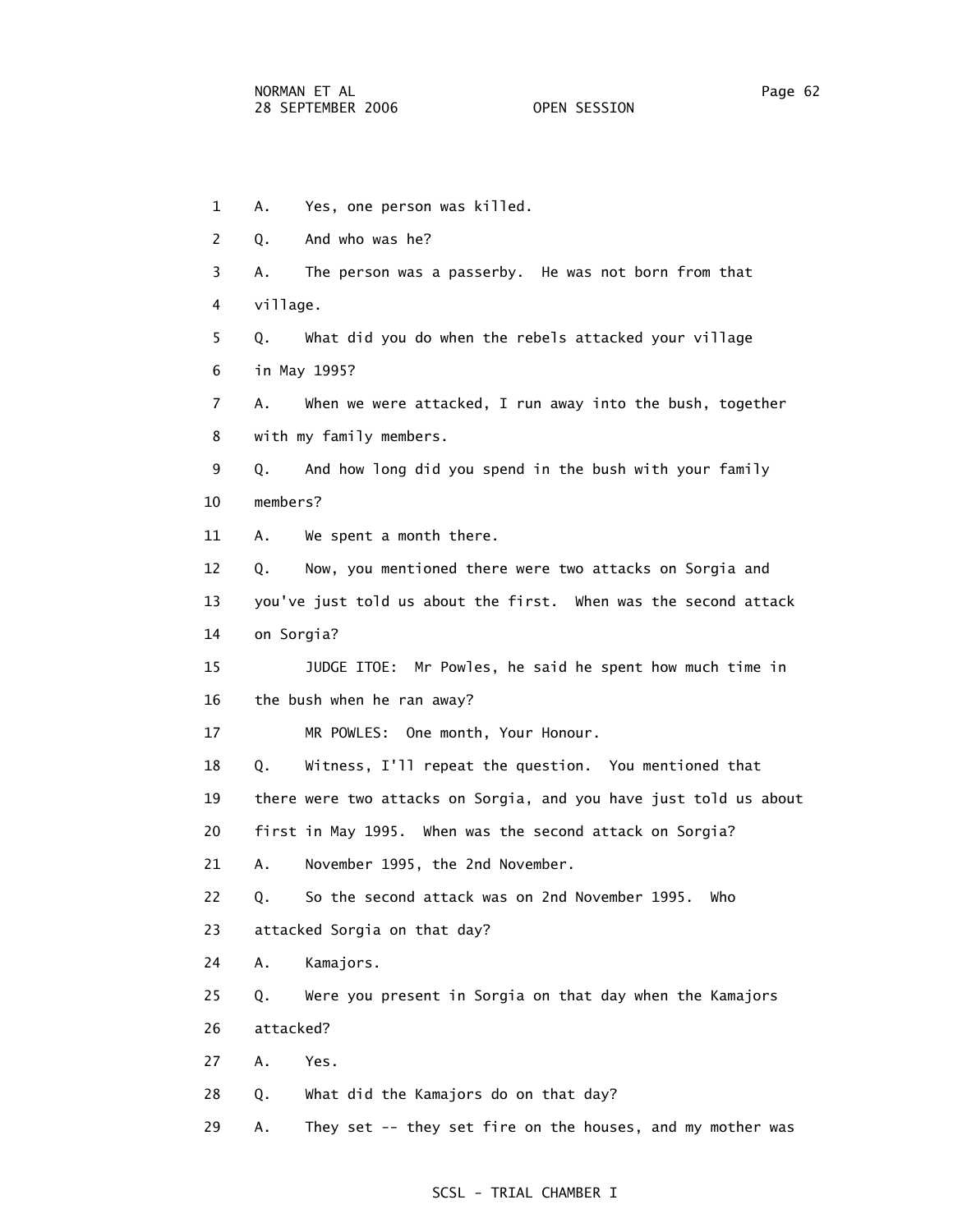1 captured. She was wounded and thrown into the fire, and she died 2 there. 3 Q. And were you present when that happened? 4 A. I was there. 5 Q. During the course of that attack, did anything happen to 6 you? 7 A. No. 8 Q. Were you abused in any way by the Kamajors personally? 9 A. No. 10 Q. Were you tortured in any way? 11 A. No. 12 Q. And did you have plastic, burning plastic, dripped on you? 13 A. No. 14 Q. Mr Lansana, how many people live in Sorgia? 15 A. Well, at that time, some people were not there, but those 16 of us who were there, we were about 50. 17 Q. So about 50 people in the village; it's a fairly small 18 village. Did you know everyone in your village at that time? 19 A. Yes. 20 Q. And was there anyone else in your village called Joseph 21 Lansana? 22 A. No, I alone. I alone have carried the name of Joseph 23 Lansana. 24 Q. Mr Lansana, how many ears have you got? 25 A. Two ears. 26 Q. Are they your ears? 27 A. Yes. 28 Q. And have you always had those same two ears? 29 A. Yes.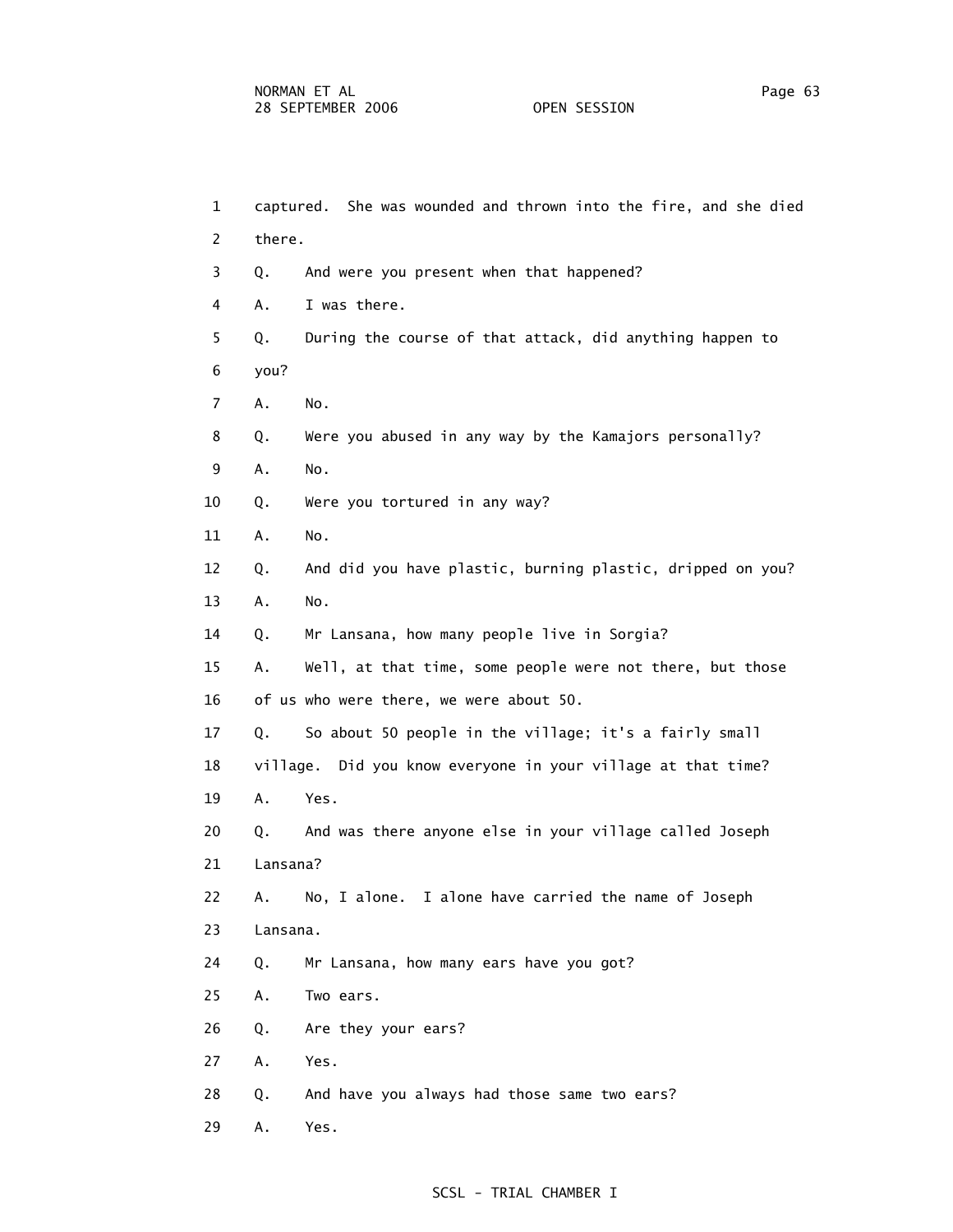1 Q. Now, I see you have earphones on, Mr Lansana. I wonder if, 2 for a moment, you might just take them off. 3 PRESIDING JUDGE: Mr Thomas, would you help him. That's 4 okay. 5 MR POWLES: I can see from here that you have two ears. I 6 wonder if Your Honours can see you have two ears from where you 7 are? 8 JUDGE ITOE: I'm seeing the left here. 9 MR POWLES: 10 Q. Mr Lansana, I wonder if you could turn to face me so His 11 Honour Judge Itoe can see -- 12 JUDGE ITOE: I've seen it now, Mr Powles. 13 MR POWLES: I'm very grateful. 14 JUDGE BOUTET: Maybe he can turn the other way so I can see 15 the other side. 16 MR POWLES: Mr Lansana, perhaps you can look towards the 17 handsome team from the Prosecution. 18 PRESIDING JUDGE: Okay. From my vantage position, I can 19 see two ears. The record will reflect that the witness has 20 actually shown us two ears. As you see [indiscernible] on. 21 MR POWLES: Your Honours, yes, and has always been so 22 [indiscernible]. 23 Q. Mr Lansana, do you know somebody called Albert Nallo? 24 A. No. 25 Q. After the attack on your village on the 2nd of November 26 1995, what did you do, Mr Lansana? 27 A. After that, after that attack, the very day it happened, I 28 pick up -- I picked up my pen. The very day that thing happened, 29 I put it down on paper, so that date was with me, on paper.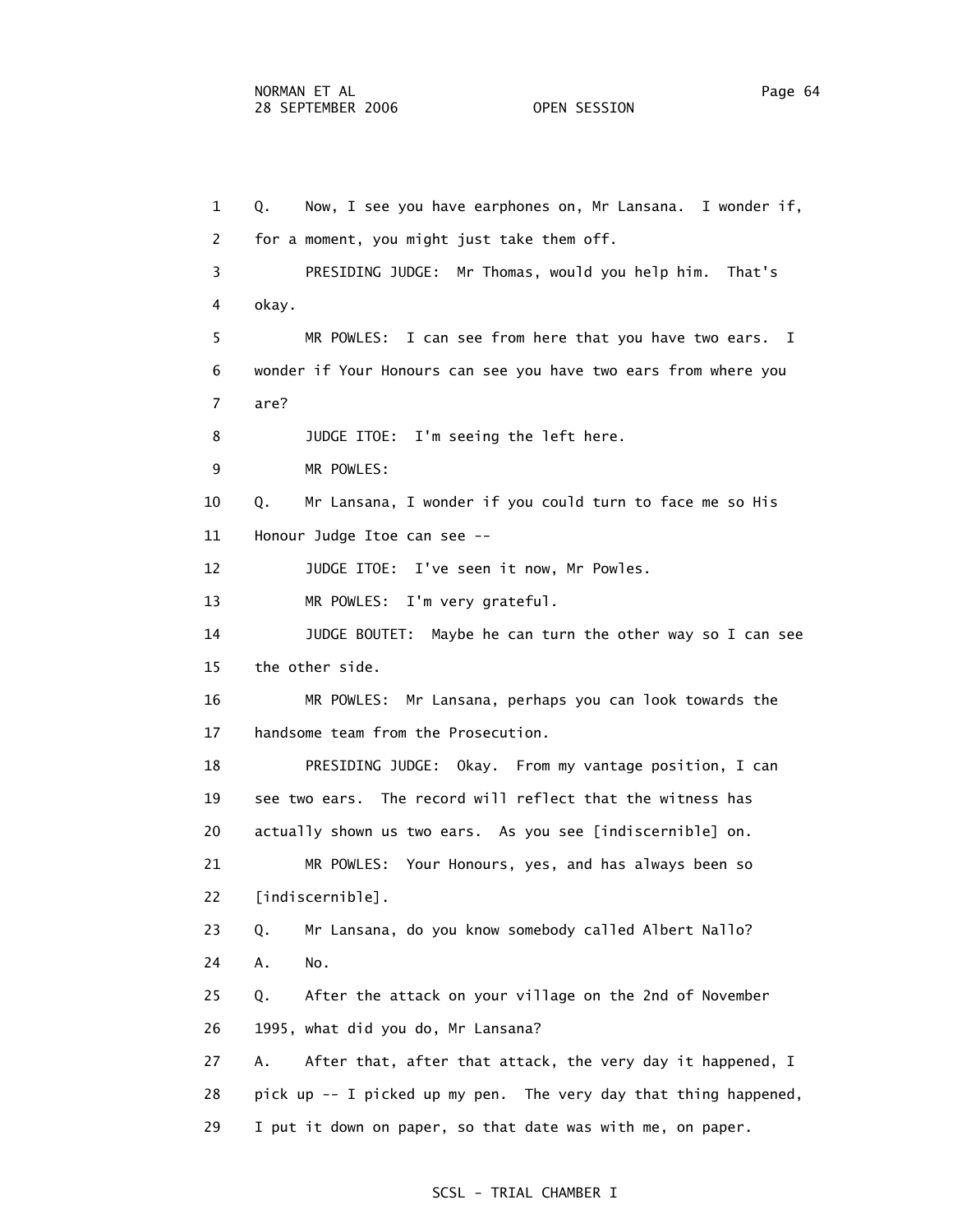1 Q. Did you stay in Sorgia, Mr Lansana, or did you move to 2 another location? 3 A. I was still in the same Sorgia. Up to this very moment, 4 I'm still there. 5 Q. So you continued to live in Sorgia? 6 A. Yes. 7 Q. After the attack in November 1995, have there been any 8 other attacks on Sorgia? 9 A. No. 10 Q. One final question: You mentioned that you're a farmer. 11 During the conflict did, at any stage, you join one of the 12 fighting forces? 13 A. The time of the war, I did not join any fighting force. 14 MR POWLES: Thank you, Mr Witness. 15 JUDGE BOUTET: Mr Powles, before you close, in your 16 question, there was -- your witness testified that they were 17 attacked. His evidence was: They set fire on a house and his 18 mother was captured and so on. I would like to know what the 19 "they" means, because these were the Kamajors attacking the 20 rebels as such. Who did what. So I would appreciate it if you 21 could clarify that for me. 22 MR POWLES: Certainly, Your Honour. 23 Q. Mr Lansana, you mentioned in your testimony that "they" 24 attacked your village in November 1995. Who did you mean by 25 "they"? Were they rebels or another fighting force? 26 A. The fire that was set, the fire that was done by the 27 Kamajors, the person that -- it was only one person that killed 28 my mother and threw her into the fire and the person's name is 29 Conteh.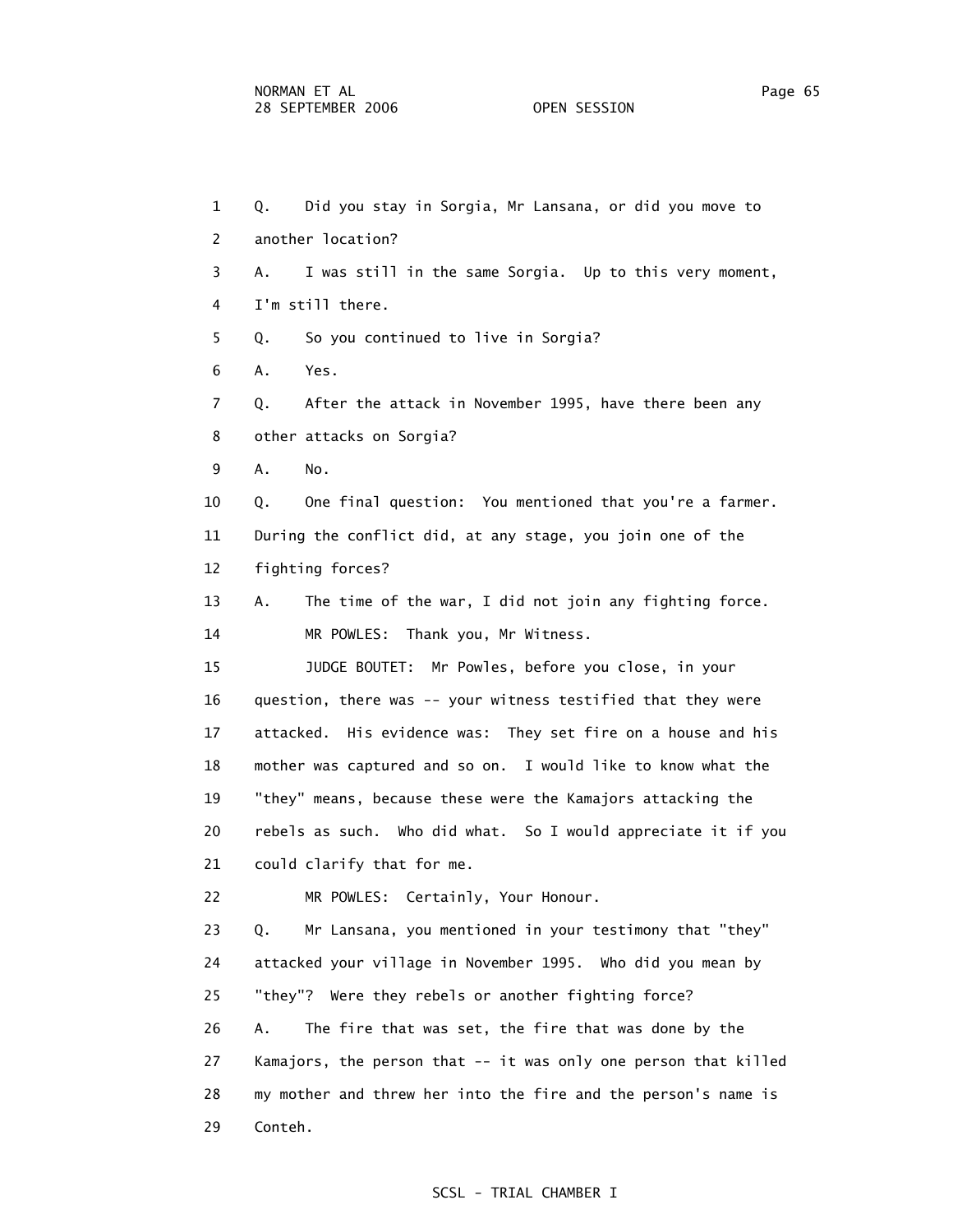1 Q. How did you know that the people who attacked your village 2 in November 1995 were Kamajors? 3 A. Well, they said it themselves, that they were Kamajors, 4 that they came to attack that village and they told us 5 themselves. 6 MR POWLES: Your Honours, I have no further questions. 7 PRESIDING JUDGE: Thank you. 8 MR POWLES: If you wait there, witness, there may be some 9 further questions. 10 PRESIDING JUDGE: Mr Sesay, any questions? 11 MR SESAY: No questions. 12 PRESIDING JUDGE: Mr Margai, any questions? 13 MR MARGAI: None, My Lord. 14 PRESIDING JUDGE: Mr Kamara? 15 MR KAMARA: Yes, My Lord. 16 PRESIDING JUDGE: You may proceed. 17 MR KAMARA: Thank you. 18 CROSS-EXAMINED BY MR KAMARA: 19 Q. Good afternoon, Mr Witness. 20 A. Yes; how are you? 21 Q. I'm fine, thank you. I have a few questions for you this 22 afternoon. 23 A. Okay. 24 Q. I shall be asking you questions regarding the death of your 25 mother. I'm sorry, I meant no disrespect to the dead, nor any 26 disrespect to you; okay? 27 A. Okay. 28 Q. Thank you. Now, Mr Lansana, you're also popularly known as 29 Joe Claude; am I right?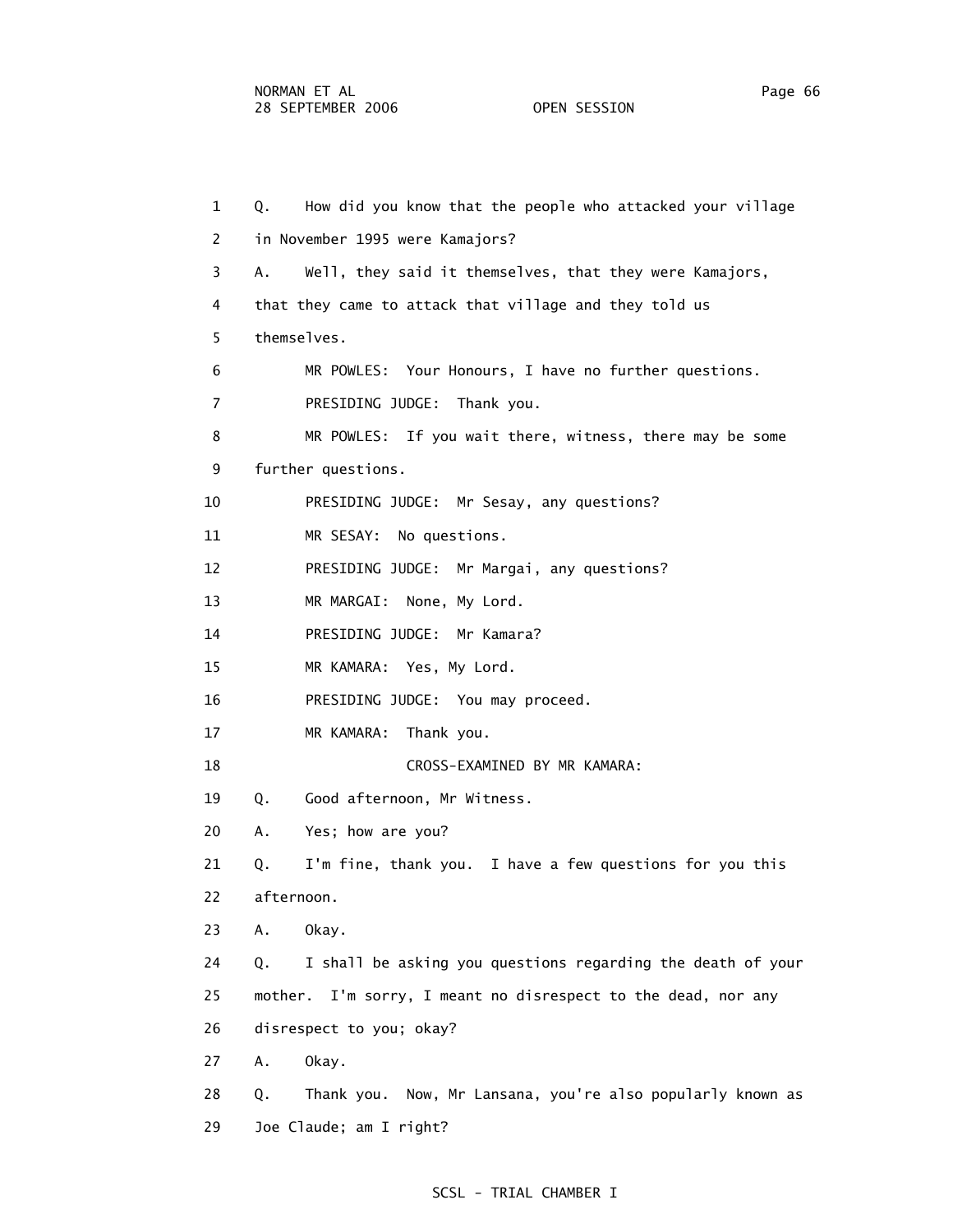1 A. Yes. 2 Q. And your late mother was Gillo Lansana; is that so? 3 A. Yes. 4 JUDGE ITOE: Joe Claude. Claude, is -- 5 MR KAMARA: Claude, as in Claude C-L-A-U-D-E, Your Honour. 6 JUDGE ITOE: Claude, that's a French name. Sorry. 7 MR KAMARA: That's alright. 8 Q. Mr Lansana, are you yourself a Kamajor? 9 JUDGE ITOE: You say the mother's name was? 10 MR KAMARA: Gillo, G-I-L-L-O, My Lord. Gillo Lansana. 11 Q. Are you yourself a Kamajor, Mr Lansana? 12 A. Yes. 13 Q. When did you become a Kamajor? 14 A. 1995 -- 1999, sorry. 1999. That was the time I became a 15 Kamajor. 16 Q. Take your time. And you gave evidence this afternoon that 17 Kamajors attacked Sorgia; right? 18 A. Yes. 19 Q. And that one Conteh threw your mother into the fire? 20 A. Yes. 21 Q. And after that incident, you decided to become a Kamajor in 22 1999; is that correct? 23 A. Yes. 24 Q. Mr Lansana, a few minutes ago you remember you were asked a 25 question posed by my learned friend whether you belonged to any 26 fighting forces, and your answer was "no"; is that not so? 27 A. The time when the war was on, that was the time I said I 28 did not join any group, the time of the war; during the time of 29 the war.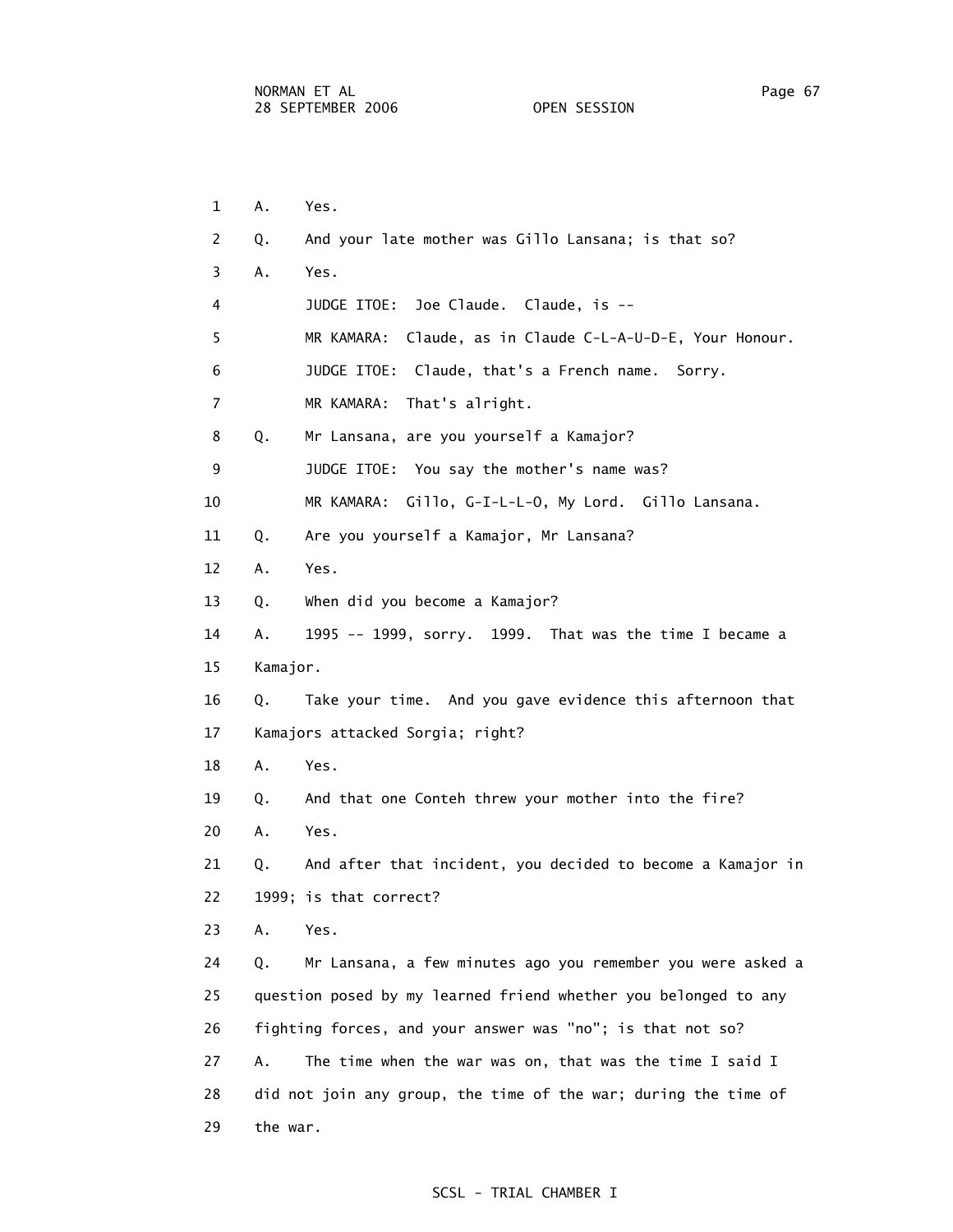29 in Sorgia at that time?

 1 Q. In 1999 that you joined the Kamajors, is that not the time 2 of the war? 3 A. Well, in our area, there was no war going on, in our own 4 area. 5 Q. Now you said in 1995, when the Kamajors attacked Sorgia, 6 did they occupy Sorgia? 7 A. No. 8 Q. What about the rebels when they attacked in May of 1995, 9 did they occupy Sorgia? 10 A. Yes. They would -- they would come and pass the night 11 there. They would go out and then come back and pass the night 12 there. 13 Q. Mr Lansana, you had a very good working relationship with 14 the rebels; is that not so, in 1995? 15 A. We were under their orders, by force. 16 Q. You worked for them as a secretary; am I correct? 17 A. Yes. It was by force. 18 Q. You are telling this Court you were forced to write for 19 them; is that so? 20 A. Yes. 21 Q. So you were a secretary. Were you not a part of the rebels 22 then? 23 A. Well, I was forced to do that work. But when -- I mean, I 24 write for them. Each time people were leaving our own village, 25 people would leave to go to their villages, they would ask me to 26 make passes for them to move, so I had the papers to write for 27 them. 28 Q. Mr Lansana, were you the only one that can read and write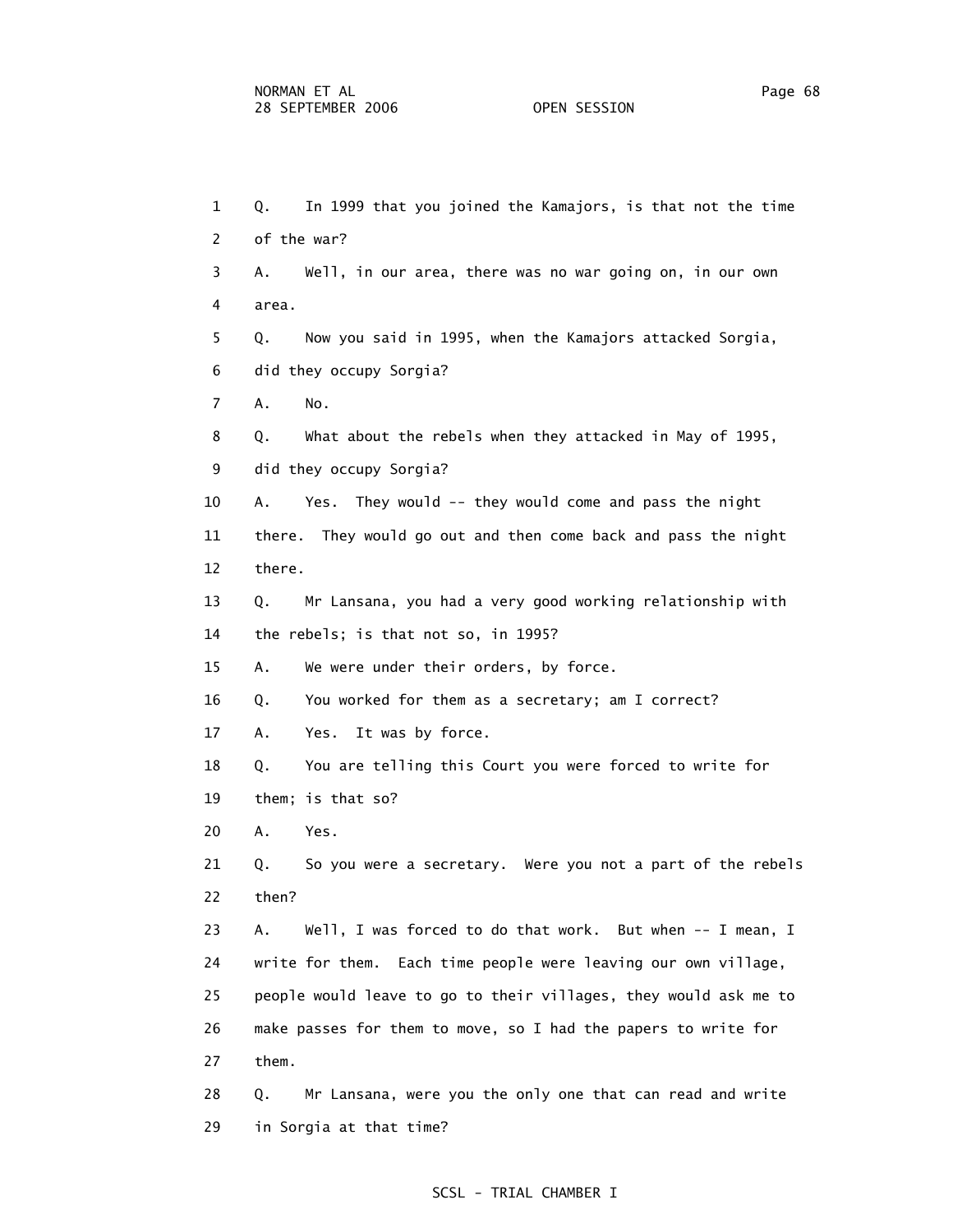- 1 A. Yes.
- 2 Q. Was there a school in Sorgia?
- 3 A. No.
	- 4 Q. Was there a school nearby?
	- 5 A. Yes.
	- 6 Q. Where was the school?
	- 7 A. Baoma Kpengeh.
	- 8 Q. How far is that to Sorgia?
	- 9 A. I wouldn't know the number of miles, but it is a little bit 10 far.
	- 11 Q. Mr Lansana, your mother was also very close with the RUF -- 12 with the rebels, then the RUF; am I right?
	- 13 A. No.
	- 14 Q. So in 1995, according to you, when the Kamajors came, how
	- 15 many people were killed?
	- 16 A. They killed only one person; that was my mother.
	- 17 Q. Would you tell this Court why your mother was singled out?
	- 18 A. Well, I wouldn't say anything about why they did that to 19 her alone.
	- 20 Q. Well I will tell you. You will agree with me, would you 21 not, that it is because she was the one cooking for the rebels, 22 and she was described as a collaborator by the Kamajors; is that 23 not so?
	- 24 A. No. She was afraid of them. When each time she saw them, 25 she was afraid of them.
	- 26 Q. Afraid of whom?
	- 27 A. The rebels. Each time she saw them, she would hide away 28 from them.
	- 29 Q. You're telling this Court when the Kamajors came to Sorgia,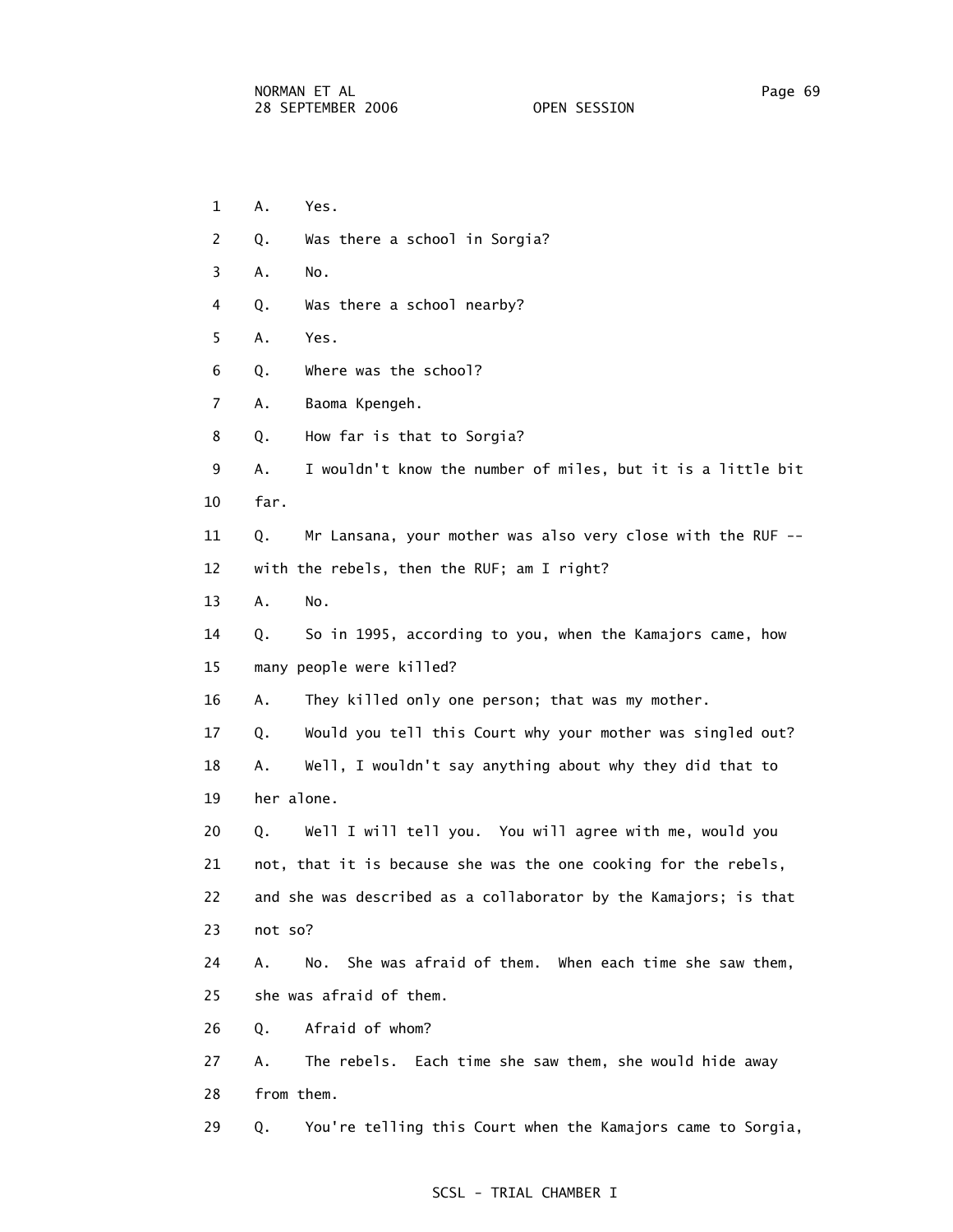1 they just picked on your mum and threw her into the fire; is that 2 what you're telling this Court? 3 A. Yes. Conteh. The Kamajor that killed my mother is called 4 Conteh. He alone did to my mother. 5 Q. Mr Lansana, you yourself was labelled a rebel supporter by 6 the Kamajors; is that not -- 7 MR MARGAI: My Lords, I wonder whether my learned friend is 8 abandoning the principle of self-protection against 9 incrimination, which he raised this morning. 10 PRESIDING JUDGE: The question, of course, is that I would 11 have expected -- 12 MR MARGAI: No, I'm not objecting, I was just thinking 13 that -- 14 PRESIDING JUDGE: Well, I was going to question your 15 [Overlapping speakers] -- 16 MR MARGAI: As My Lord pleases. 17 PRESIDING JUDGE: [Overlapping speakers] to raise that 18 position. Indeed, it is interesting to see you are shifting 19 ground a bit. Of course you are entitled to revise your original 20 position. 21 MR KAMARA: Your Honour, I still stand by my position. 22 There is no crime involved here. 23 PRESIDING JUDGE: Okay. Continue. 24 MR KAMARA: Thank you, My Lord. 25 Q. Mr Lansana, the question again is: You yourself were 26 labelled as a collaborator -- a rebel supporter, sorry, by the 27 Kamajors; is that not correct? 28 A. Yes. 29 Q. And you must have been afraid for your life when they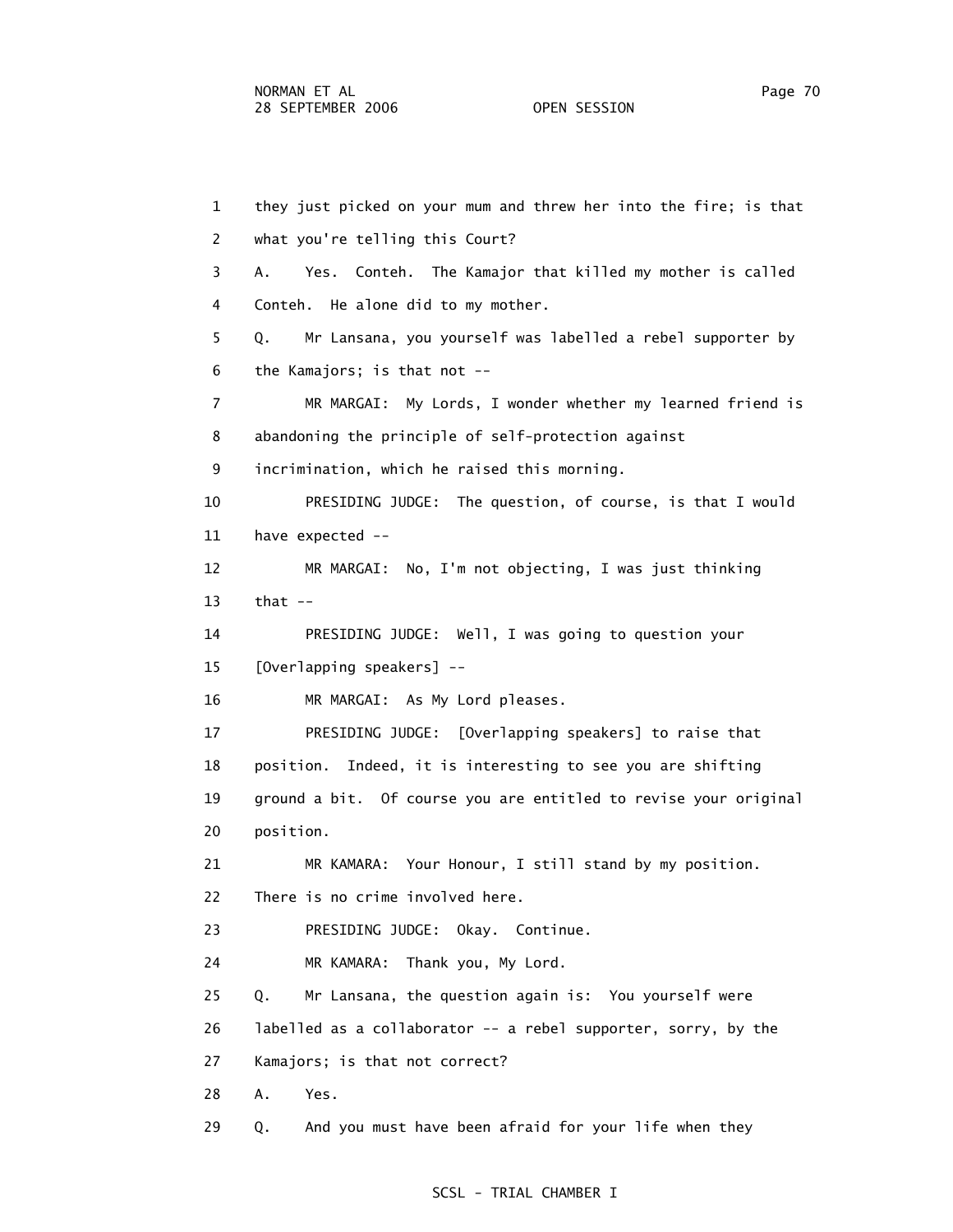1 attacked Sorgia; is that not so?

2 A. Yes.

 3 Q. I'm suggesting also to you that, because of that, it puts 4 your family in danger, your immediate family in danger as well; 5 you'll agree with me, don't you?

 6 A. Yes, because there was nowhere to go. We were under their 7 control, by force. Whatever they told you to do, that is what 8 you were to do.

 9 Q. Mr Lansana, that is not the question. I know you said you 10 were a secretary by force. I'm not ready for that angle yet. My 11 question is: Because you agreed that you were labelled as a 12 rebel supporter, it puts your immediate family in danger, and 13 that includes your mother; is that not so? You agree with me?

14 A. It was so.

 15 Q. Thank you. When you heard of the attack by the Kamajors, 16 you ran to safety for your life; is that not so?

 17 A. I did not run away; I was there. We were all captured 18 together.

19 Q. Who was the commander of the Kamajors; do you know?

- 20 A. Yes.
- 21 Q. Who was he?
- 22 A. Kamoh Lahai Bangura.

23 Q. Kamoh Lahai Bangura.

24 A. Yes.

25 Q. This Kamoh Lahai Bangura, do you know he was an initiator?

26 A. Yes. I knew that later.

27 Q. Later; you mean after the attack?

28 A. Yes. That was the time that I knew he was an initiator.

29 Q. Thank you. Now, how many Kamajors attacked Sorgia; do you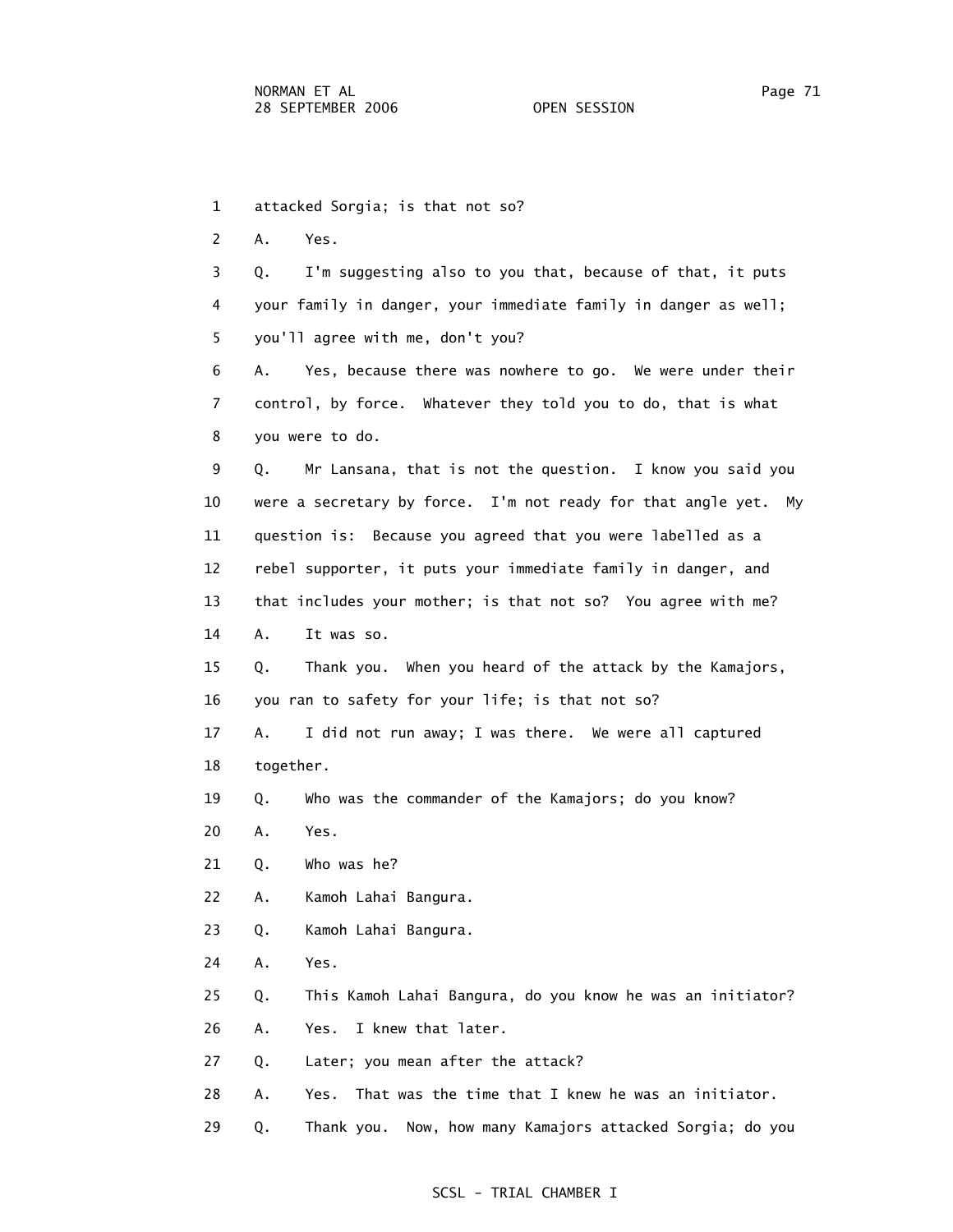1 know? 2 A. I wouldn't know their number; they were many. I wouldn't 3 know their number. We had work to do. I mean, I wouldn't know 4 their number. 5 Q. When the Kamajors came to Sorgia, they assembled the 6 villagers together; correct? 7 A. Not all of us. They were not able to assemble all of us; 8 some were not there. 9 Q. They called on all villagers present to be assembled; 10 you'll agree with that one? 11 A. Yes. 12 Q. And they accused the villagers that they were collaborators 13 with the rebels. 14 A. Yes. 15 Q. And this Kamoh Lahai Bangura, was that the first time of 16 knowing him? 17 A. Yes. 18 Q. Do you know any other, apart from Conteh, of the attackers? 19 A. No. 20 Q. Does Kamoh Bangura know you in person? 21 A. That was the first time that we met together, and that was 22 the first time that he saw me. 23 Q. I am suggesting to you, Mr Lansana, that once the Kamajors 24 attacked Sorgia, they were searching for Joseph Lansana, the 25 secretary of the RUF. You are aware of that; is that not so? 26 A. The day Sorgia was captured, they were not looking out for 27 me. They met me there and they captured me. They captured us 28 there. 29 Q. When you were captured, were you captured as Joseph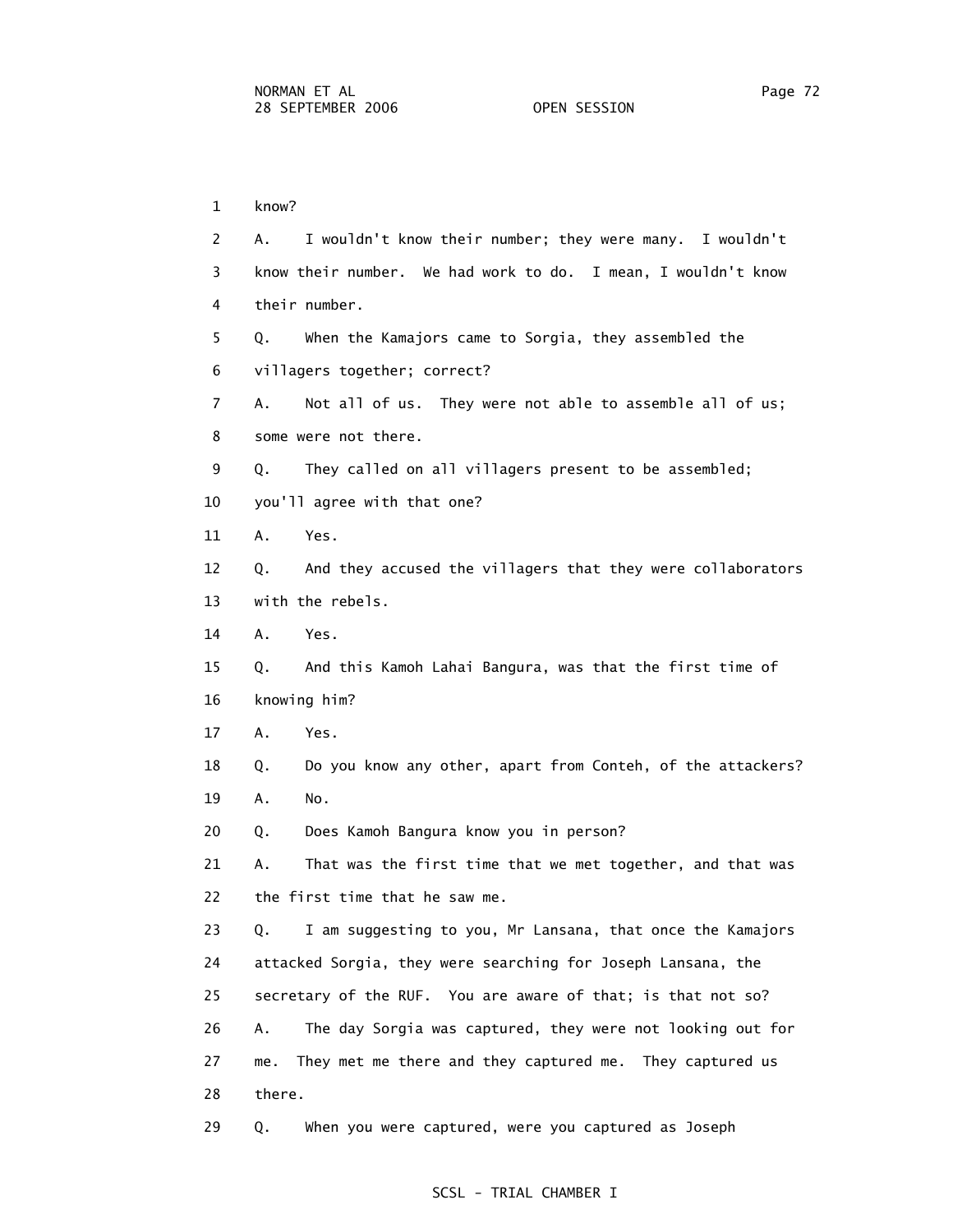1 Lansana, the secretary of the RUF, or you were captured as one of 2 the villagers? 3 A. I was not captured because I was Joseph Lansana. We were 4 all captured because that we were together with the rebels in 5 that town. They didn't know, in fact, that I was their clerk at 6 the time that town was captured. 7 Q. Yes, that is what I'm saying. They never knew you were 8 Joseph Lansana, the clerk; you agree with me, right? 9 A. No, they didn't know that. But later they knew of it. 10 Q. When did they know you were the clerk? 11 A. After two days, they knew that I was a clerk. 12 Q. After two days, yes. Now, at the point your mother was 13 caught, where were you at that scene? 14 A. I was in the town, the place where they asked us to 15 assemble. We were all gathered there. 16 Q. Did your mother do anything for her to be singled out? 17 A. No, I did not see her do anything for her to be identified. 18 Q. When you say you were captured, were you tied? 19 A. No. 20 Q. You were just standing all by yourself? 21 A. Yes. 22 Q. Were you -- you were gathered at a particular place? 23 A. Yes. 24 Q. For how long were you so gathered? 25 A. The time when we were assembled, it was not long. It was 26 not even up to 30 minutes. I mean, the moment they gathered us 27 together, they said that we were together with the rebels in that 28 town. Then -- then -- 29 THE INTERPRETER: Your Honours, could the witness take that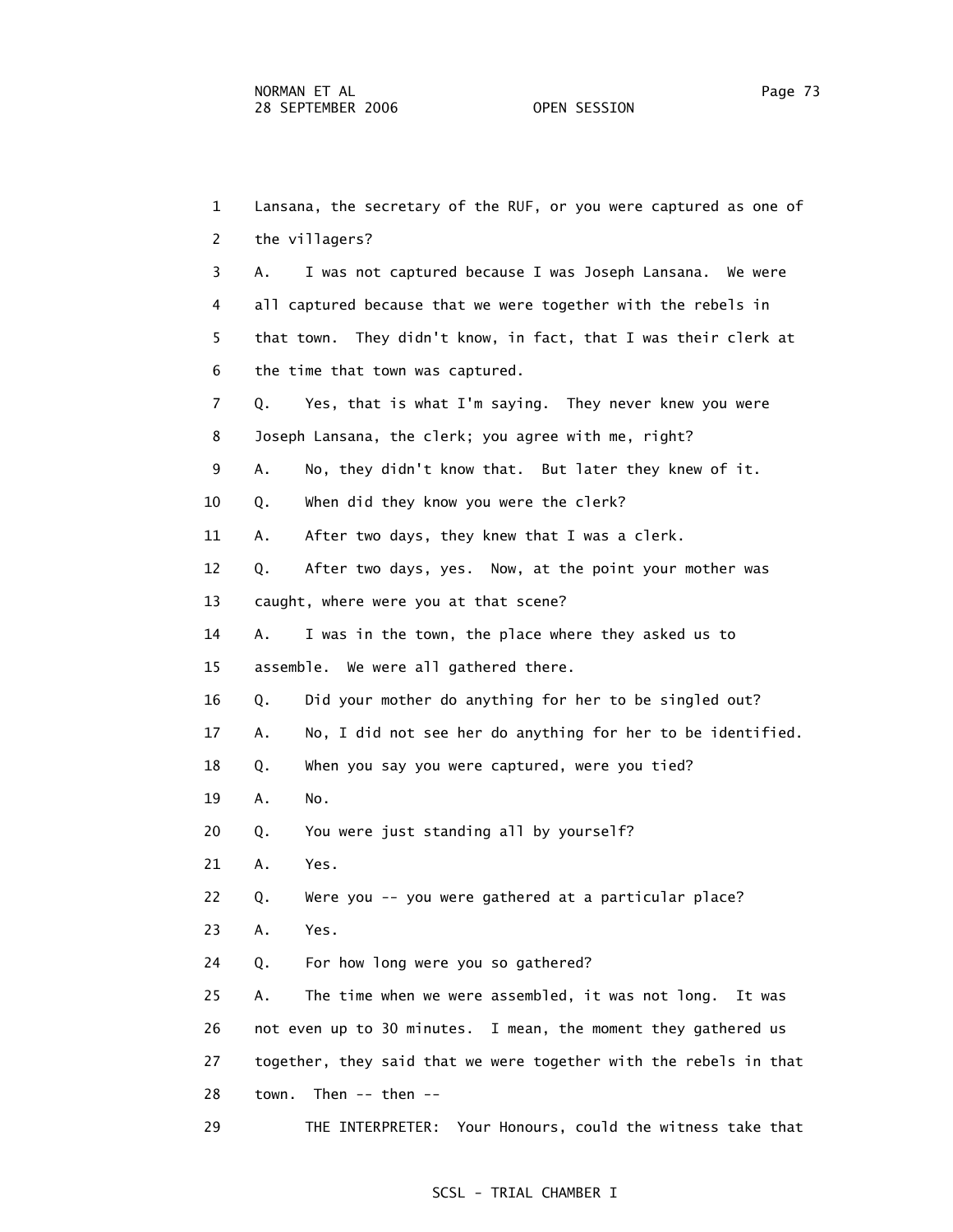1 last bit of --

 2 PRESIDING JUDGE: Witness, slowly. Please repeat the last 3 part of your answer. 4 THE WITNESS: It was not long. After they set the fire on 5 the houses, then the Conteh killed my mother and threw her into 6 the fire. So it was not a long time when we were assembled 7 there. Immediately they finished burning the place, they left. 8 After Conteh had killed my mother, then they left. 9 MR KAMARA: 10 Q. Let's take it slowly. When the Kamajors attacked, what was 11 the first thing that they did? 12 A. The first thing they did, they said that we were together 13 with the rebels together in town, that we were together with 14 them. So, not too long -- 15 THE INTERPRETER: Your Honours -- 16 MR KAMARA: 17 Q. Go slowly, please. 18 PRESIDING JUDGE: Witness, please take it slowly so that we 19 can have the evidence as clearly as possible. All right? Don't 20 rush. 21 MR KAMARA: 22 Q. Let me help you. They came, then they gathered the 23 villagers together; is that right? 24 A. Yes. 25 JUDGE ITOE: Is that what they did when they came? 26 MR KAMARA: That's what I'm asking him. 27 JUDGE ITOE: Let him say what they did. 28 MR KAMARA: All right, My Lord. 29 JUDGE ITOE: Please.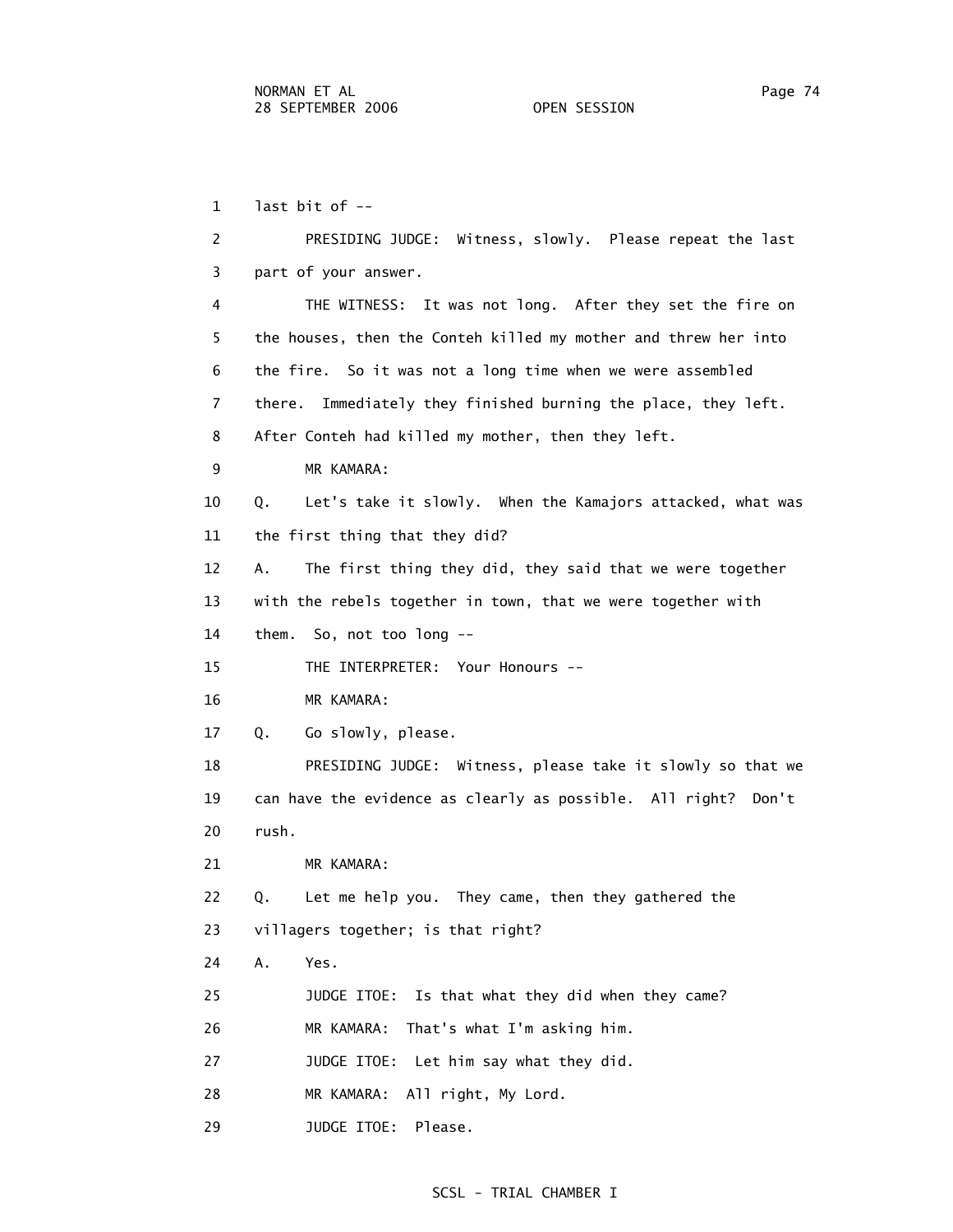1 MR KAMARA: 2 Q. So when they came, what was the first thing that they did? 3 Tell this court. Take it step by step. 4 A. After they had assembled us at one place -- may I continue? 5 Q. You were assembled together. Where, in Sorgia, were you 6 assembled? 7 A. In between two houses, outside. 8 Q. And after the gathering, what else did they do? 9 A. The leader said -- because we had been at times together 10 with the rebels, and therefore we were all the same people, so 11 all of us should be killed and they should burn the town. That 12 is what he said. 13 Q. And they started burning the town before your mother was 14 killed? 15 A. Yes. 16 Q. How many houses were there in the town? 17 A. There were about 22 houses there. 18 Q. How many houses were burnt? 19 A. They burnt 19. 20 Q. And you said Kamoh Lahai Bangura, the leader you referred 21 to, is it the same person who gave the instruction for the 22 burning? 23 A. Yes. 24 Q. And for how long did this exercise last? When they came 25 in, how long were they there? 26 A. Well, it took some time, but not very long time. 27 Q. Is it two hours, three hours, or the entire day? Tell us; 28 you were the secretary for the RUF. 29 A. No. I think they took an hour they were [indiscernible],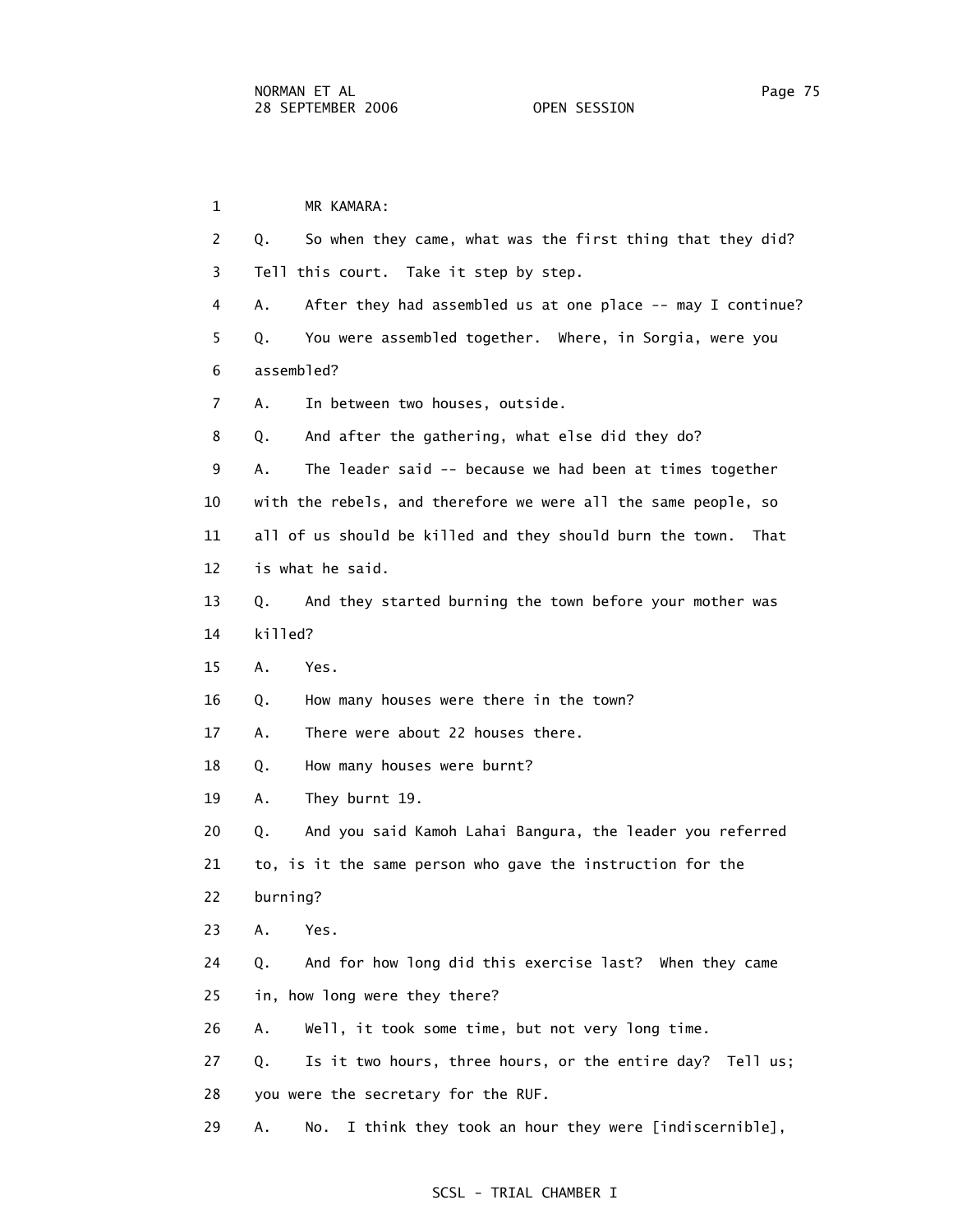1 because I hadn't a watch on me. I think it was one hour. That 2 is what I think. 3 Q. After an hour they left; is that what you're saying? 4 A. Yes. 5 Q. Did they come back? 6 A. No. 7 Q. In a question I asked you earlier on, you mentioned that 8 they were there for two days. Now -- 9 PRESIDING JUDGE: Is there an objection? 10 MR POWLES: No, Your Honour. 11 PRESIDING JUDGE: Continue. 12 MR KAMARA: 13 Q. In a question I asked you earlier on, you said the Kamajors 14 were there for two days, now you are saying they were there for 15 an hour, and they left, they never returned. What do you want us 16 to believe? 17 A. I didn't say they were there for two days. When you said 18 the job that I was doing, the clerk job that I was doing, I said, 19 after two days they knew that I was a clerk. 20 Q. Meaning that they were there for two days; is that not so? 21 A. No. 22 Q. Tell us, how did they know you were the clerk? Where were 23 they when they knew you were the clerk? 24 A. At that time that they knew I was a clerk, when they -- 25 when they went -- between those two days, someone came from them. 26 I came and explained to me, and said that those guys know that 27 you are a clerk, but you didn't do anything bad, so that's why 28 they didn't even do anything wrong to you. 29 Q. Now you're explaining that someone came from the Kamajors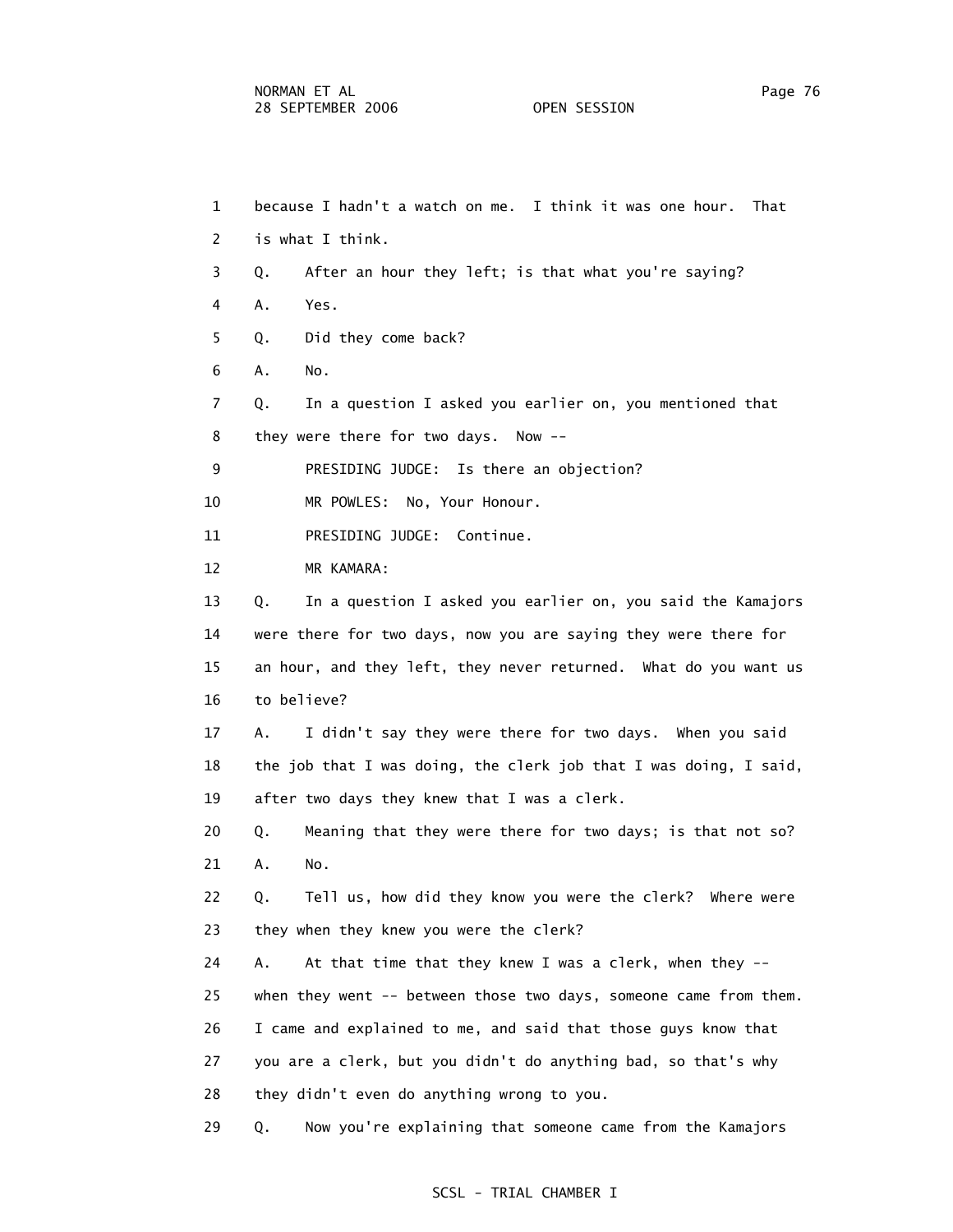| $\mathbf{1}$   | and informed you about what they were thinking; is that what       |
|----------------|--------------------------------------------------------------------|
| $\overline{2}$ | you're telling this Court?                                         |
| 3              | Someone came -- a civilian came from the village where they<br>Α.  |
| 4              | were based, and that was what the civilian explained to us.        |
| 5              | Which village was that?<br>Q.                                      |
| 6              | Blama.<br>Α.                                                       |
| $\overline{7}$ | Where in -- where is this Blama?<br>Q.                             |
| 8              | Yawbeko Chiefdom, Bonthe District.<br>Α.                           |
| 9              | Now, will you tell this Court where you were standing when<br>Q.   |
| 10             | you saw your mother being thrown into the fire?                    |
| 11             | I was amidst that crowd where all of us were assembled.<br>Α.      |
| 12             | That Kamajor Conteh, who wounded my mother and sent her into the   |
| 13             | fire.                                                              |
| 14             | Was any other person in that village molested by the<br>Q.         |
| 15             | Kamajors?                                                          |
| 16             | Α.<br>No.                                                          |
| 17             | No one suffered any attack from the Kamajors, apart from<br>Q.     |
| 18             | your mum?                                                          |
| 19             | Yes.<br>Α.                                                         |
| 20             | Now, Mr Lansana, I am putting it to you that yourself --<br>Q.     |
| 21             | your mother and yourself were suspected rebel collaborators;       |
| 22             | right?                                                             |
| 23             | Well, for me, I could say yes, because I was $-$ - I used to<br>Α. |
| 24             | write letters for them, but I can't say for my mother because --   |
| 25             | But then your mother suffered death as a result; I'm<br>Q.         |
| 26             | putting that to you as well.                                       |
| 27             | With the Kamajors?<br>Α.                                           |
| 28             | At the hands of the Kamajors?<br>Q.                                |
| 29             | Yes, that is what you have said, the Kamajors.<br>Α.               |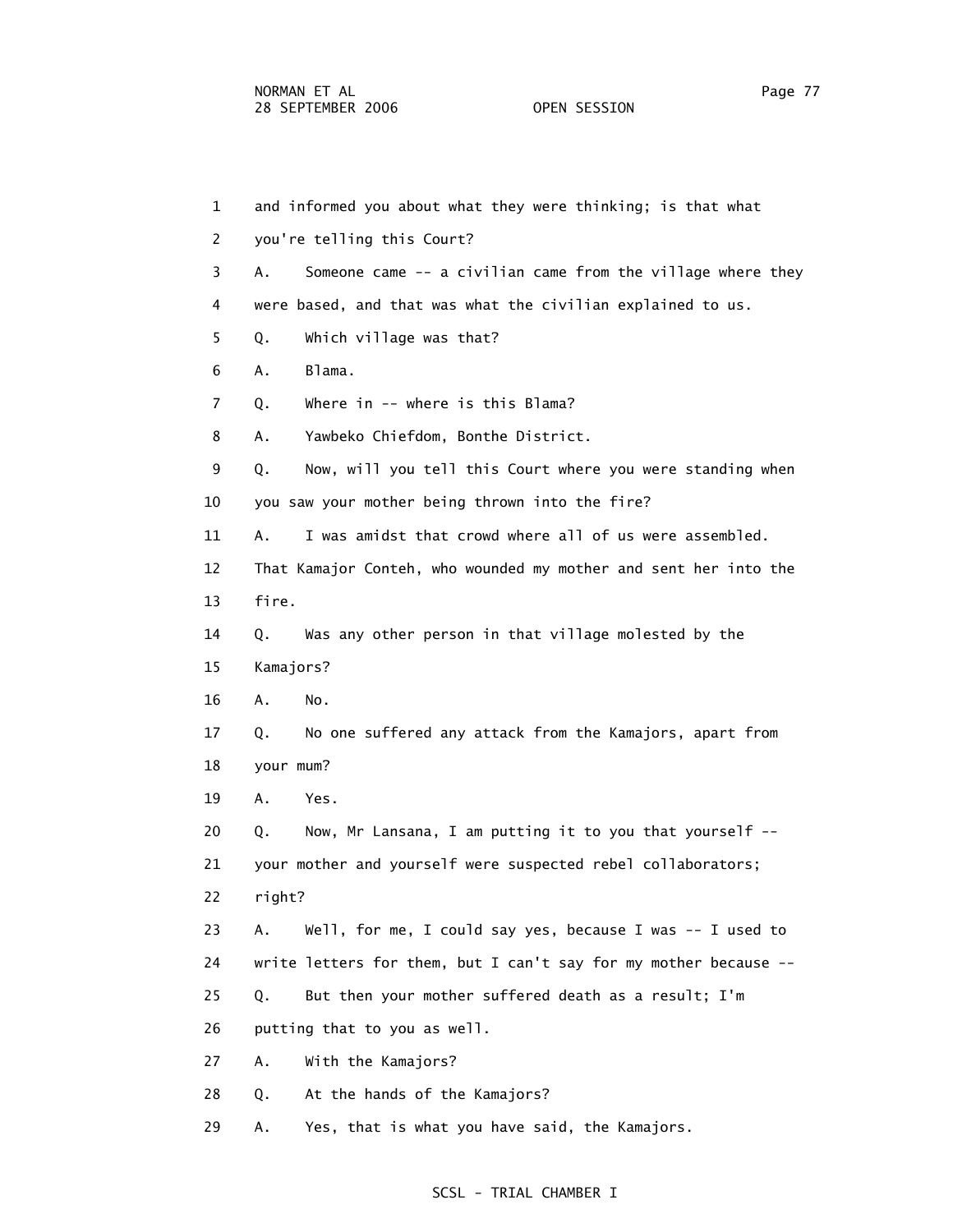1 Q. And you seriously want this Court to believe that, in your 2 case, nothing happened to you? 3 A. Apart from the time that they burnt and when they killed my 4 mother, they didn't do anything to me. 5 Q. Yes, that is what I'm saying. I suggested to you that they 6 were looking for you, the secretary. Unfortunately, your mother 7 was a victim, and you're telling this Court you were there and 8 nothing happened to you; is that what you're telling this Court? 9 A. I was there when they killed my mother, and even the town 10 speaker was there when this incident took place. That is what -- 11 what I saw is what I am explaining. I was there. 12 Q. And this incident, of course, was after the overthrow of 13 the President; is it? 14 MR POWLES: Just for clarification, it may assist if my 15 learned friend specifies which President. I know this country 16 has a troubled history and many Presidents have been threatened 17 during the course of its history. It may assist the witness to 18 know which President my learned friend is talking about. 19 PRESIDING JUDGE: Counsel. 20 MR KAMARA: 21 Q. I said, and that incident occurred after the overthrow of 22 President Ahmed Tejan Kabbah; am I right? 23 JUDGE ITOE: Which incident? This one he's referring to? 24 MR KAMARA: Yes, My Lord, the incident of -- 25 JUDGE ITOE: The attack by the rebels in March -- 26 MR KAMARA: The attack by the Kamajors. 27 JUDGE ITOE: -- or May 1995? First, captured 28 [indiscernible] by the rebels in May 1995, and then by the 29 Kamajors in November or September of 1995.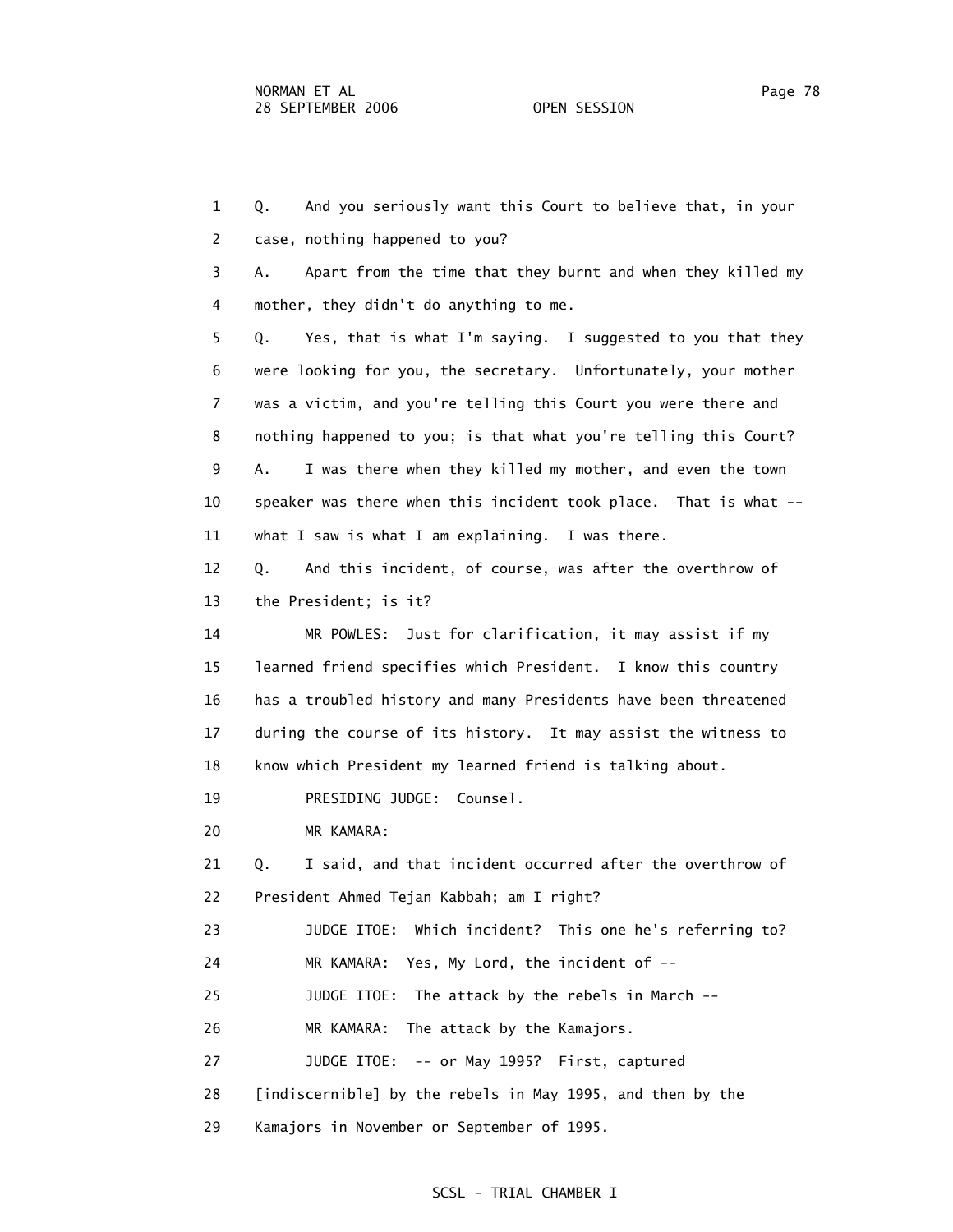1 MR KAMARA: My Lord, I'm trying to get a clearer picture of 2 the date. Sometimes witnesses associate events with certain 3 happenings, and he's given a date. I'm trying to verify that 4 date. That is why I'm linking him up to that kind of a linkage 5 that we've used, the incidence of the overthrow of the President. 6 Sometimes they say it happens before, it happens after. He's 7 given us a date. I'm putting it to him now that in fact that 8 incident occurred after the overthrow of President Kabbah, not 9 according to the date he's given us. I didn't want to spell it 10 out as clear as that, My Lord, and that is why -- 11 JUDGE ITOE: I was looking at the dates he gave to the 12 Court, that is why I came with this intervention. 13 MR KAMARA: I understand. 14 JUDGE ITOE: You may proceed. 15 MR KAMARA: Thank you. 16 Q. Mr Witness, this incident you've narrated, the Kamajor 17 attack, I am putting it to you it occurred after the overthrow of 18 President Ahmad Tejan Kabbah by the AFRC. 19 A. At that time, Mr Tejan Kabbah had not even become the 20 President. 21 Q. Who was the President? 22 A. Maada Bio was in the Presidency, Julius Maada Bio. 23 Q. Julius Maada Bio. 24 MR KAMARA: No further questions of this witness. 25 PRESIDING JUDGE: Thank you. Re-examination? 26 MR POWLES: No re-examination, Your Honour. 27 Your Honours -- 28 PRESIDING JUDGE: May I release the witness. Witness. 29 THE WITNESS: Yes.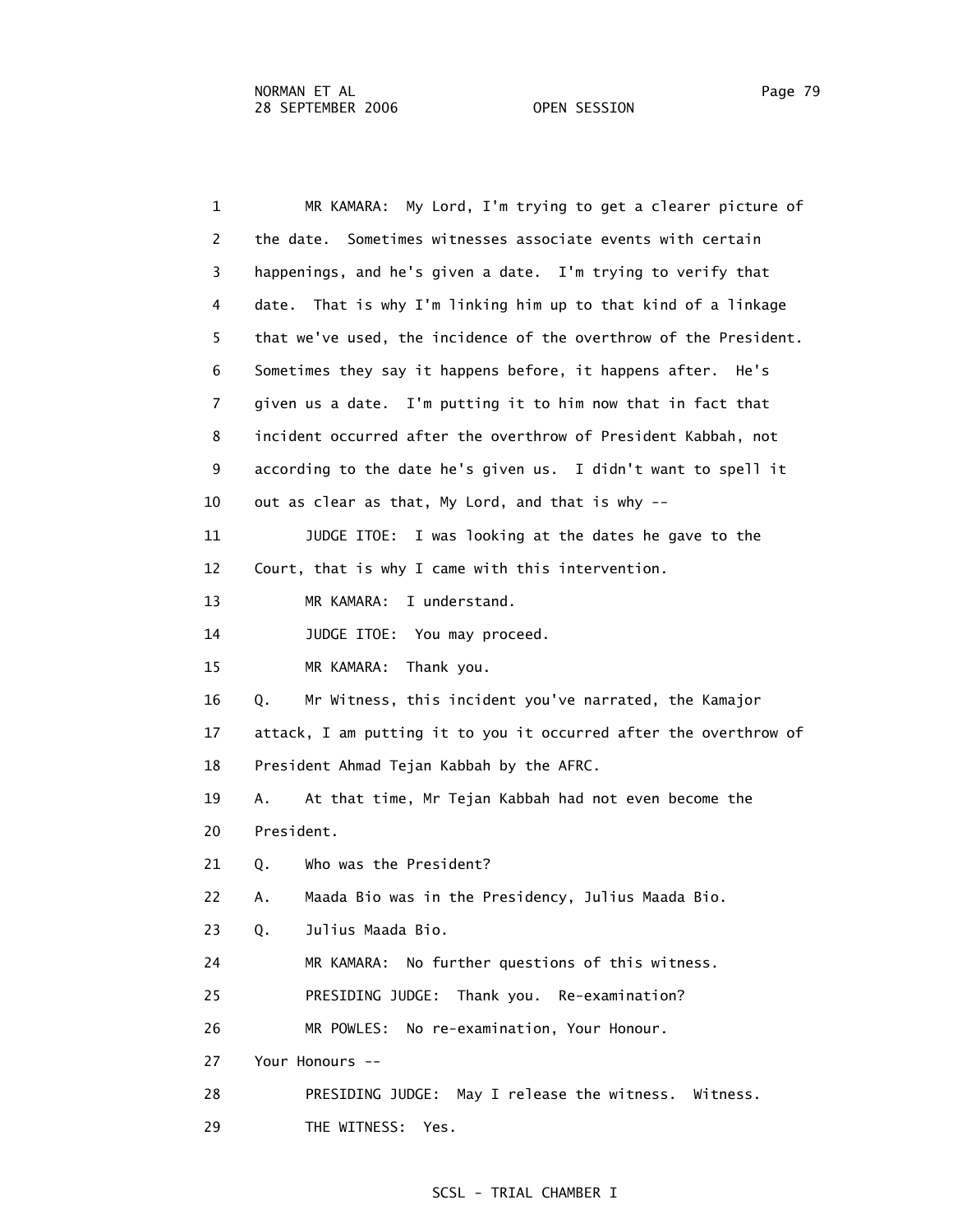1 PRESIDING JUDGE: We thank you for your testimony. You're 2 now released. 3 THE WITNESS: Okay. 4 PRESIDING JUDGE: Would the representative of the Witness 5 and Victims Unit escort the witness out, please. 6 MR POWLES: Your Honours, I did indicate a short 7 adjournment earlier would speed things up, and indeed it has. I 8 am now in a position to indicate that Moriba Sellu will not be 9 called on behalf of Mr Fofana. Accordingly, for the time being, 10 that concludes the live evidence that will be called on behalf of 11 Mr Fofana until, of course, the expert witness Daniel Hoffman 12 attends on 9 October. 13 PRESIDING JUDGE: In other words, your case is held in 14 abeyance? 15 MR POWLES: Your Honours, yes. 16 [The witness withdrew] 17 PRESIDING JUDGE: Are we on firm ground that Dr Hoffman 18 will be available on 9 October? 19 MR POWLES: Your Honours, yes. It is anticipated -- 20 PRESIDING JUDGE: Bearing any unforeseen circumstances. 21 MR POWLES: Your Honours, yes. As I understand it, he 22 arrives on 6th October, well in advance of his proposed testimony 23 on 9th October. 24 PRESIDING JUDGE: Right. Mr Margai. 25 MR MARGAI: Yes, My Lords. 26 PRESIDING JUDGE: This morning, following your application, 27 the Court made an order that the defence for the third accused 28 will commence on 5th October 2006. 29 MR MARGAI: Yes, My Lord.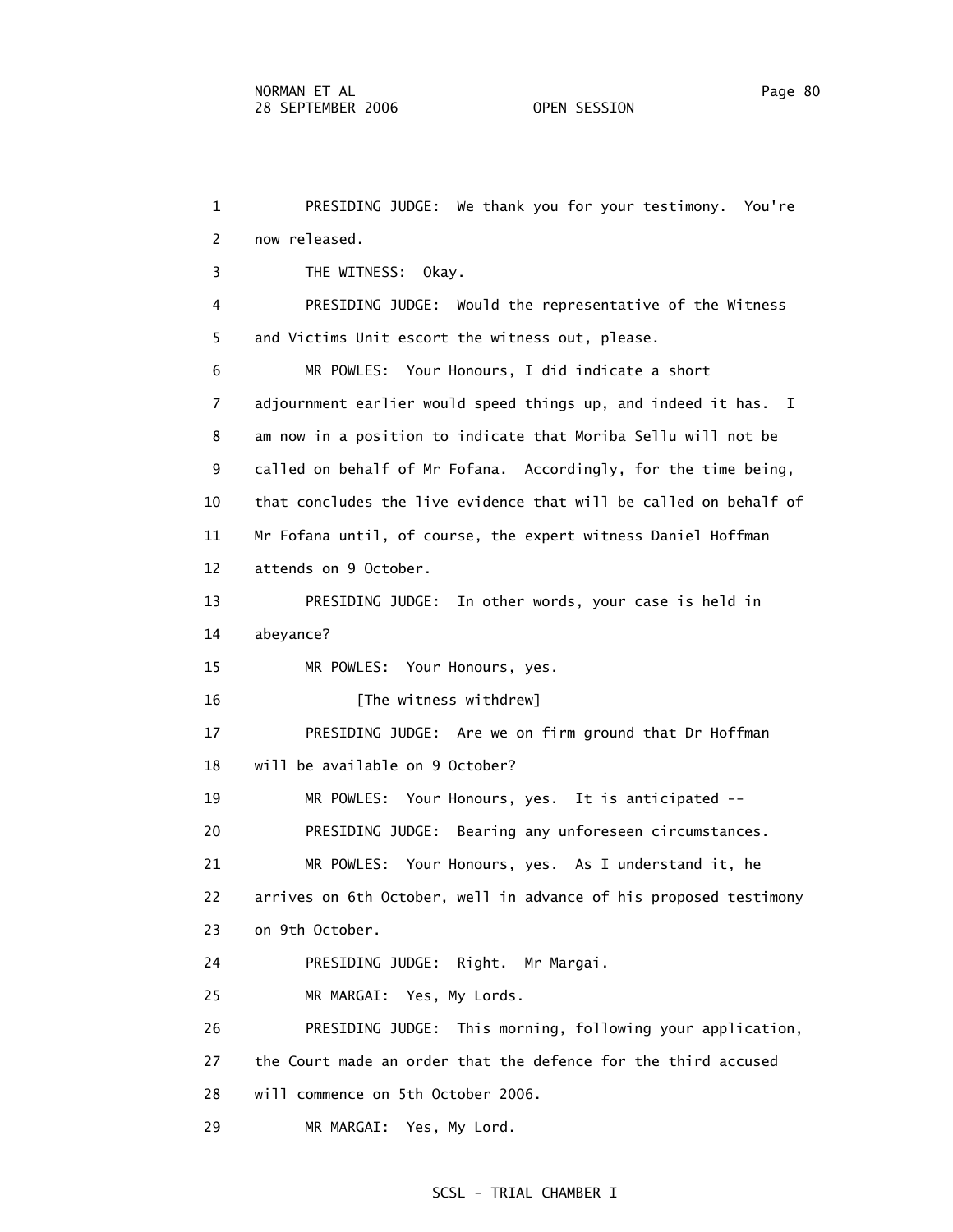1 PRESIDING JUDGE: Is there any variation or revision in 2 your position on advance date? If not, I am prepared to adjourn 3 the trial to that date. 4 MR MARGAI: My Lord, following Your Lordships' order this 5 morning, we have, in fulfillment of our undertaking, dispatched 6 our investigator to ensure that the witnesses will be here on the 7 agreed date -- before the agreed date, for us to commence on 8 Thursday. 9 PRESIDING JUDGE: Very well. Are there any other matters 10 that need to be taken care of before we adjourn for today? 11 Excuse me. Just a minute. 12 **Interpreteral** [The Trial Chamber conferred] 13 JUDGE BOUTET: Mr Powles, just some clarification on your 14 position with respect to witnesses to be called. Do we 15 understand that where we are at the stage we're at in the calling 16 of the evidence on behalf of the second accused, there is only 17 one witness left, which is your expert, Dr Hoffman, on 18 9th October, which means that -- I say this, because at the last 19 status conference, I recall you had indicated, either yourself or 20 somebody else in the team, that there was still some possibility 21 about General One Mohamed to be called. I just want to have some 22 clarification as to what it is and what's your position. Now 23 we're adjourning for the third accused to proceed next week on 24 the 5th, pending the calling of your last witness, I insist, the 25 last witness. 26 MR POWLES: Your Honours, yes. If Your Honours would just

 27 give me one moment. Your Honour, certainly in relation to 28 General One Mohamed, my learned legal assistant has made attempts 29 to try and contact him. They have proved fruitless. It seems to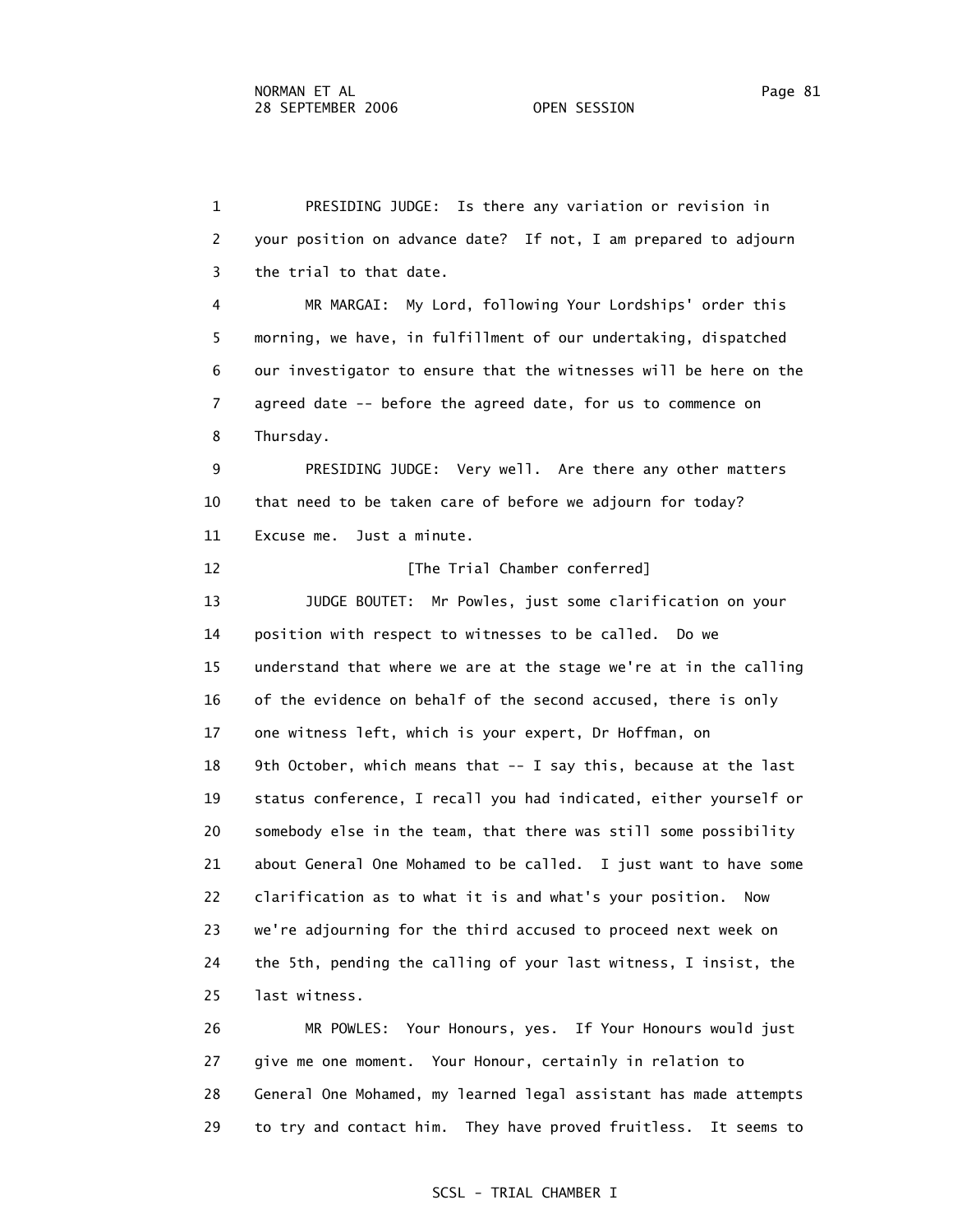1 me there is no prospect of him being called.

 2 I should perhaps alert Your Honours at this stage, and it 3 is perhaps premature, that there is one possible last witness, or 4 additional witness, factual witness, who may be called on behalf 5 of Mr Fofana. It's proving difficult to locate him and ascertain 6 the precise details of the issues he can assist with. However -- 7 PRESIDING JUDGE: That would be an additional witness? 8 MR POWLES: It would be one additional witness. 9 PRESIDING JUDGE: Of course, you would have to invoke the 10 necessary statutory provision. 11 MR POWLES: We certainly would. That's why I say it is 12 premature at this stage, because I'm not really in a position to 13 do it. If we do it, it would need to be done formally and 14 properly, and giving all parties due notice, which is why I'm not 15 in a position to do it now with all the relevant details in front 16 of me -- 17 PRESIDING JUDGE: In answer to Justice Itoe's -- 18 JUDGE ITOE: Is he in Sierra Leone? 19 MR POWLES: As I understand it, yes, he is in Sierra Leone. 20 He's a Sierra Leonean. 21 JUDGE ITOE: Is he a Sierra Leonean? 22 MR POWLES: As I understand it, yes. 23 JUDGE BOUTET: Even though it may be premature, I don't 24 want to push you much further in this respect, but I'm asking 25 this question because we want to see where and when it is you 26 will be closing your case. As you've asked this Court indulgence 27 for Dr Hoffman to be called out of sequence, and so on, and we 28 all agreed to this to facilitate the calling of that particular 29 witness, now it is our expectation that, at least when Dr Hoffman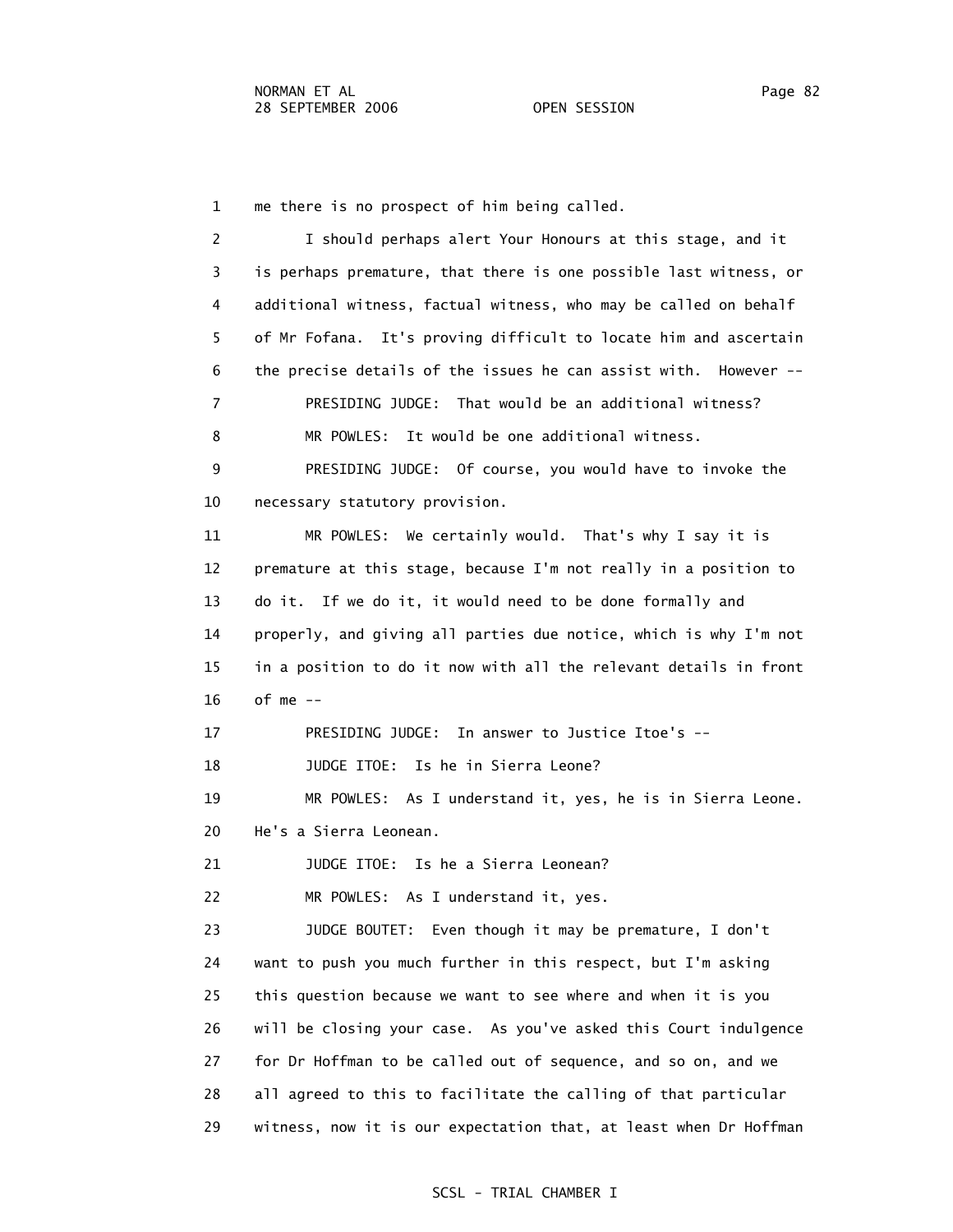1 comes and finishes his evidence, that should conclude the case 2 for your client at that time. So it means that if another 3 witness -- and you made the application that another witness 4 would be called between now and that time, presumably. 5 MR POWLES: Your Honours, yes. 6 PRESIDING JUDGE: Well, before you -- it joins the both 7 together. In fact, I think the situation is complicated by the 8 fact that you have already applied for a 92bis evidence -- 9 MR POWLES: Your Honours, yes. 10 PRESIDING JUDGE: -- to be received by this Court and that 11 the Prosecution is strenuously objecting to it. So that, I 12 think, complicates scenario and whatever you might want to give 13 us as an undertaking in response may well give the situation a 14 different complexion. 15 MR POWLES: Your Honour, yes. 16 PRESIDING JUDGE: If you want to give any definitive 17 positions, it's entirely up to you. 18 MR POWLES: Your Honours, perhaps it's safer once the 19 precise details and information the potential witness is able to 20 offer is ascertained, then the matter could be canvassed with 21 learned legal counsel for the third accused to ascertain his 22 views and his views as to whether it impacts at all in any way on 23 his case, and also the Prosecution as well. Only then would we 24 come to the Court and seek the Court's leave to do so, being in a 25 position to give the Court the full picture. But it may not even 26 arise, Your Honour. At this stage, I just raise it as a 27 possibility to be open with the Court. 28 PRESIDING JUDGE: So the best approach would be to wait and 29 see?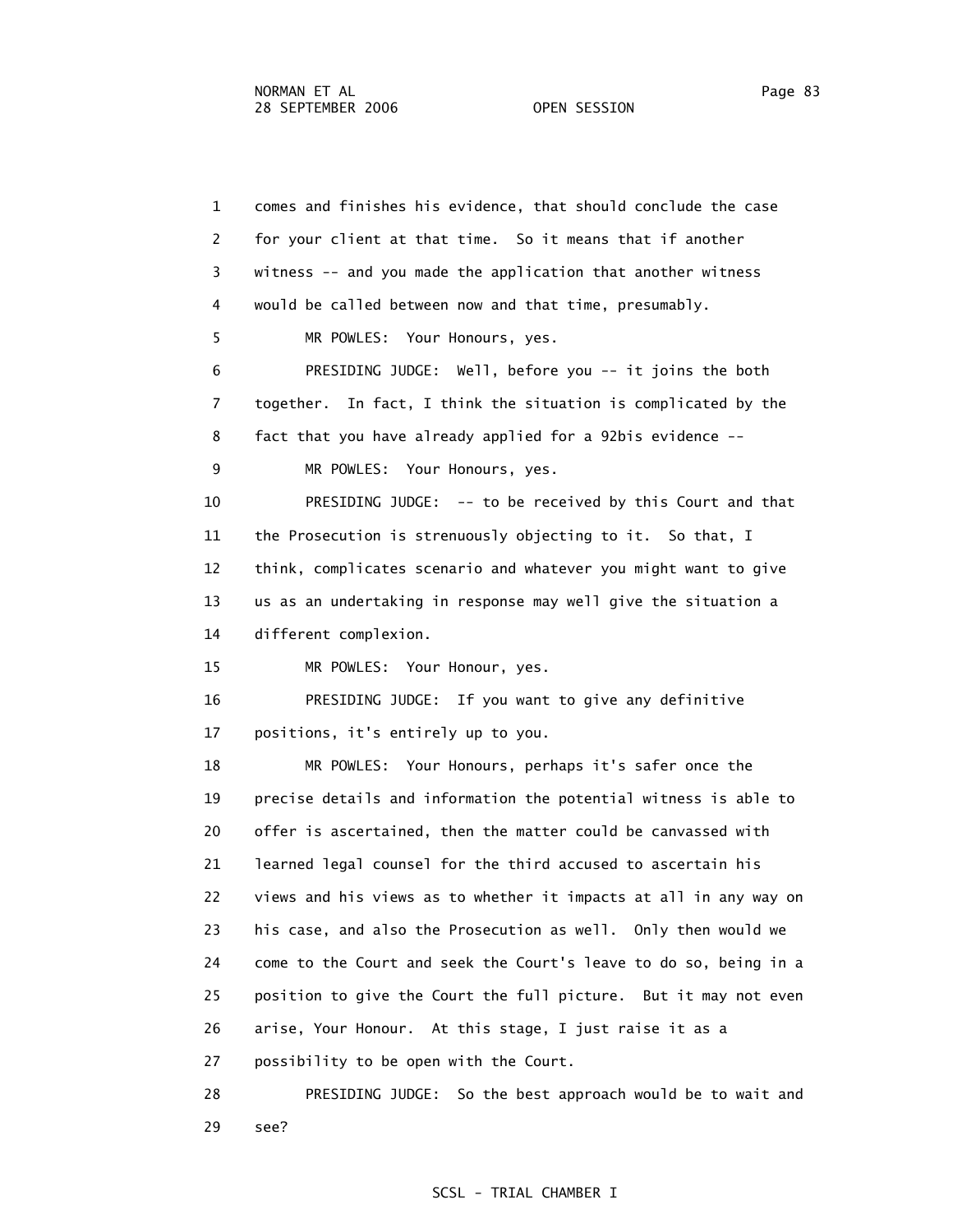1 MR POWLES: Your Honours, yes. 2 PRESIDING JUDGE: Rather than fix any tentative dates. 3 MR POWLES: Your Honour, yes. 4 PRESIDING JUDGE: Or tell us of any firm positions that can 5 be taken. 6 MR POWLES: Your Honours, yes. It may be that my learned 7 friend for the third accused would object and, in those 8 circumstances, I may not come to Your Honours to seek leave to 9 call him. At this stage, it is certainly premature, because I'm 10 not in any real position to tell the Court, or, indeed, my 11 learned colleagues any further information. It is only then and 12 when we are in a position to even contemplate calling that 13 witness that I would seek to trouble the Court and my learned 14 colleagues. But now is certainly premature. I just raise it. 15 JUDGE ITOE: Well, it's good you are giving us the 16 indication there is a possibility. 17 MR POWLES: Your Honours, yes. 18 JUDGE ITOE: We appreciate the [indiscernible] which we'll 19 examine, if it ever arises, at the appropriate time. 20 MR POWLES: I'm grateful, Your Honours. 21 PRESIDING JUDGE: Does the Prosecution have any 22 contribution to make on this before I bring this proceeding to a 23 close. 24 MR KAMARA: Yes, My Lord. Thank you. Before getting to my 25 learned friend Mr Margai's position, in as much as we -- 26 PRESIDING JUDGE: For his position now, we have something 27 like a tentative fait accompli. There is a Court order -- 28 JUDGE ITOE: For the 5th. 29 PRESIDING JUDGE: For the 5th.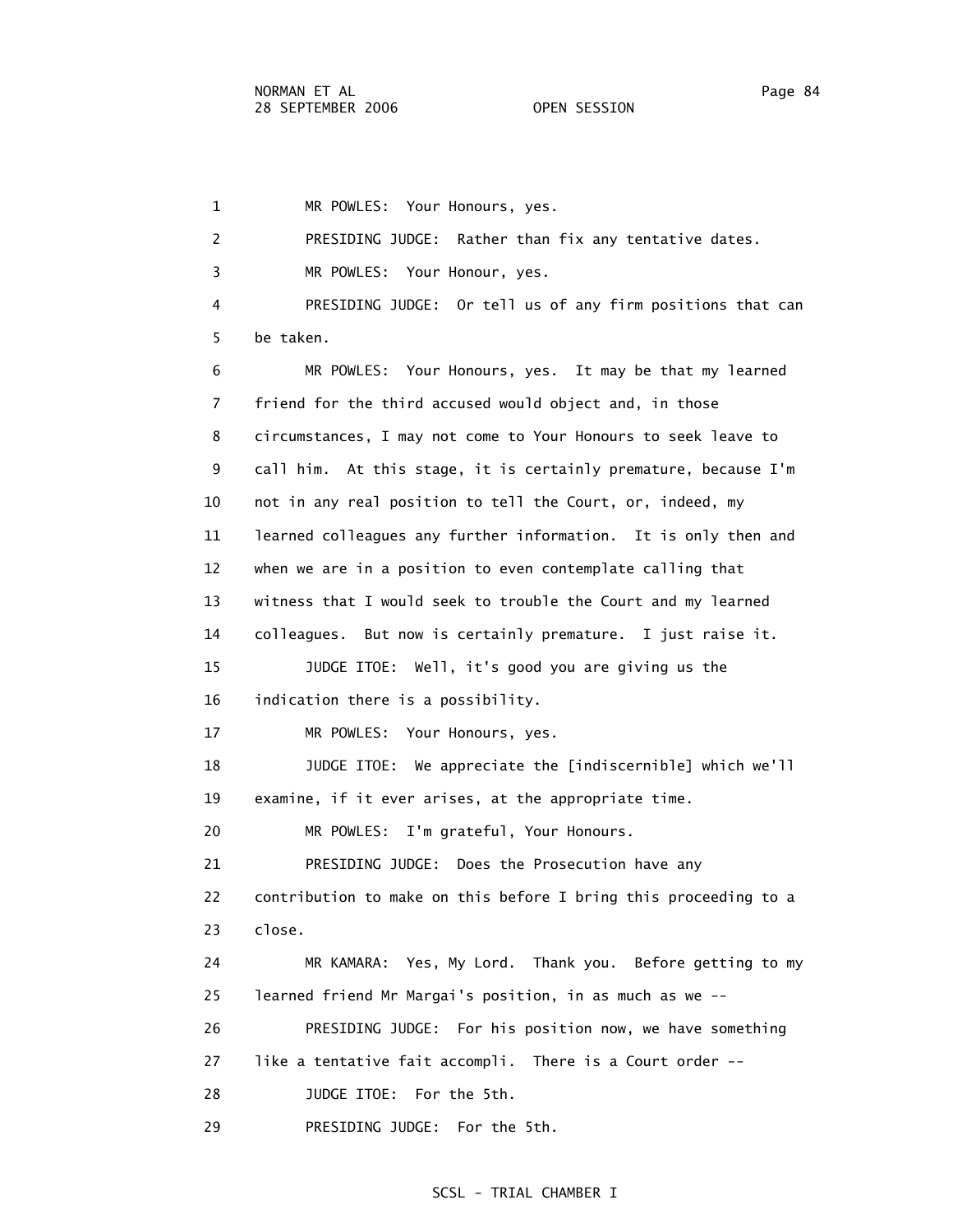1 MR KAMARA: Yes, My Lord. 2 PRESIDING JUDGE: Perhaps you should avoid that. 3 MR KAMARA: No, it is only in relation to the order of call 4 of witnesses so we can service in time; we don't come back and 5 then, because there is an indication they are going to shorten 6 the list, and we want to -- they're moving witnesses back and 7 forth. 8 PRESIDING JUDGE: Yes. 9 MR KAMARA: If only we know in time, that will help us come 10 ready, that is for Mr Margai's team. And with the notice given 11 by my learned friend, Mr Powles, the Prosecution has actually 12 leaned backwards a lot to accommodate the defence and now, if 13 he's suggesting a witness that we do not know of, and we haven't 14 heard of -- 15 JUDGE ITOE: It should. This Court has leaned very much 16 further backwards to accommodate everybody. 17 MR KAMARA: Yes, and that would be a very, very tight 18 position for us. 19 JUDGE ITOE: This is one of the attributes of a fair trial. 20 MR KAMARA: Yes, My Lord. 21 JUDGE ITOE: Yes. 22 MR KAMARA: In our position, that would be a very, very -- 23 we would be very constrained if ever that application is made 24 within such a time, and I'm giving an indication that we would, 25 most likely seek an adjournment, because we may need to 26 investigate and probe further about this witness. 27 JUDGE ITOE: You seek an adjournment. It depends on 28 whether the application for the adjournment will be granted and 29 for how long --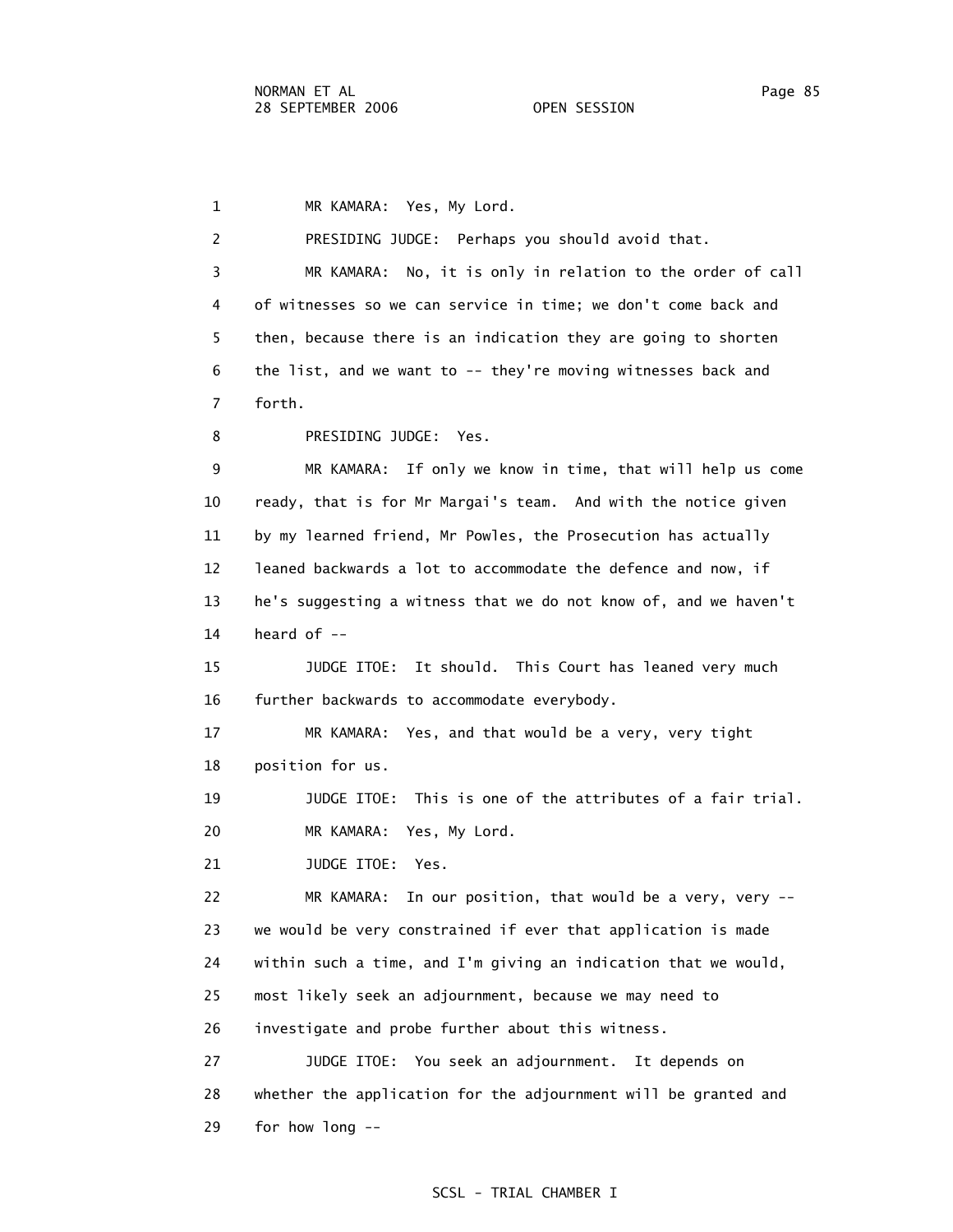1 MR KAMARA: And whether the additional witness motion would 2 be granted. 3 JUDGE ITOE: Oh, well, they are all hypothetical 4 situations. 5 MR KAMARA: Yes, My Lord. Thank you, My Lord. 6 PRESIDING JUDGE: Is there anything else? Consistent with 7 our order made this morning, the trial is adjourned to 8 5th October at 9.30 a.m.. 9 [Whereupon the hearing adjourned at 4.12 p.m., to be 10 reconvened on Thursday, the 5th day of October 2006, 11 at 9.30 a.m.] 12 13 14 15 16 17 18 19 20 21 22 23 24 25 26 27 28 29